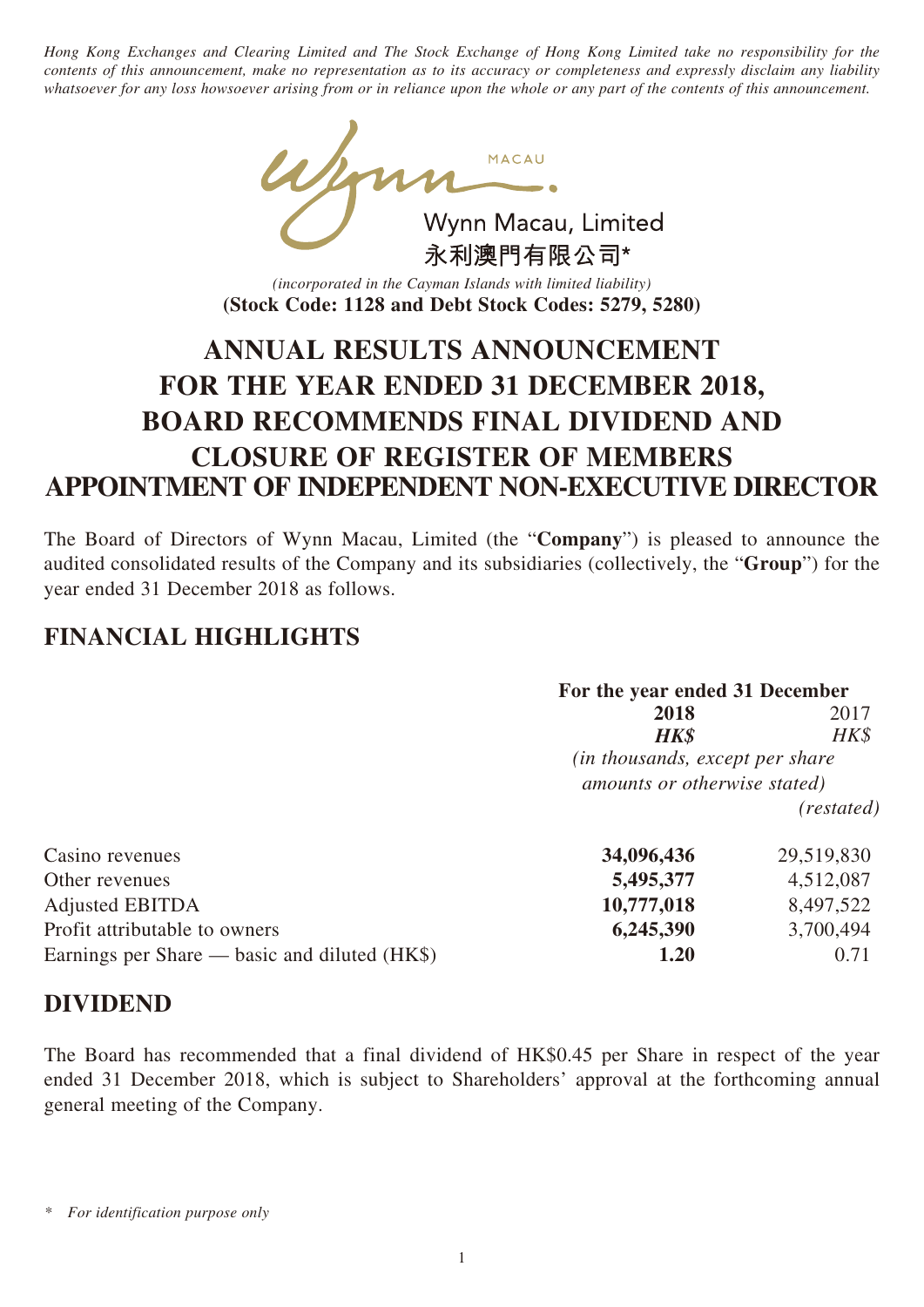## **CONSOLIDATED STATEMENT OF PROFIT OR LOSS AND OTHER COMPREHENSIVE INCOME**

|                                                                                                                                                         |                | For the year ended 31 December |             |  |
|---------------------------------------------------------------------------------------------------------------------------------------------------------|----------------|--------------------------------|-------------|--|
|                                                                                                                                                         |                | 2018                           | 2017        |  |
|                                                                                                                                                         |                | <b>HK\$</b>                    | HK\$        |  |
|                                                                                                                                                         | <b>Notes</b>   | (in thousands)                 |             |  |
|                                                                                                                                                         |                |                                | (restated)  |  |
| <b>Operating revenues</b><br>Casino                                                                                                                     |                | 34,096,436                     | 29,519,830  |  |
| Rooms                                                                                                                                                   |                | 2,222,337                      | 1,695,558   |  |
| Food and beverage                                                                                                                                       |                | 1,465,549                      | 1,279,559   |  |
| Retail and other                                                                                                                                        |                | 1,807,491                      | 1,536,970   |  |
|                                                                                                                                                         |                | 39,591,813                     | 34,031,917  |  |
| <b>Operating costs and expenses</b>                                                                                                                     |                |                                |             |  |
| Gaming taxes and premiums                                                                                                                               |                | 18,928,022                     | 16,736,688  |  |
| <b>Staff</b> costs                                                                                                                                      |                | 4,986,764                      | 4,611,673   |  |
| Other operating expenses                                                                                                                                | $\mathfrak{Z}$ | 5,098,242                      | 4,404,471   |  |
| Depreciation and amortization                                                                                                                           |                | 2,726,414                      | 2,775,977   |  |
| Property charges and other                                                                                                                              |                | 153,916                        | 133,464     |  |
|                                                                                                                                                         |                | 31,893,358                     | 28,662,273  |  |
| <b>Operating profit</b>                                                                                                                                 |                | 7,698,455                      | 5,369,644   |  |
| Finance revenues                                                                                                                                        |                | 102,592                        | 14,964      |  |
| Finance costs                                                                                                                                           | $\overline{4}$ | (1,495,646)                    | (1,269,784) |  |
| Net foreign currency differences                                                                                                                        |                | (40, 132)                      | (169, 773)  |  |
| Loss on extinguishment of debt                                                                                                                          |                | (7, 452)                       | (223, 928)  |  |
| Others                                                                                                                                                  |                |                                | (8,202)     |  |
|                                                                                                                                                         |                | (1,440,638)                    | (1,656,723) |  |
| Profit before tax                                                                                                                                       |                | 6,257,817                      | 3,712,921   |  |
| Income tax expense                                                                                                                                      | 5              | 12,427                         | 12,427      |  |
| Net profit attributable to owners<br>of the Company                                                                                                     |                | 6,245,390                      | 3,700,494   |  |
| Other comprehensive income<br>Other comprehensive income to be reclassified<br>to profit or loss in subsequent periods:<br>Currency translation reserve |                |                                | (208)       |  |
| Other comprehensive income for the year                                                                                                                 |                |                                | (208)       |  |
| Total comprehensive income attributable to<br>owners of the Company                                                                                     |                | 6,245,390                      | 3,700,286   |  |
|                                                                                                                                                         |                |                                |             |  |
| <b>Basic and diluted earnings per Share</b>                                                                                                             | 6              | <b>HK\$1.20</b>                | HK\$0.71    |  |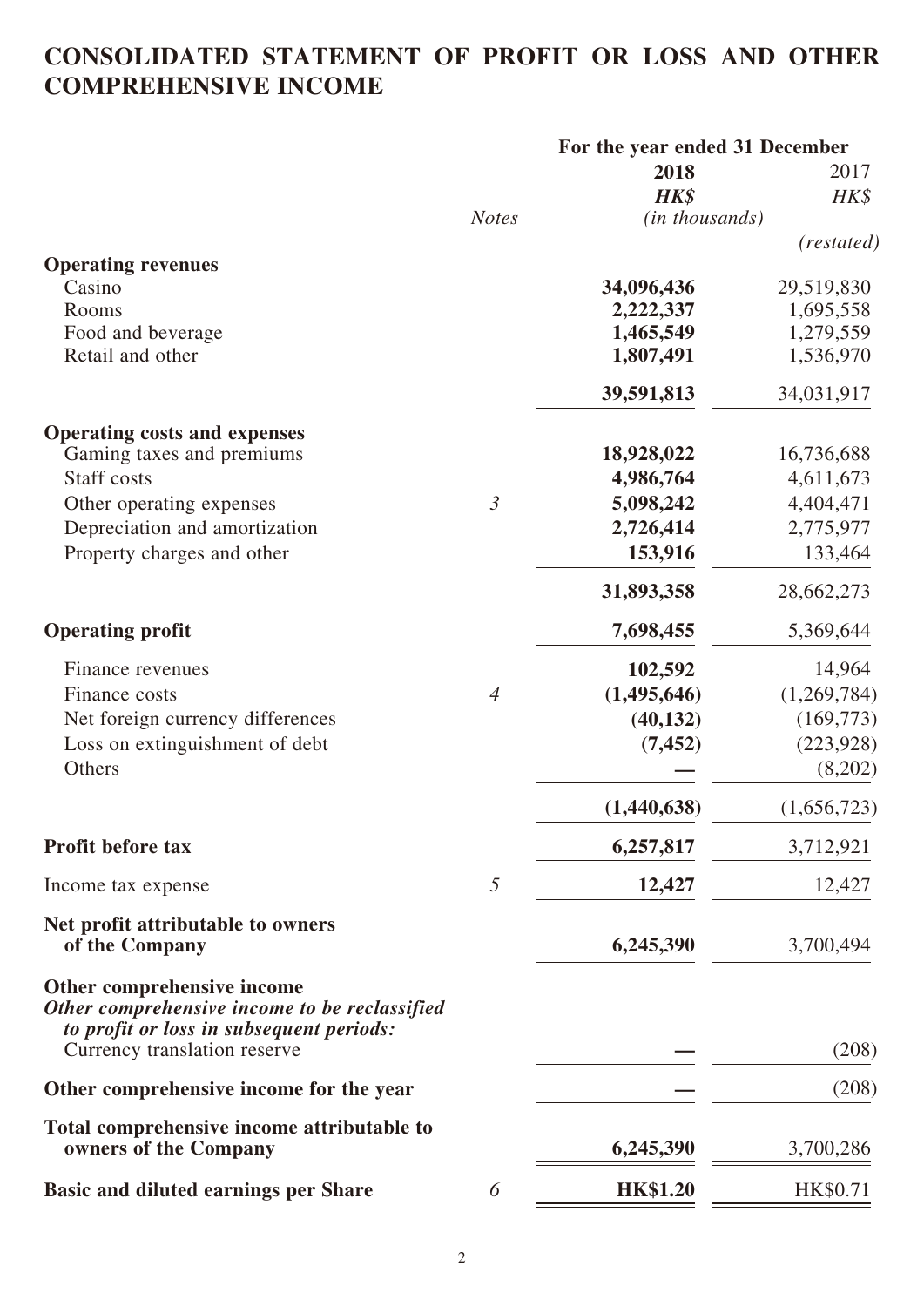# **CONSOLIDATED STATEMENT OF FINANCIAL POSITION**

|                                              |              | As at 31 December |             |
|----------------------------------------------|--------------|-------------------|-------------|
|                                              |              | 2018              | 2017        |
|                                              |              | HK\$              | HK\$        |
|                                              | <b>Notes</b> | (in thousands)    |             |
| <b>Non-current assets</b>                    |              |                   |             |
| Property and equipment and construction in   |              |                   |             |
| progress                                     |              | 31,943,188        | 33,504,269  |
| Leasehold interests in land                  |              | 1,590,281         | 1,686,452   |
| Goodwill                                     |              | 398,345           | 398,345     |
| Deposits for acquisition of property         |              |                   |             |
| and equipment                                |              | 51,426            | 35,092      |
| Other non-current assets                     |              | 686,582           | 791,819     |
| Restricted cash and cash equivalents         |              | 11,322            | 6,032       |
| <b>Total non-current assets</b>              |              | 34,681,144        | 36,422,009  |
| <b>Current assets</b>                        |              |                   |             |
| Inventories                                  |              | 312,625           | 331,644     |
| Trade and other receivables                  | 8            | 1,135,474         | 676,669     |
| Prepayments and other current assets         |              | 136,462           | 133,787     |
| Amounts due from related companies           |              | 282,918           | 181,086     |
| Restricted cash and cash equivalents         |              | 6,745             | 10,854      |
| Cash and cash equivalents                    |              | 9,526,423         | 5,239,690   |
| <b>Total current assets</b>                  |              | 11,400,647        | 6,573,730   |
| <b>Current liabilities</b>                   |              |                   |             |
| Accounts payable                             | 9            | 766,905           | 681,147     |
| Interest-bearing borrowings                  | 11           |                   | 449,259     |
| Construction and retentions payables         |              | 393,424           | 456,299     |
| Other payables and accruals                  | 10           | 9,703,870         | 9,969,074   |
| Amounts due to related companies             |              | 160,196           | 261,601     |
| Income tax payables                          | 5            | 12,427            | 12,427      |
| Other current liabilities                    |              | 28,109            | 46,492      |
| <b>Total current liabilities</b>             |              | 11,064,931        | 11,876,299  |
| Net current assets/(liabilities)             |              | 335,716           | (5,302,569) |
| <b>Total assets less current liabilities</b> |              | 35,016,860        | 31,119,440  |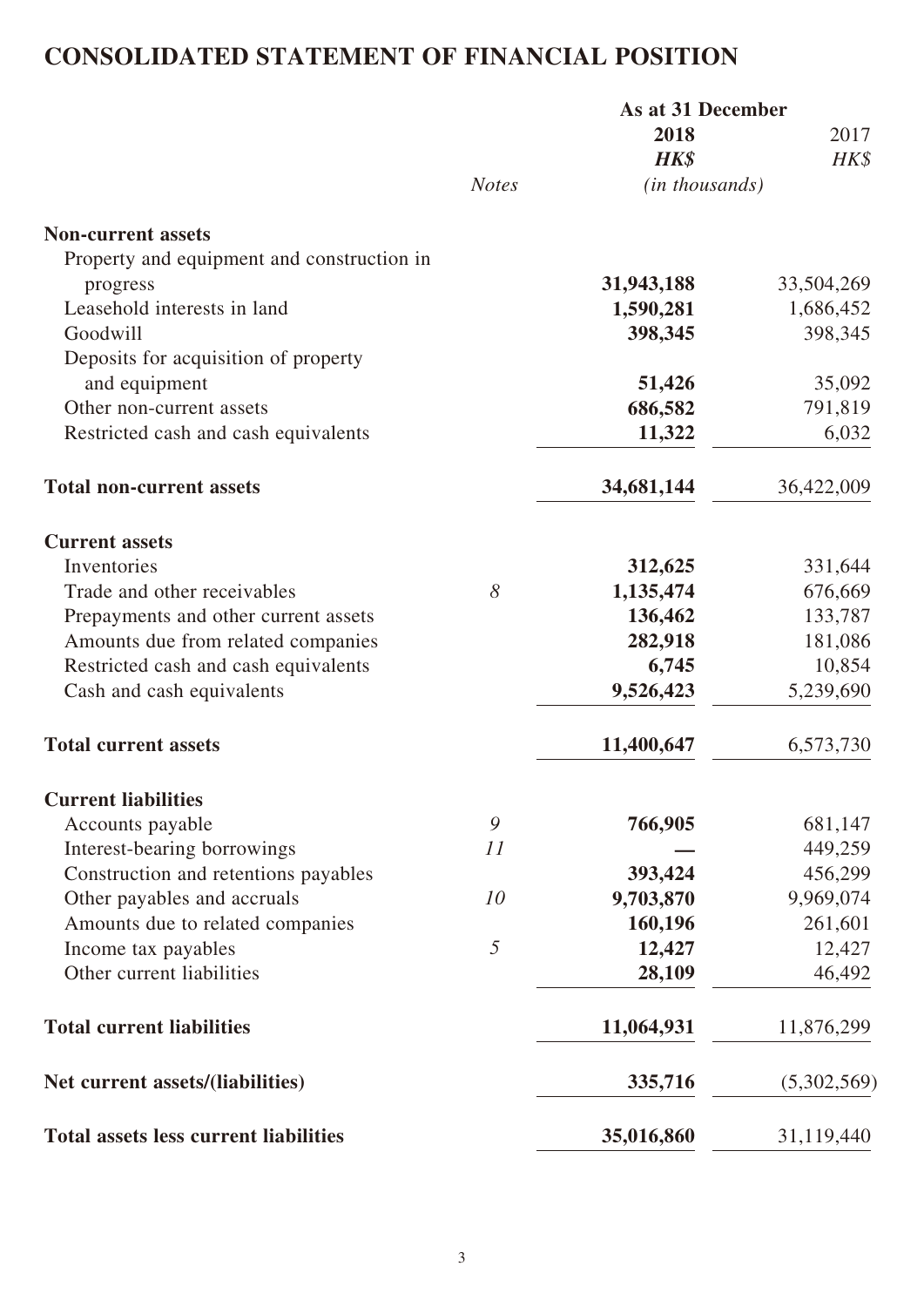|                                              |              | As at 31 December |            |
|----------------------------------------------|--------------|-------------------|------------|
|                                              |              | 2018              | 2017       |
|                                              |              | HK\$              | HK\$       |
|                                              | <b>Notes</b> | (in thousands)    |            |
| <b>Non-current liabilities</b>               |              |                   |            |
| Interest-bearing borrowings                  | 11           | 33,078,147        | 27,674,046 |
| Construction retentions payable              |              | 1,293             | 1,862      |
| Other payables and accruals                  | 10           | 203,943           | 265,992    |
| Other long-term liabilities                  |              | 215,018           | 176,782    |
| <b>Total non-current liabilities</b>         |              | 33,498,401        | 28,118,682 |
| <b>Net assets</b>                            |              | 1,518,459         | 3,000,758  |
| <b>Equity</b>                                |              |                   |            |
| Equity attributable to owners of the Company |              |                   |            |
| Issued capital                               |              | 5,197             | 5,196      |
| Share premium account                        |              | 385,288           | 267,315    |
| Shares held for employee ownership scheme    |              | (160, 749)        | (112,062)  |
| Reserves                                     |              | 1,288,723         | 2,840,309  |
| <b>Total equity</b>                          |              | 1,518,459         | 3,000,758  |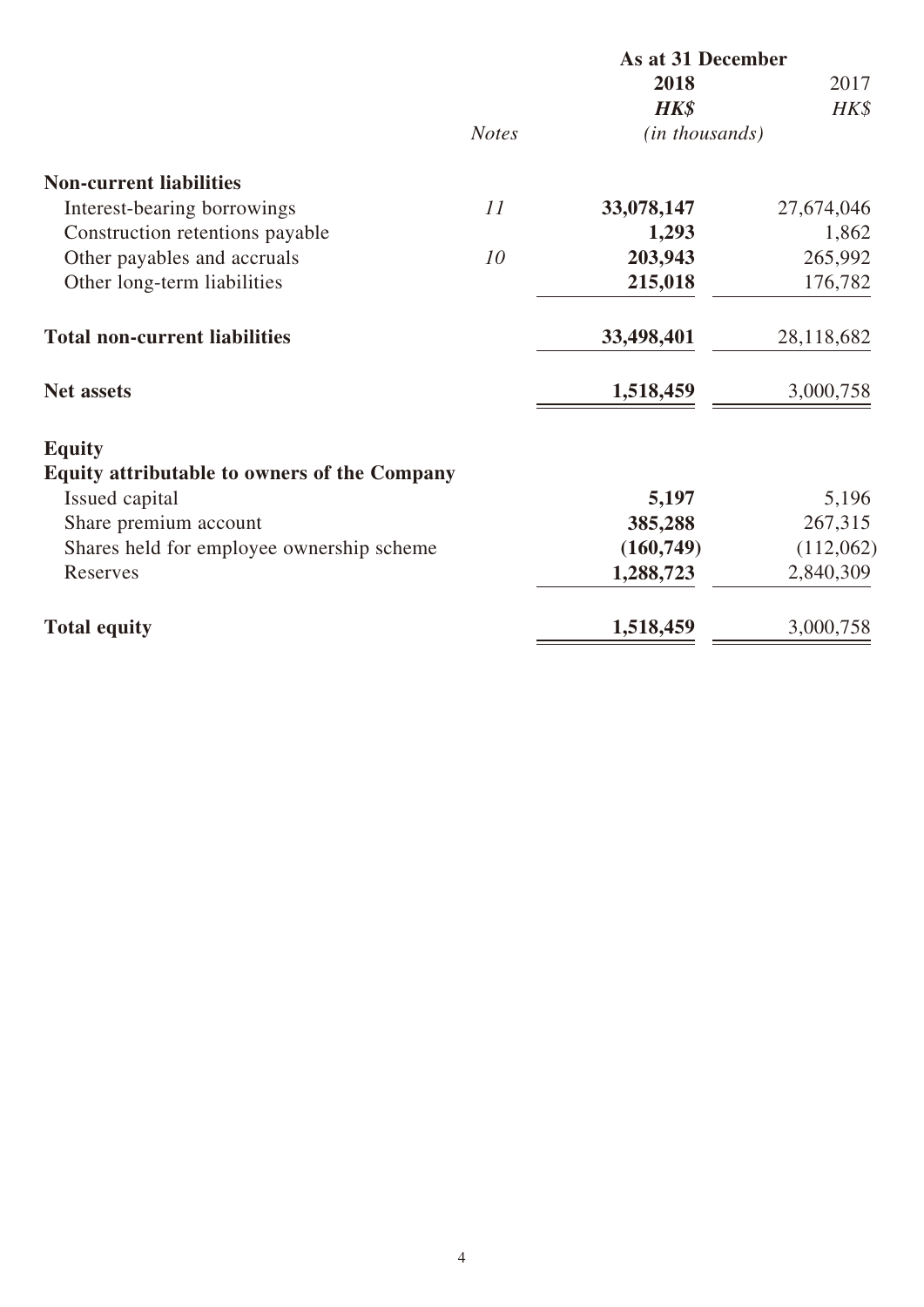## **NOTES TO FINANCIAL STATEMENTS**

## **1. BASIS OF PREPARATION AND PRESENTATION**

These consolidated financial statements have been prepared in accordance with International Financial Reporting Standards ("**IFRS**") as issued by the International Accounting Standards Board ("**IASB**"). These financial statements also comply with the accounting principles generally accepted in Hong Kong and the disclosure requirements of the Hong Kong Companies Ordinance relating to the preparation of financial statements. They have been prepared on a historical cost basis. These financial statements are presented in Hong Kong dollars and all values are rounded to the nearest thousand (HK\$'000) except when otherwise indicated.

#### **Basis of consolidation**

The consolidated financial statements comprise the financial statements of the Company and its subsidiaries for the year ended 31 December 2018. A subsidiary is an entity (including a structured entity), directly or indirectly, controlled by the Company. Control is achieved when the Group is exposed, or has rights, to variable returns from its involvement with the investee and has the ability to affect those returns through its power over the investee (i.e., existing rights that give the Group the current ability to direct the relevant activities of the investee).

The subsidiaries are fully consolidated from the date on which control is transferred to the Group, and will continue to be consolidated until the date that such control ceases. The financial statements of the subsidiaries are prepared for the same reporting period as the parent company, using consistent accounting policies.

On 15 May 2014, the Board of Directors approved an employee ownership scheme under which shares may be awarded to employees of the Group in accordance with the related terms and conditions. Pursuant to the rules of the employee ownership scheme, the Group has set up a Trust for the purpose of administering the employee ownership scheme and holding the awarded shares before they vest. As the Group has control over the Trust, the Directors of the Company consider that it is appropriate to consolidate the Trust.

All intra-group balances, equity, income, expenses and cash flows relating to transactions between Group companies are eliminated in full on consolidation. Unrealized gains and losses resulting from transactions between Group companies are eliminated, except where unrealized losses provide evidence of an impairment of the asset transferred.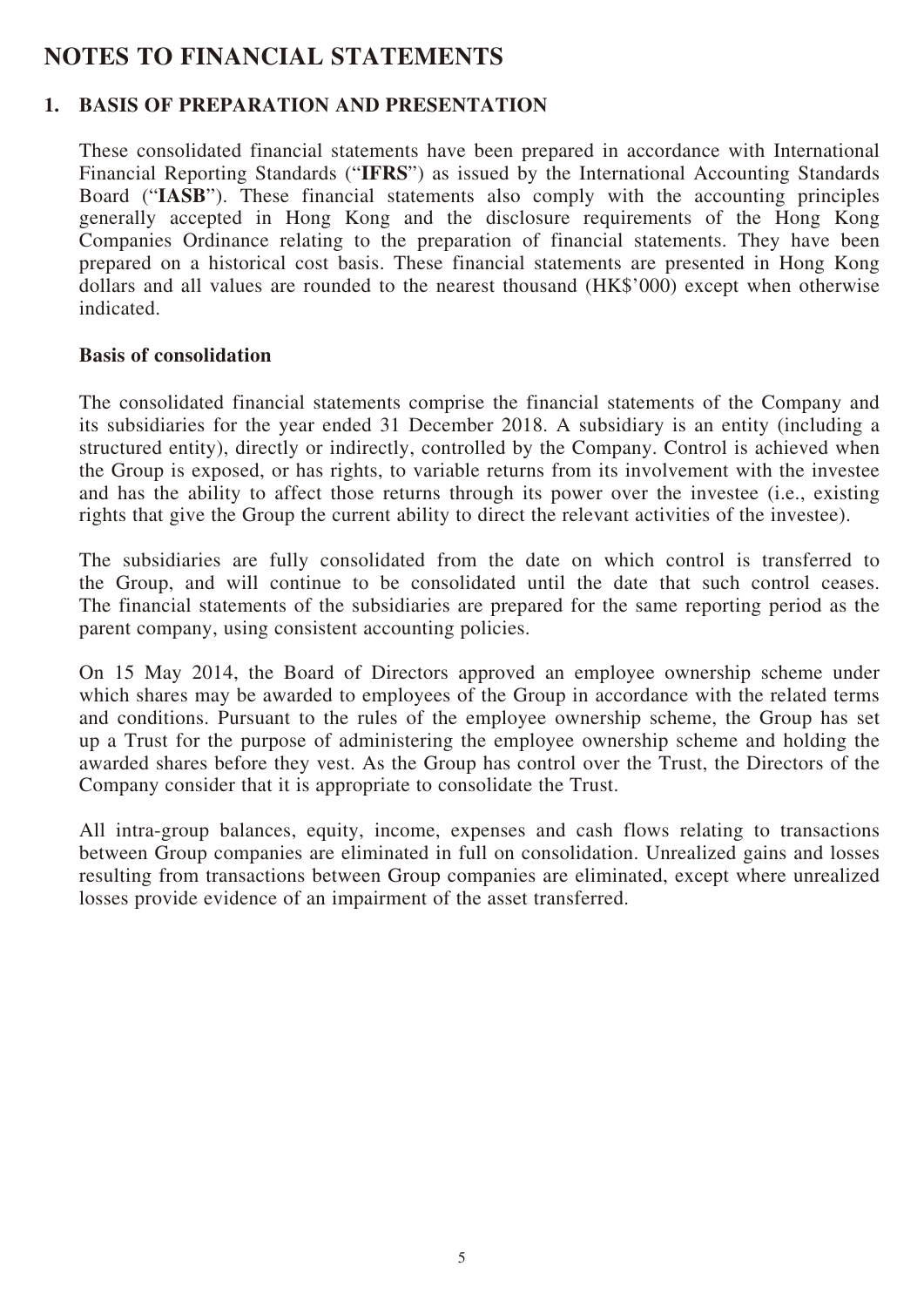## **Application of new and revised IFRSs**

The Group has adopted the following new and revised standards effective as of 1 January 2018:

| Amendments to IFRS 2                          | Classification and Measurement of Share-based Payment<br><b>Transactions</b> |
|-----------------------------------------------|------------------------------------------------------------------------------|
| IFRS 9                                        | <b>Financial Instruments</b>                                                 |
| IFRS 15                                       | Revenue from Contracts with Customers                                        |
| Amendments to IFRS 15                         | Clarifications to IFRS 15 Revenue from Contracts with<br><b>Customers</b>    |
| <b>IFRIC</b> Interpretation 22                | Foreign Currency Transactions and Advance Consideration                      |
| <b>Annual Improvements</b><br>2014–2016 Cycle | Amendments to IFRS 1 and IAS 28                                              |
| Amendments to IAS 40                          | <b>Transfers of Investment Property</b>                                      |

The Group applied IFRS 15 *Revenue from Contracts with Customers* ("**IFRS 15**") and IFRS 9 *Financial Instruments* ("**IFRS 9**") for the first time. The nature and effect of the changes as a result of adoption of these new accounting standards are described below.

Several other amendments and interpretations apply for the first time in 2018, but do not have a material impact on the consolidated financial statement of the Group.

#### **IFRS 15** *Revenue from Contracts with Customers*

IFRS 15 supersedes IAS 11 *Construction Contracts,* IAS 18 *Revenue* and related interpretations and it applies to all revenue arising from contracts with customers, unless those contracts are in the scope of other standards. The new standard establishes a five-step model to account for revenue arising from contracts with customers. Under IFRS 15, revenue is recognized at an amount that reflects the consideration to which an entity expects to be entitled in exchange for transferring goods or services to a customer.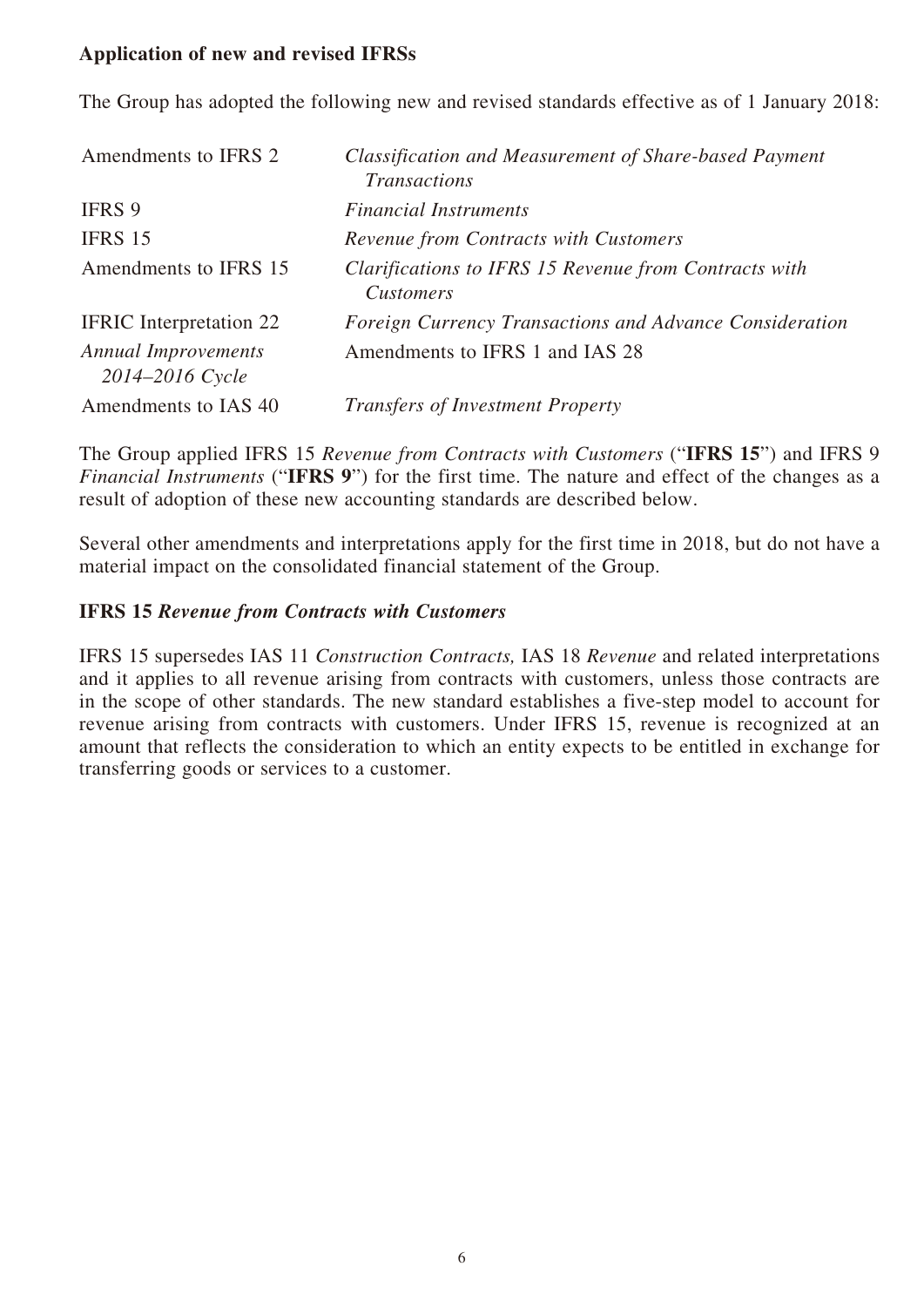The Group adopted IFRS 15 using the full retrospective method of adoption. The effect of adopting IFRS 15 is, as follows:

**Impact on the consolidated statement of profit or loss and other comprehensive income (increase/(decrease)) for the year ended 31 December 2017:**

|                                                  |                   | <b>For the Year Ended</b><br>31 December |
|--------------------------------------------------|-------------------|------------------------------------------|
|                                                  | Adjustments       | 2017<br>$H K$ \$                         |
|                                                  |                   | ( <i>in thousands</i> )                  |
| <b>Operating revenues</b>                        |                   |                                          |
| Casino                                           | (a)(b)            | (4,111,427)                              |
| Rooms                                            | $\left( a\right)$ | 1,274,092                                |
| Food and beverage                                | $\left(a\right)$  | 751,030                                  |
| Retail and other                                 | $\left( a\right)$ | 77,604                                   |
|                                                  |                   | (2,008,701)                              |
| Other operating expenses                         | (a)(b)            | (2,008,701)                              |
| <b>Operating profit</b>                          |                   |                                          |
| <b>Profit before tax</b>                         |                   |                                          |
| Net profit attributable to owners of the Company |                   |                                          |

The Group's revenue contracts with customers consist of casino wagers; providing services of rooms, food and beverage; and sales of retail and other goods.

(a) Gross casino revenues are measured by the aggregate net difference between gaming wins and losses. The Group applies a practical expedient by accounting for its casino wagering transactions on a portfolio basis versus an individual basis as all wagers have similar characteristics. Commissions rebated to customers either directly or indirectly through gaming promoters and other cash incentives earned by customers are recorded as a reduction of casino revenues. In addition to the wager, casino transactions typically include performance obligations related to complimentary goods or services provided to incentivize future gaming or in exchange for points earned under the Group's loyalty programs.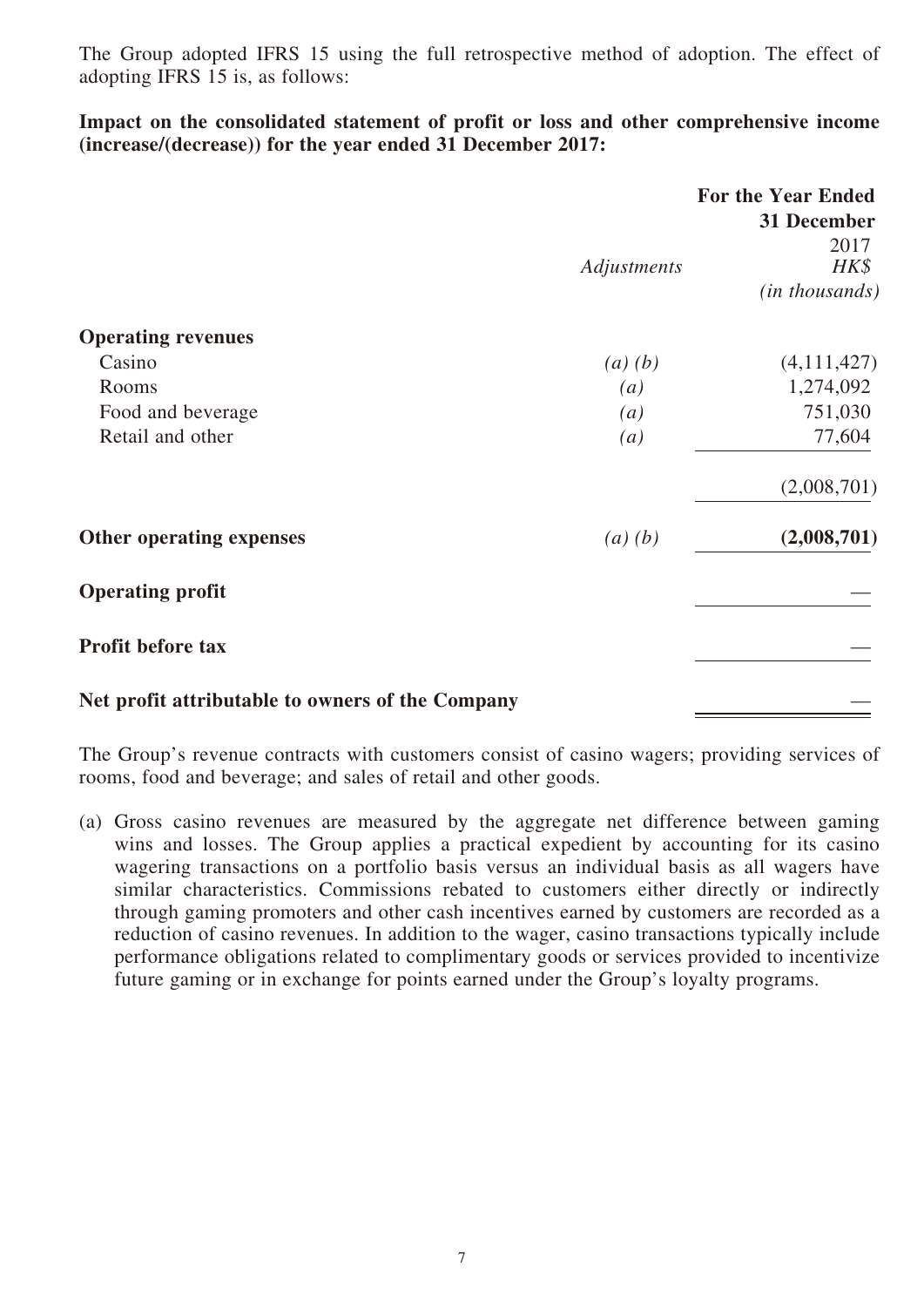Upon adoption of IFRS 15, for casino transactions that include complimentary goods or services provided by the Group to incentivize future gaming, the Group allocates the standalone selling price of each good or service to the appropriate revenue type based on the good or service provided. Costs of complimentary goods or services that are provided under the Group's control and discretion and supplied by third parties are recorded as other operating expense. After allocating amounts to the complimentary goods or services provided and to the points earned under the Group's loyalty programs, the residual amount is recorded as casino revenue. The transaction price for rooms, food and beverage, retail and other transactions is based on the net amounts collected from other customers for similar goods and services provided and is recorded as revenue when the goods are provided or services are performed. Advance deposits on rooms are performance obligations that are recorded as customer deposits until services are provided to the customer. Revenues from contracts with multiple goods or services are allocated to each good or service based on its relative standalone selling price.

- (b) Upon adoption of IFRS 15, the portion of gaming promoters' commissions previously recorded as other operating expenses is now recorded as a reduction of casino revenue.
- (c) Presentation and disclosure requirements

The Group disclosed information about the relationship between the disclosure of disaggregated revenue and revenue information disclosed for each reportable segment. Refer to Note 12 for the disclosure on disaggregated revenue for each reportable segment.

There is no impact on the consolidated statement of financial position. The contract liabilities consist of outstanding chip liabilities, customer deposits, customer loyalty program and related liabilities and other gaming-related liabilities included in other payables and accruals. There is no impact on the consolidated statement of changes in equity, consolidated statement of cash flows and basic and diluted earnings per Share.

#### **IFRS 9** *Financial Instruments*

IFRS 9 *Financial Instruments replaces* IAS 39 *Financial Instruments: Recognition and Measurement* for annual periods on or after 1 January 2018. The accounting policies under IAS 39, applicable before 1 January 2018, are disclosed in the Group's annual consolidated financial statements for the year ended 31 December 2017. The effect of retrospectively adopting IFRS 9 is as follows:

(a) Classification and measurement

The adoption of IFRS 9 does not have a significant impact on the classification and measurement of the Group's financial assets.

The accounting for the Group's financial liabilities remains largely the same as it was under IAS 39. The requirements in IFRS 9 for adjusting the amortized cost of a financial liability, when a modification (or exchange) does not result in derecognition, are consistent with those applied to the modification of a financial asset that does not result in derecognition. The gain or loss arising on modification of a financial liability that does not result in derecognition, is calculated by discounting the change in contractual cash flows using the original effective interest rate ("**EIR**"), and is immediately recognized in profit or loss. The adoption of IFRS 9 does not result in a material difference in the carrying amounts of the Group's financial liabilities, and hence does not result in a material impact on the consolidated financial statements.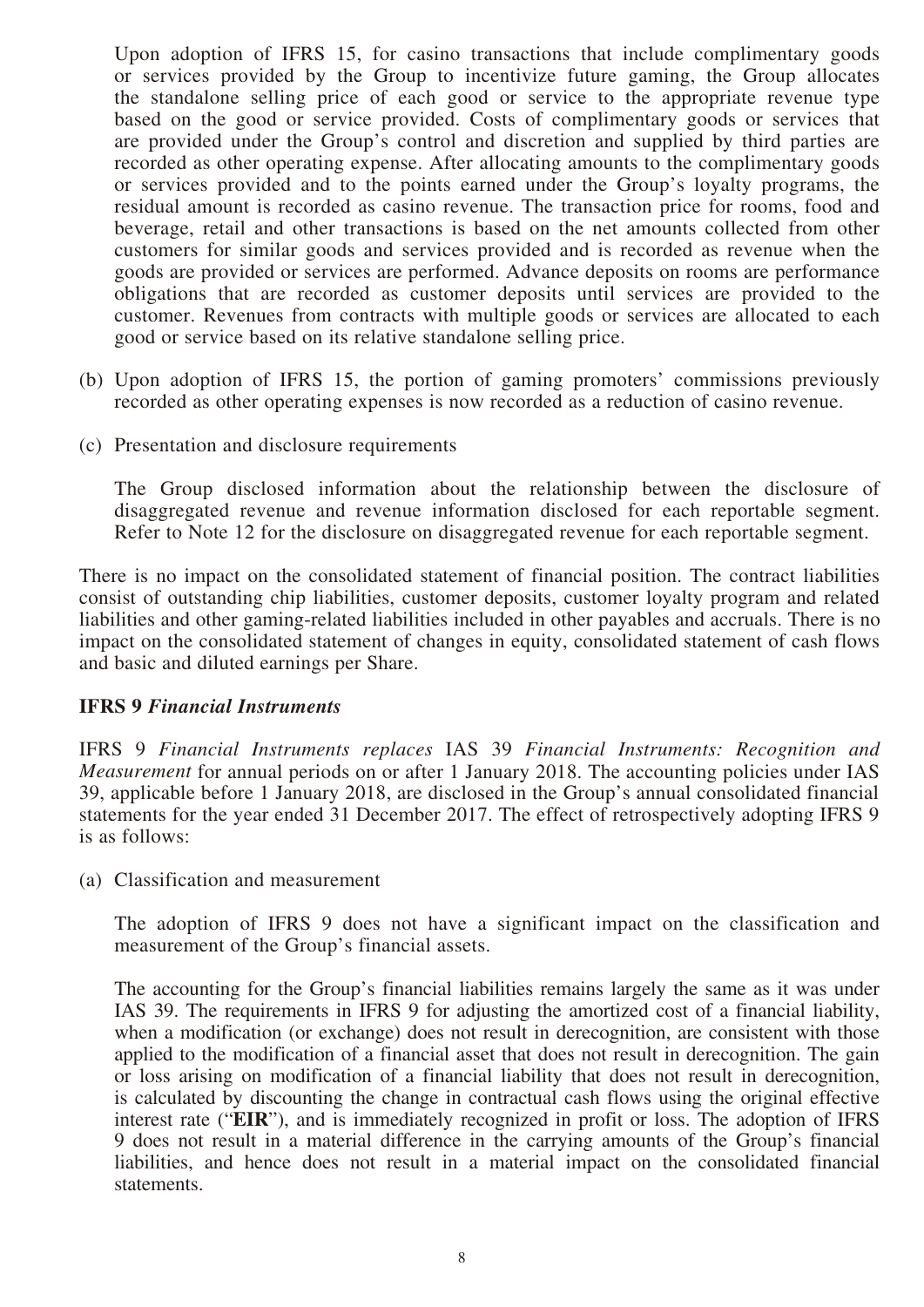#### (b) Impairment

IFRS 9 requires an impairment on debt instruments recorded at amortized cost or at fair value through other comprehensive income, lease receivables, loan commitments and financial guarantee contracts that are not accounted for at fair value through profit or loss under IFRS 9, to be recorded based on an expected credit loss model either on a twelvemonth basis or a lifetime basis. The Group has applied the simplified approach and record lifetime expected losses that are estimated based on the present values of all cash shortfalls over the remaining life of all of its trade receivables. The adoption of IFRS 9 does not have a significant impact on the provision for impairment on its trade receivables.

There is no impact on the consolidated statement of profit or loss and other comprehensive income, consolidated statement of financial position, consolidated statement of changes in equity, consolidated statement of cash flows and basic and diluted earnings per Share.

The Group has not early adopted any other standards, interpretation or amendment that has been issued but is not yet effective.

### **2. SEGMENT REPORTING**

Operating segments are reported in a manner consistent with the internal reporting provided to the chief operating decision-makers, who are responsible for allocating resources and assessing performance of the operating segments and making strategic decisions. For management purposes, during the year ended 31 December 2018, the Group reviewed Wynn Palace and Wynn Macau as two reportable segments. Refer to Note 12 for segment information.

### **3. OTHER OPERATING EXPENSES**

|                                                              | For the year ended      |            |
|--------------------------------------------------------------|-------------------------|------------|
|                                                              | 31 December             |            |
|                                                              | 2018<br>2017            |            |
|                                                              | HK\$                    | HK\$       |
|                                                              | ( <i>in thousands</i> ) |            |
|                                                              |                         | (restated) |
| License fees                                                 | 1,496,212               | 1,405,287  |
| Cost of sales                                                | 774,404                 | 609,678    |
| Repairs and maintenance                                      | 517,420                 | 404,639    |
| Advertising and promotions                                   | 488,121                 | 397,843    |
| Operating supplies and equipment                             | 459,276                 | 399,310    |
| Utilities and fuel                                           | 355,221                 | 344,385    |
| Contracted services                                          | 354,319                 | 302,513    |
| Corporate support services and other                         | 83,938                  | 128,365    |
| Operating rental expenses                                    | 58,826                  | 59,114     |
| Other support services                                       | 53,091                  | 55,933     |
| Provision/(reversal of provision) for doubtful accounts, net | 23,140                  | (56,090)   |
| Auditor's remuneration                                       | 8,263                   | 8,187      |
| Other expenses                                               | 426,011                 | 345,307    |

| 4,404,471<br>5,098,242 |
|------------------------|
|------------------------|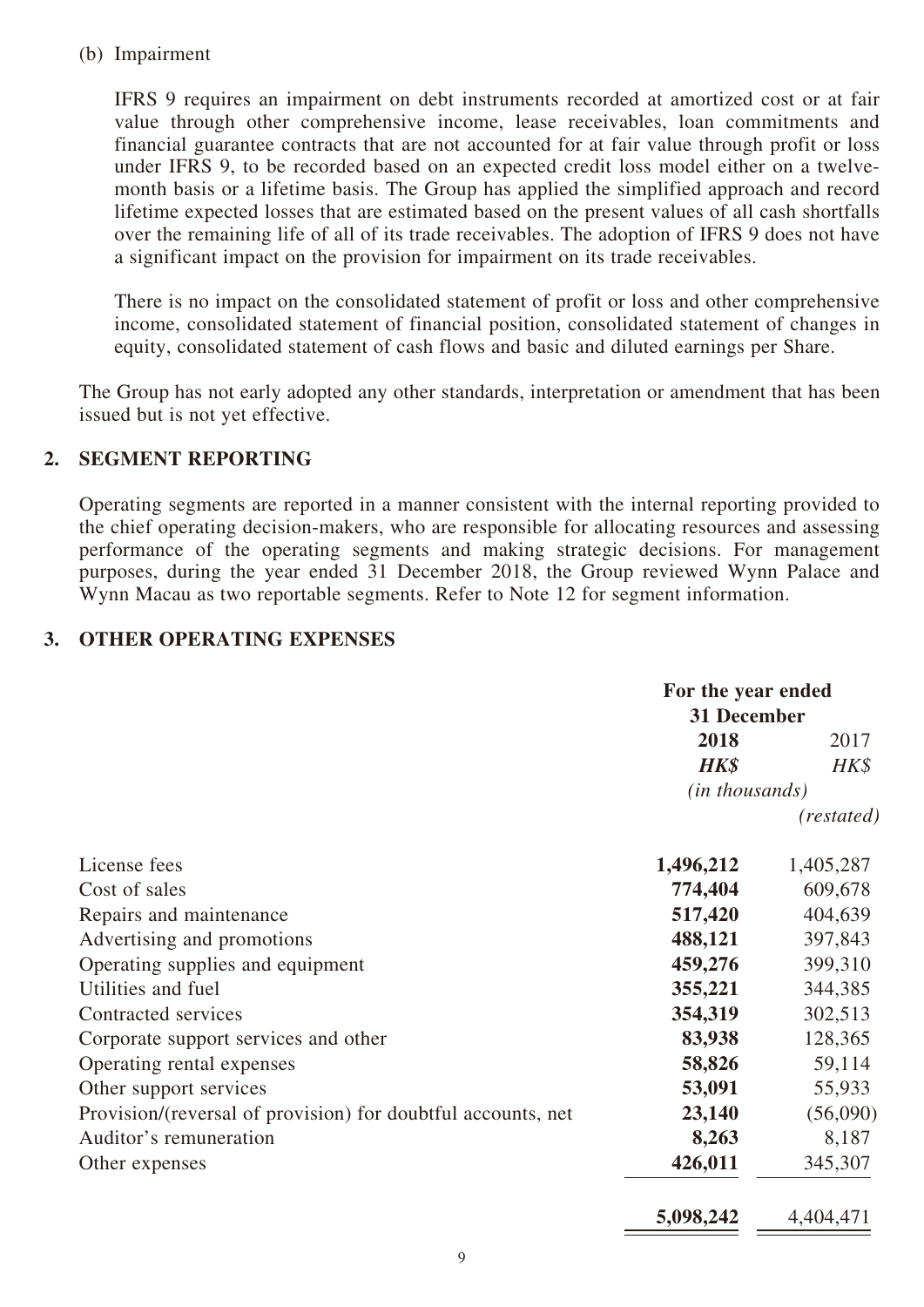## **4. FINANCE COSTS**

|                                      | For the year ended<br>31 December |           |  |
|--------------------------------------|-----------------------------------|-----------|--|
|                                      |                                   |           |  |
|                                      | 2018                              | 2017      |  |
|                                      | HK\$                              | $H K$ \$  |  |
|                                      | ( <i>in thousands</i> )           |           |  |
| Interest expense                     | 1,341,566                         | 1,109,451 |  |
| Amortization of debt financing costs | 142,622                           | 134,323   |  |
| Bank fees for unused facilities      | 11,708                            | 26,010    |  |
| Less: capitalized interest           | (250)                             |           |  |
|                                      | 1,495,646                         | 1,269,784 |  |

### **5. INCOME TAX EXPENSE**

The major components of the income tax expense for the years ended 31 December 2018 and 2017 were:

|                     |                  | For the year ended<br>31 December |  |  |
|---------------------|------------------|-----------------------------------|--|--|
|                     | 2018             | 2017                              |  |  |
|                     | HK\$             | HK\$                              |  |  |
|                     | $(in$ thousands) |                                   |  |  |
| Income tax expense: |                  |                                   |  |  |
| Current — overseas  | 12,427           | 12,427                            |  |  |

No provision for Hong Kong profits tax for the year ended 31 December 2018 has been made as there was no assessable profit generated in Hong Kong (2017: nil). Taxation for overseas jurisdictions is charged at the appropriate prevailing rates ruling in the respective jurisdictions and the maximum rate is  $12\%$  (2017: 12%).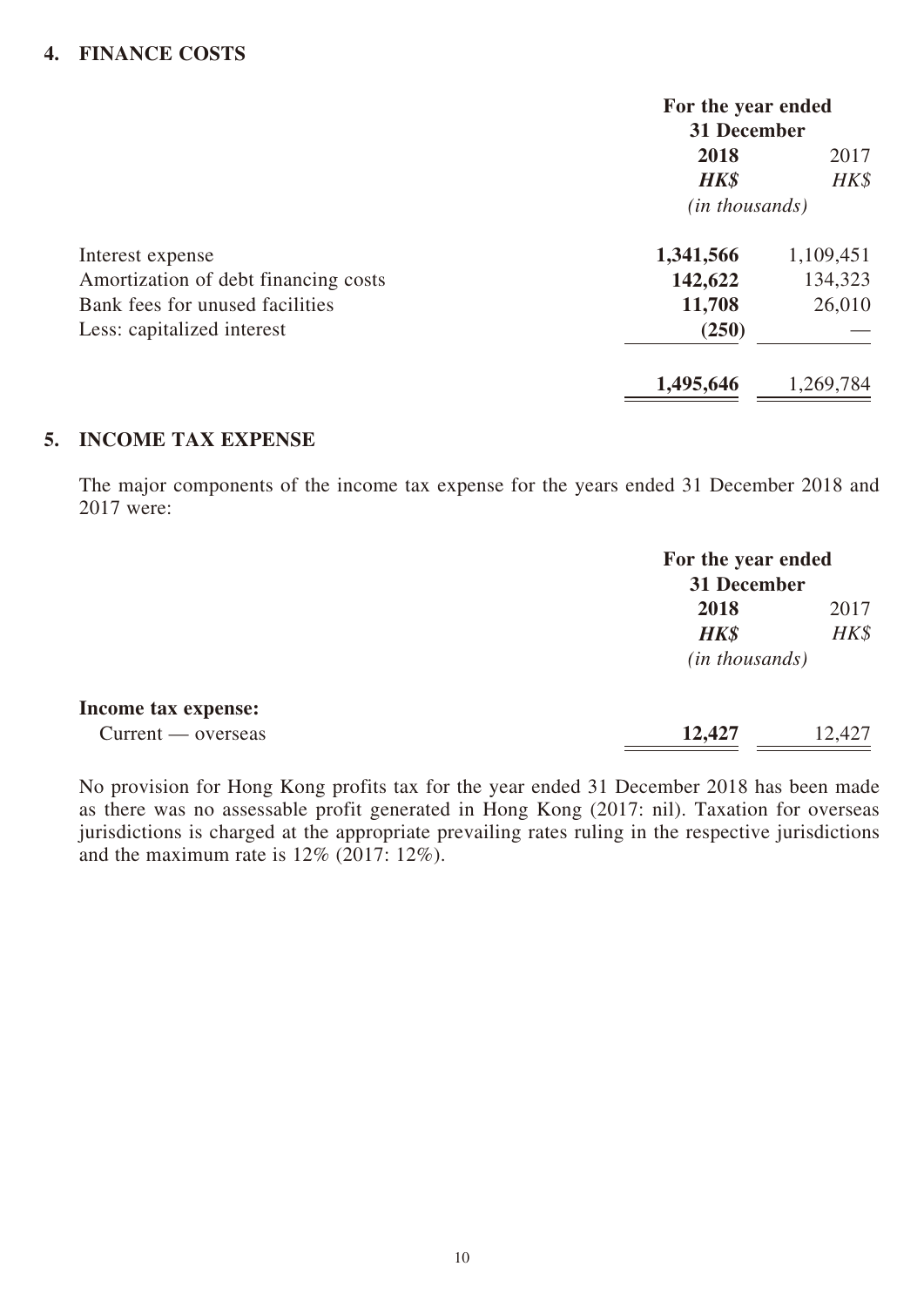The tax position for the years ended 31 December 2018 and 2017 reconciles to profit before tax as follows:

|                                       | For the year ended 31 December<br>2018<br>2017 |        |            |        |
|---------------------------------------|------------------------------------------------|--------|------------|--------|
|                                       | <b>HK\$</b>                                    | $\%$   | HK\$       | $\%$   |
|                                       | (in thousands, except for percentages)         |        |            |        |
| Profit before tax                     | 6,257,817                                      |        | 3,712,921  |        |
| Tax at the applicable income tax rate | 750,938                                        | 12.0   | 445,551    | 12.0   |
| Income not subject to tax             | (1,233,563)                                    | (19.7) | (939, 393) | (25.2) |
| Macau dividend tax                    | 12,427                                         | 0.2    | 12,427     | 0.3    |
| Deferred tax not recognized           | 377,706                                        | 6.0    | 360,745    | 9.7    |
| Others                                | 104,919                                        | 1.7    | 133,097    | 3.5    |
| Effective tax expense for the year    | 12,427                                         | 0.2    | 12,427     | 0.3    |

The Group incurred Macau tax losses of approximately HK\$2.68 billion, HK\$2.44 billion and HK\$2.46 billion during the tax years ended 31 December 2018, 2017 and 2016, respectively. These tax losses will expire in 2021, 2020, and 2019, respectively. As at 31 December 2018, the Group's deferred tax assets relating to the pre-opening costs and other, University of Macau Development Foundation contribution, share-based payment plan, executive compensation, fixed assets and tax loss carryforwards and others amounting to HK\$1.31 billion (2017: HK\$1.06 billion) were not recognized as the Group determined it was not probable that future taxable profits will be available against which the deferred tax assets could be utilized.

On 15 October 2015, WRM received a 5-year exemption from Macau's 12% Complementary Tax on casino gaming profits (the "**Tax Holiday**") effective through 31 December 2020. Accordingly, the Group was exempted from the payment of approximately HK\$757.1 million in such tax for the year ended 31 December 2018 (2017: HK\$491.3 million). The Group's nongaming profits remain subject to the Macau Complementary Tax and its casino winnings remain subject to the Macau special gaming tax and other levies in accordance with its Concession Agreement.

In August 2016, WRM renewed the WRM Shareholder Dividend Tax Agreement with the Macau Special Administration Region that provided for annual payments of MOP12.8 million (approximately HK\$12.4 million) to the Macau Special Administration Region in lieu of Complementary Tax on dividend distributions to its shareholders from gaming profits for each of the years 2016 through 2020.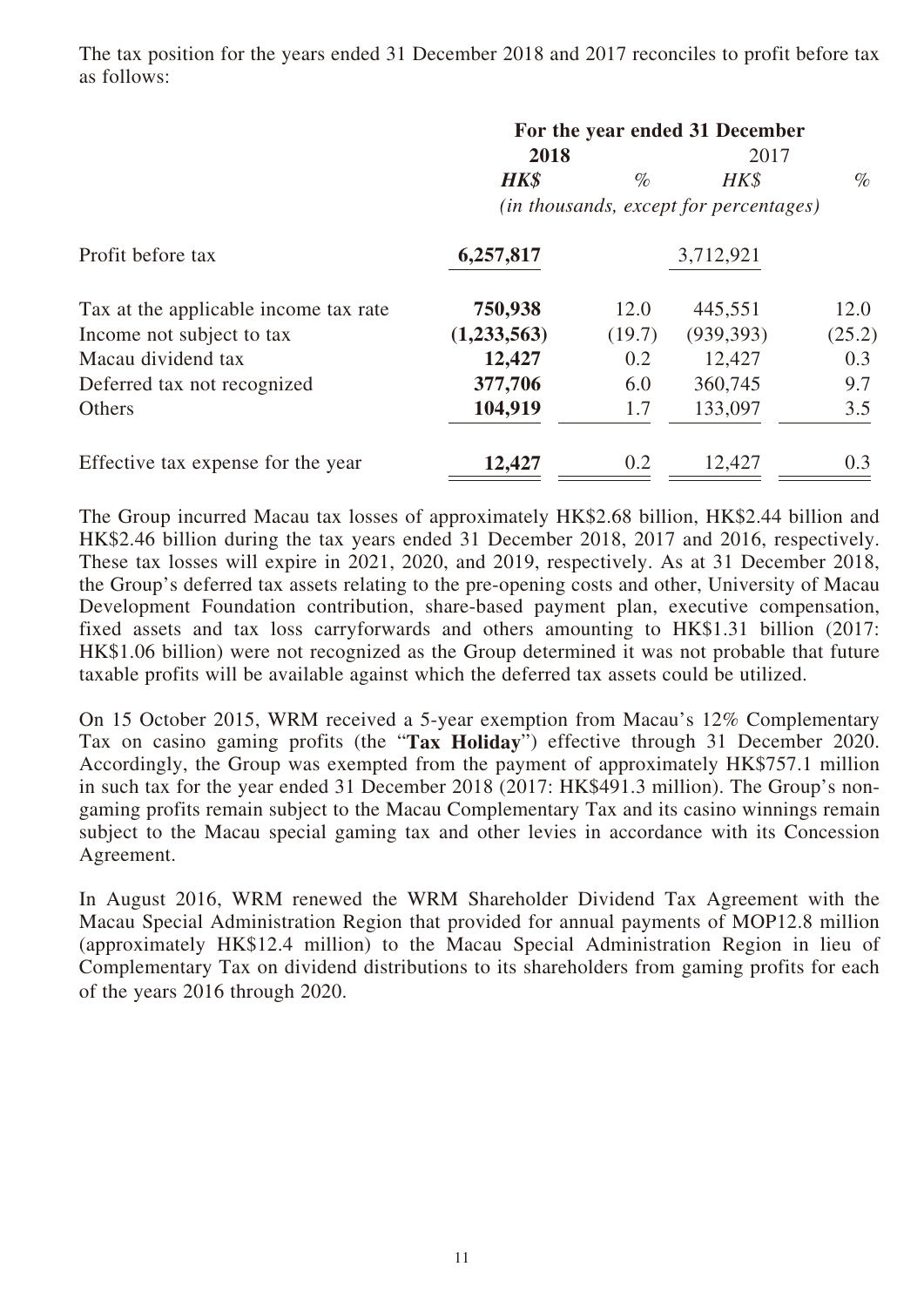The Group is exempted from income tax in the Isle of Man and the Cayman Islands. The Group's subsidiaries file income tax returns in Macau and various foreign jurisdictions as required by law. The Group's income tax returns are subject to examination by tax authorities in the locations where it operates. The Group's 2014 to 2017 Macau Complementary Tax returns remain subject to examination by the Financial Services Bureau of the Macau Special Administration Region (the "**Financial Services Bureau**"). In March 2017 and July 2017, the Financial Services Bureau commenced examination of the WRM and Palo's 2013 and 2014 Macau Complementary tax returns. In February 2018, the Financial Services Bureau issued its final tax assessments for Palo for the years 2013 and 2014 and the examination resulted in no change to the tax returns. In July 2018, the Financial Services Bureau issued final tax assessments for WRM for the years 2013 and 2014, while no additional tax was due, adjustments were made to WRM's tax loss carryforwards.

Quarterly, the Group undertakes reviews for any potentially unfavorable tax outcomes and when an unfavorable outcome is identified as being probable and can be reasonably estimated, the Group then establishes a tax reserve for such possible unfavorable outcome. Estimating potential tax outcomes for any uncertain tax issues is highly judgmental and may not be indicative of the ultimate settlement with the tax authorities.

As at 31 December 2018, the Group had unrecognized tax losses of HK\$7.58 billion (2017: HK\$5.93 billion) and the Group believes that these unrecognized tax losses are adequate to offset any adjustments that might be proposed by the Macau tax authorities. The Group believes that it has adequately provided reasonable reserves for foreseeable outcomes related to uncertain tax matters.

### **6. EARNINGS PER SHARE ATTRIBUTABLE TO OWNERS OF THE COMPANY**

The calculation of basic earnings per Share for the year ended 31 December 2018 is based on the consolidated net profit attributable to owners of the Company and on the weighted average number of Shares in issue of 5,185,494,355 during the year (2017: 5,181,324,925), excluding Shares reserved and purchased for the Company's employee ownership scheme. 2,650,000 Shares (2017: Shares of 125,000) were purchased and nil Shares (2017: nil) were issued and reserved for the Company's employee ownership scheme during the year. 3,565,245 Shares vested under the Company's employee ownership scheme during the year.

The calculation of diluted earnings per Share for the year ended 31 December 2018 is based on the consolidated net profit attributable to owners of the Company and on the weighted average number of Shares of 5,193,287,221 (2017: 5,189,138,935) including the weighted average number of Shares in issue of 5,185,494,355 during the year (2017: 5,181,324,925) plus the weighted average number of potential Shares of 7,792,866 (2017: 7,814,010) arising from the deemed exercise of share options and deemed vesting of awards under the Company's employee ownership scheme.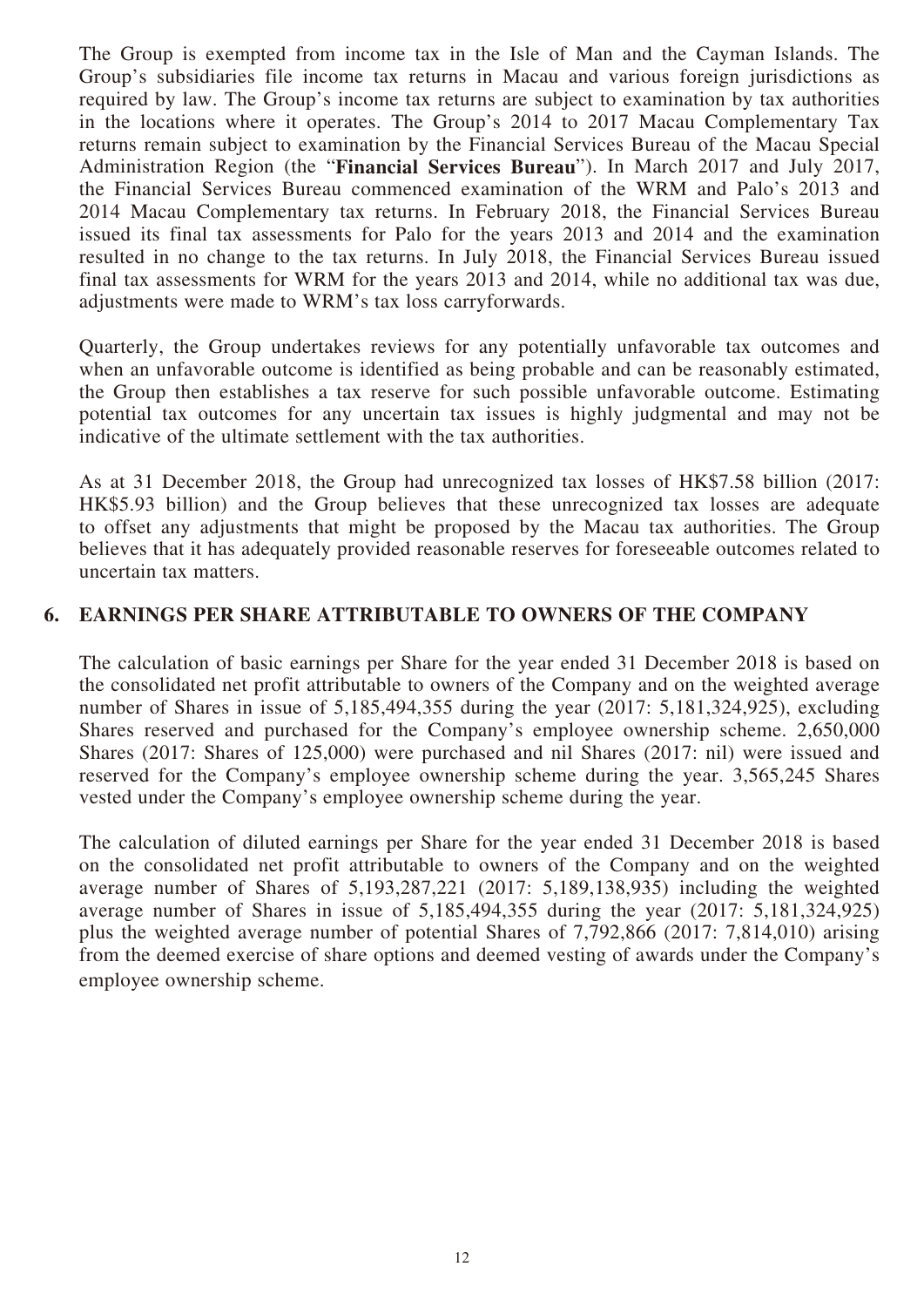## **7. DIVIDENDS**

|                                                      | For the year ended<br>31 December |           |
|------------------------------------------------------|-----------------------------------|-----------|
|                                                      | 2018                              | 2017      |
|                                                      | <b>HK\$</b>                       | HK\$      |
|                                                      | ( <i>in thousands</i> )           |           |
| 2017 final dividend of nil per Share declared        |                                   |           |
| (2016: HK\$0.42 per Share)                           |                                   | 2,182,121 |
| 2017 special dividend of HK\$0.75 per Share declared |                                   |           |
| $(2016: \text{nil})$                                 | 3,897,534                         |           |
| 2018 interim dividend of HK\$0.32 per Share declared |                                   |           |
| (2017: HK\$0.21 per Share)                           | 1,663,027                         | 1,091,163 |
| 2018 special dividend of HK\$0.43 per Share declared | 2,234,692                         |           |
|                                                      | 7,795,253                         | 3,273,284 |

The Board has recommended that a final dividend of HK\$0.45 per Share in respect of the year ended 31 December 2018, which is subject to Shareholders' approval at the forthcoming annual general meeting of the Company.

### **8. TRADE AND OTHER RECEIVABLES**

Trade and other receivables consisted of the following as at 31 December 2018 and 2017:

|                                        | As at 31 December       |          |
|----------------------------------------|-------------------------|----------|
|                                        | 2018                    | 2017     |
|                                        | <b>HK\$</b>             | HK\$     |
|                                        | ( <i>in thousands</i> ) |          |
| Casino                                 | 1,041,909               | 575,415  |
| Retail leases and other                | 196,344                 | 167,007  |
| Hotel                                  | 7,986                   | 15,951   |
|                                        | 1,246,239               | 758,373  |
| Less: allowance for doubtful accounts  | (110, 765)              | (81,704) |
| Total trade and other receivables, net | 1,135,474               | 676,669  |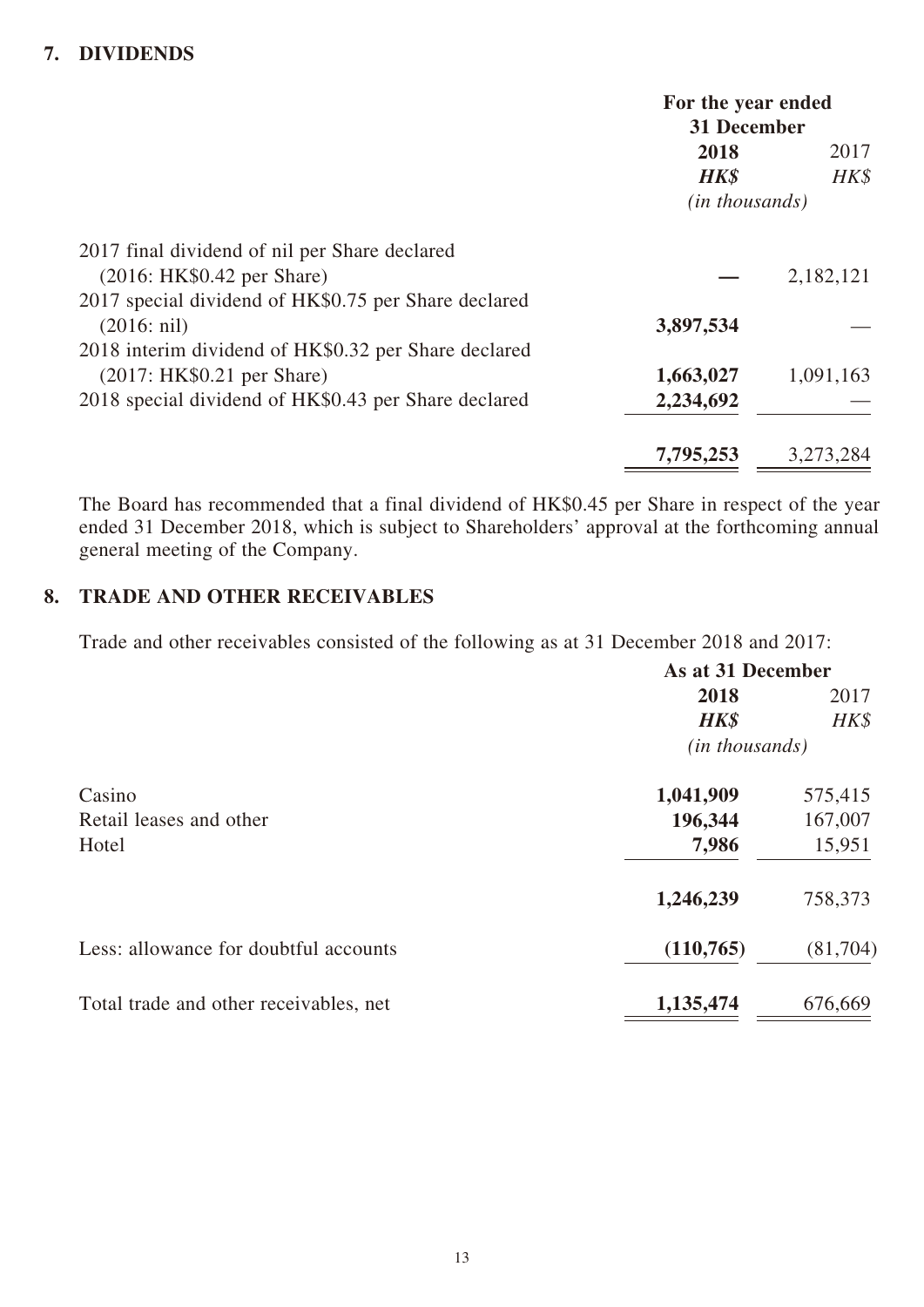An aged analysis of trade and other receivables is as follows:

|                                       | As at 31 December       |           |
|---------------------------------------|-------------------------|-----------|
|                                       | 2018                    | 2017      |
|                                       | <b>HK\$</b>             | HK\$      |
|                                       | ( <i>in thousands</i> ) |           |
| Within 30 days                        | 447,809                 | 291,910   |
| $31$ to 60 days                       | 134,636                 | 53,490    |
| 61 to 90 days                         | 208,992                 | 121,791   |
| Over 90 days                          | 454,802                 | 291,182   |
|                                       | 1,246,239               | 758,373   |
| Less: allowance for doubtful accounts | (110, 765)              | (81, 704) |
| Net trade and other receivables       | 1,135,474               | 676,669   |

The advanced commissions included in the trade and other receivables are on terms requiring settlement within five business days of the month following the advance. Except for the advanced commission, the trade and other receivables are generally repayable within 14 days. As at 31 December 2018, trade and other receivables with a gross value of HK\$1.25 billion (2017: HK\$758.4 million) were partially impaired and provided for. Movements in the provision for impairment of receivables of the Group, which were collectively impaired, are as follows:

|                                           | <b>HK\$</b><br><i>(in thousands)</i> |
|-------------------------------------------|--------------------------------------|
| As at 1 January 2017                      | 195,287                              |
| Reversal of provision for the year, net   | (56,090)                             |
| Amounts written off, net                  | (57, 493)                            |
| As at 31 December 2017 and 1 January 2018 | 81,704                               |
| Charge for the year, net                  | 23,140                               |
| Reversal of amounts written off, net      | 5,921                                |
| As at 31 December 2018                    | 110,765                              |

As at 31 December 2018, the weighted average provision rate for the gross trade receivables within 365 days of HK\$1.11 billion was 8.5% and the one for the gross trade receivables over 365 days of HK\$24.1 million was 66.6%.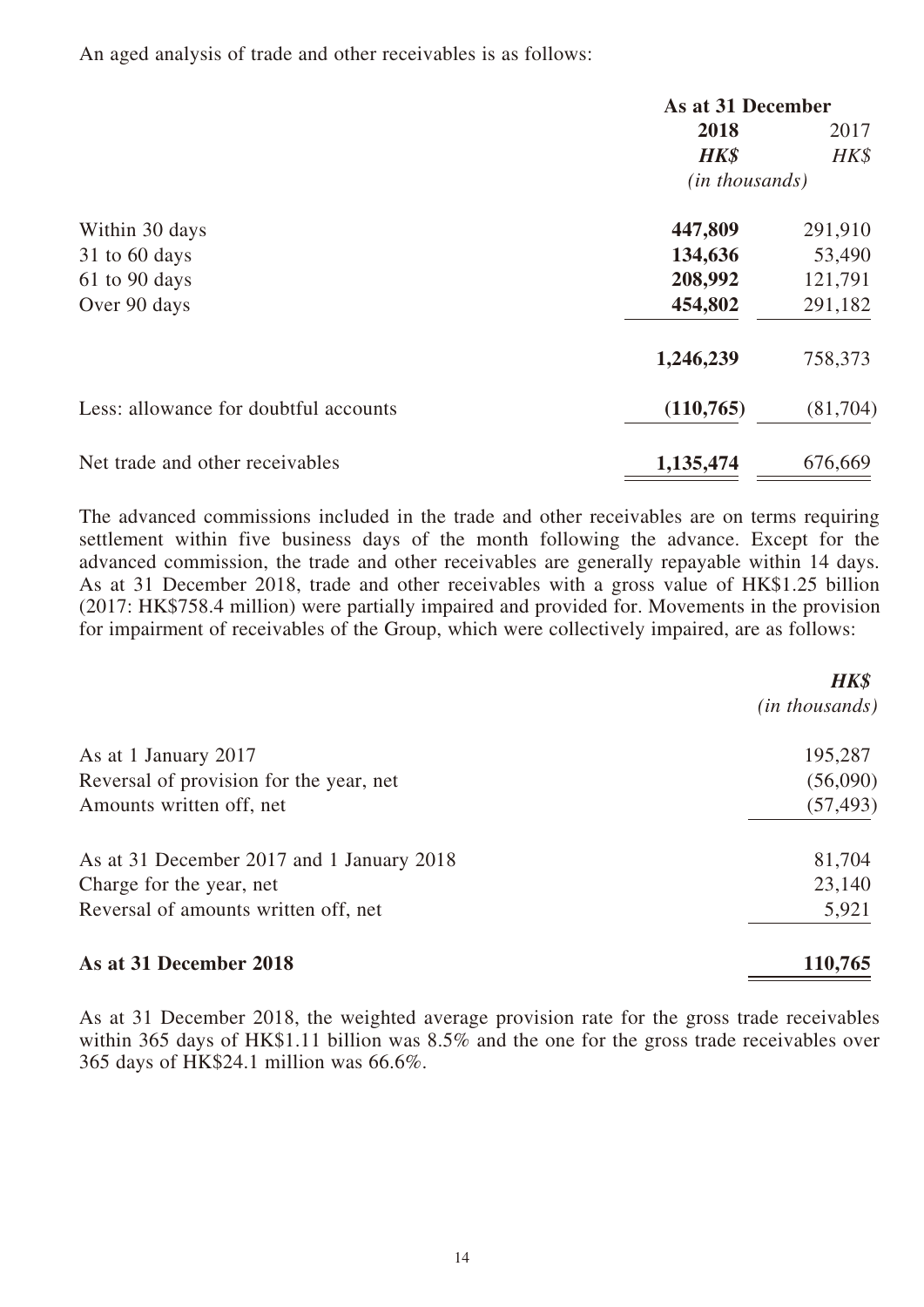#### **9. ACCOUNTS PAYABLE**

During 2018 and 2017, the Group normally received credit terms of 30 days. An aged analysis of accounts payable as at 31 December 2018 and 2017, based on invoice dates, is as follows:

|                 | As at 31 December       |         |
|-----------------|-------------------------|---------|
|                 | 2018                    | 2017    |
|                 | <b>HK\$</b>             | HK\$    |
|                 | ( <i>in thousands</i> ) |         |
| Within 30 days  | 579,220                 | 544,819 |
| $31$ to 60 days | 52,727                  | 53,427  |
| $61$ to 90 days | 16,610                  | 33,503  |
| Over 90 days    | 118,348                 | 49,398  |
|                 | 766,905                 | 681,147 |

#### **10. OTHER PAYABLES AND ACCRUALS**

Other payables and accruals consisted of the following:

|                                                              | As at 31 December |                         | 1 January   |
|--------------------------------------------------------------|-------------------|-------------------------|-------------|
|                                                              | 2018              | 2017                    | 2017        |
|                                                              | HK\$              | HK\$                    | $H K$ \$    |
|                                                              |                   | ( <i>in thousands</i> ) |             |
| <b>Current:</b>                                              |                   |                         |             |
| Outstanding chip liabilities <sup>(1)</sup>                  | 3,905,079         | 4,839,965               | 2,102,057   |
| Customer deposits $^{(2)}$                                   | 2,722,322         | 2,545,691               | 1,758,942   |
| Gaming taxes payable                                         | 1,858,734         | 1,565,075               | 1,175,553   |
| Loyalty program and related liabilities <sup>(3)</sup>       | 111,607           | 114,792                 | 39,657      |
| Donation payable                                             | 77,670            | 77,670                  | 77,670      |
| Other gaming-related liabilities <sup><math>(4)</math></sup> | 20,136            | 20,167                  | 14,664      |
| Others                                                       | 1,008,322         | 805,714                 | 697,614     |
|                                                              | 9,703,870         | 9,969,074               | 5,866,157   |
| Non-current:                                                 |                   |                         |             |
| Donation payable                                             | 203,943           | 265,992                 | 325,022     |
| <b>Total</b>                                                 | 9,907,813         | 10,235,066              | 6, 191, 179 |

In providing goods and services to its customers, there is often a timing difference between the Group receiving cash and the Group recording revenue for providing services or holding events. The Group's primary liabilities associated with customer contracts are outstanding chip liabilities, customer deposits, loyalty program and related liabilities and other gaming related liabilities.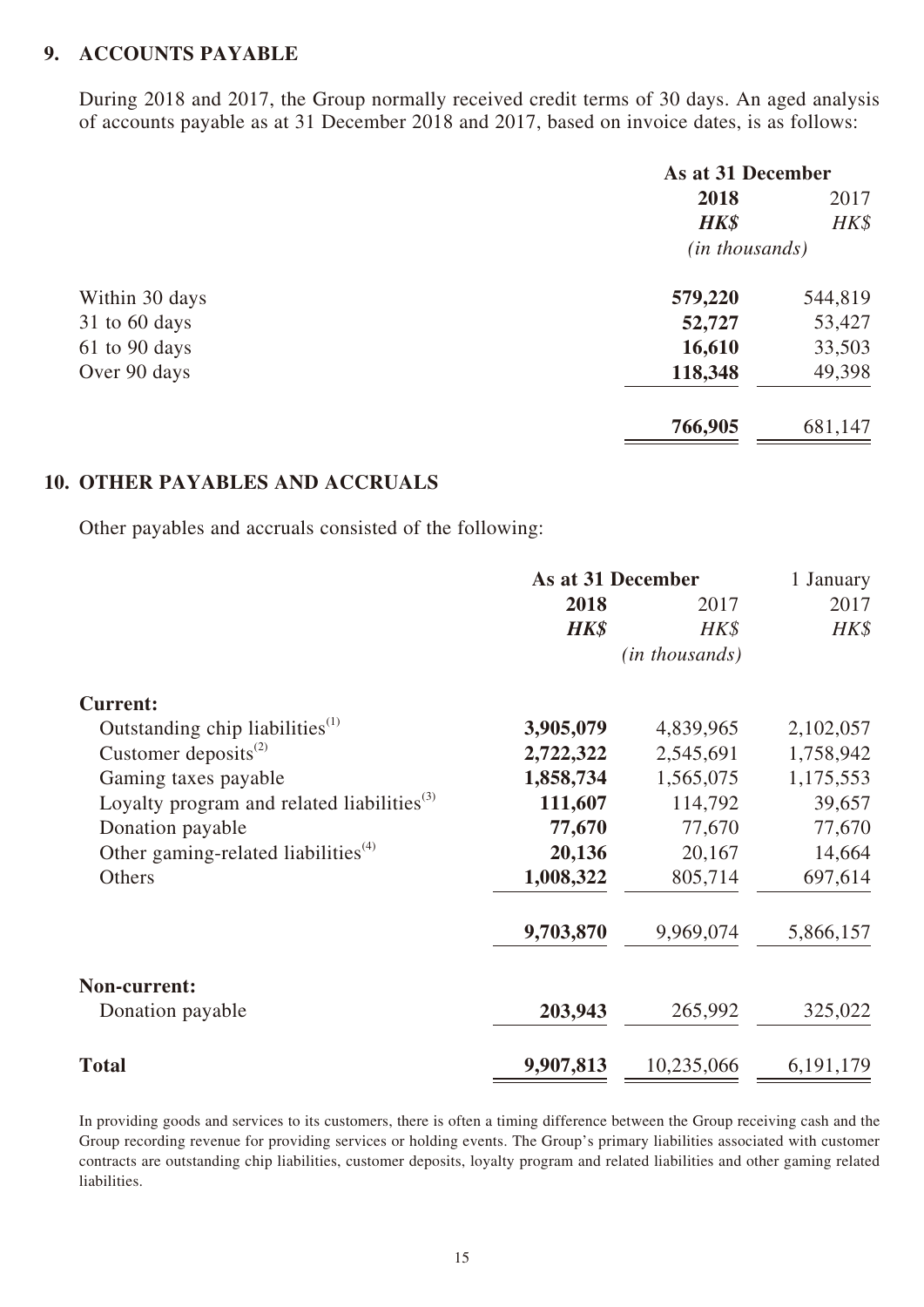- (1) Outstanding chips represent amounts owed to gaming promoters and customers for chips in their possession. The amounts may be recognized as revenue or will be redeemed for cash in the future.
- (2) Customer deposits include casino front money deposits and advance room and other deposits. Casino front money deposits represent funds deposited by customers before gaming play occurs. Such amounts may be recognized as revenue or will be redeemed for cash in the future. The advance room and other deposits represent cash received in advance for goods and services to be provided in the future. These amounts will be recognized as revenue when the goods and services are provided. Decreases in this balance generally represent the recognition of revenue and increases in the balance represent additional deposits made by customers. The deposits are expected to be primarily recognized as revenue within one year.
- (3) Loyalty program and related liabilities represent the deferral of revenue until the loyalty points or other complimentaries are redeemed. The amounts are expected to be recognized as revenue within one year from being earned by customers.
- (4) Other gaming-related liabilities generally represent unpaid wagers primarily in the form of unredeemed slot tickets.

#### **11. INTEREST-BEARING BORROWINGS**

|                                   | As at 31 December       |              |
|-----------------------------------|-------------------------|--------------|
|                                   | 2018                    | 2017         |
|                                   | HK\$                    | HK\$         |
|                                   | ( <i>in thousands</i> ) |              |
| Bank loans, secured               | 22,875,059              | 17,970,353   |
| Senior notes, unsecured           | 10,572,466              | 10,553,330   |
|                                   | 34, 447, 525            | 28,523,683   |
| Less: debt financing costs, net   | (369, 378)              | (400, 378)   |
| Total interest-bearing borrowings | 33,078,147              | 28, 123, 305 |

As at 31 December 2018, the Group had approximately HK\$969.4 million in funding available under the revolving credit facility of the Wynn Macau Credit Facilities.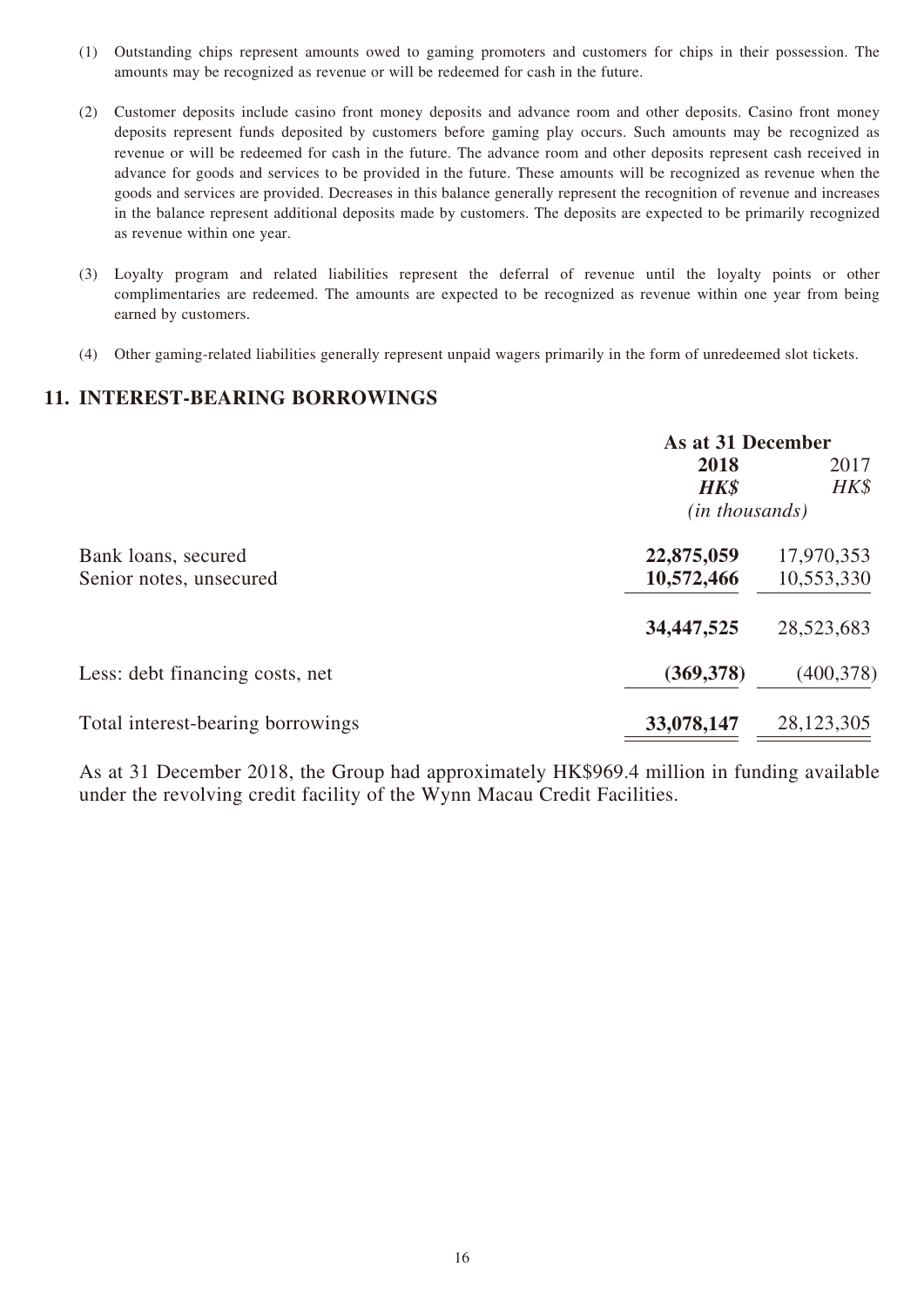#### **12. SEGMENT INFORMATION**

The Group's principal operating activities occur in Macau, which is the sole geographic area in which the Group is domiciled. The Group reviews the results of operations for each of its operating segments. Wynn Palace, which opened on 22 August 2016, is managed as an operating segment and a reportable segment. Wynn Macau and Encore at Wynn Macau are managed as a single integrated resort and are aggregated as one operating segment, which is also a reportable segment ("**Wynn Macau**"). The Group identifies each integrated resort as a reportable segment considering operations within each integrated resort have similar economic characteristics, type of customers, types of services and products, the regulatory environment of the operations and the Group's organizational and management reporting structure. Other Macau primarily represents cash held at the Company.

|                                 | For the year ended |              |
|---------------------------------|--------------------|--------------|
|                                 | 31 December        |              |
|                                 | 2018               | 2017         |
|                                 | <b>HK\$</b>        | HK\$         |
|                                 | (in thousands)     |              |
|                                 |                    | (restated)   |
| <b>Wynn Palace:</b>             |                    |              |
| Casino                          | 18,463,485         | 13,362,599   |
| Rooms                           | 1,332,801          | 948,481      |
| Food and beverage               | 867,036            | 748,796      |
| Retail and other                | 947,127            | 764,370      |
| <b>Wynn Macau:</b>              |                    |              |
| Casino                          | 15,632,951         | 16, 157, 231 |
| Rooms                           | 889,536            | 747,077      |
| Food and beverage               | 598,513            | 530,763      |
| Retail and other                | 860,364            | 772,600      |
| <b>Total operating revenues</b> | 39,591,813         | 34,031,917   |
|                                 |                    |              |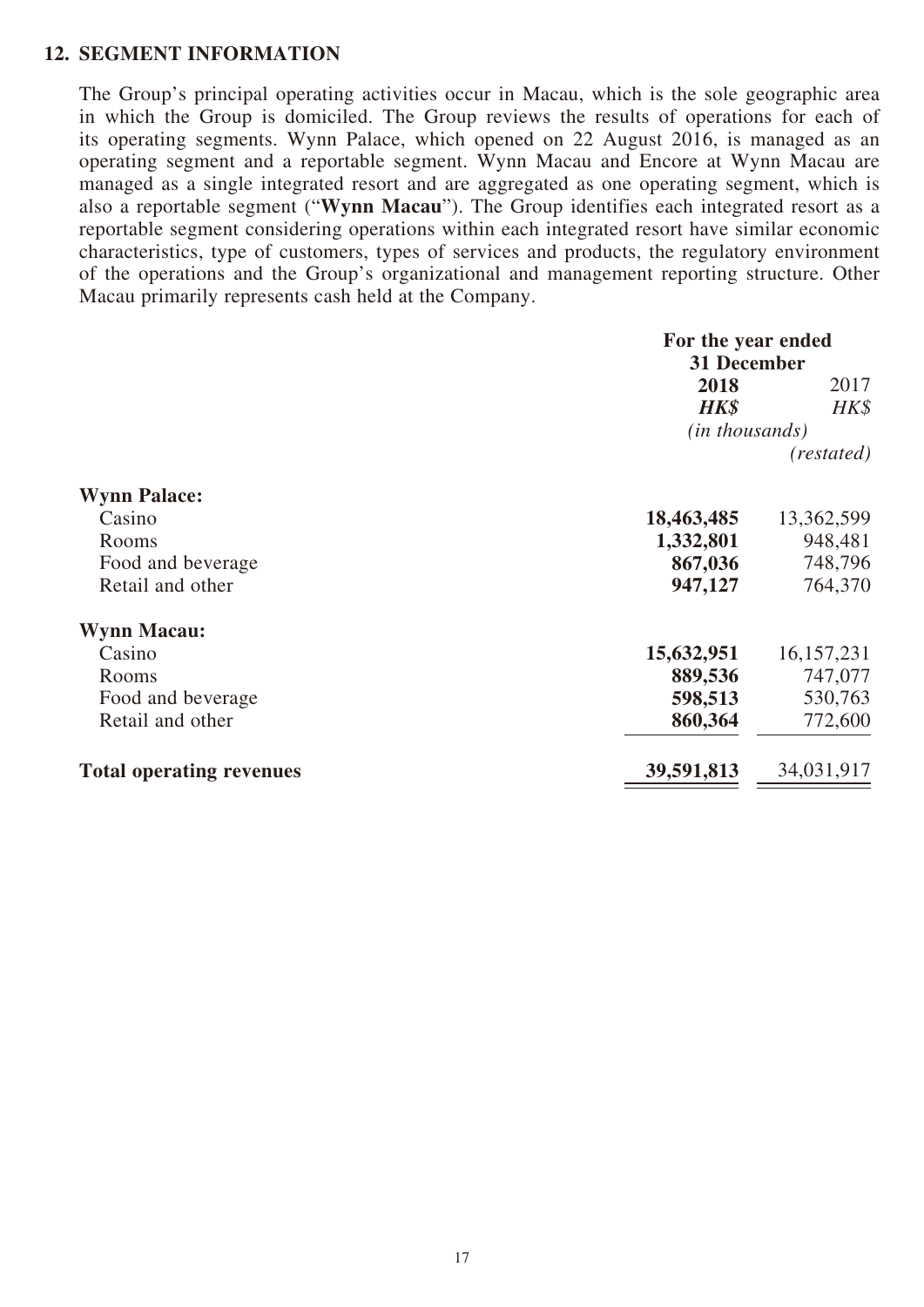|                                                  |                | For the year ended<br>31 December |             |
|--------------------------------------------------|----------------|-----------------------------------|-------------|
|                                                  |                | 2018                              | 2017        |
|                                                  |                | <b>HK\$</b>                       | HK\$        |
|                                                  | <b>Notes</b>   | (in thousands)                    |             |
| <b>Adjusted EBITDA</b>                           |                |                                   |             |
| Wynn Palace                                      |                | 5,760,532                         | 3,397,708   |
| Wynn Macau                                       |                | 5,016,486                         | 5,099,814   |
|                                                  |                | 10,777,018                        | 8,497,522   |
| Other operating costs and expenses               |                |                                   |             |
| Depreciation and amortization                    |                | 2,726,414                         | 2,775,977   |
| Property charges and other                       |                | 153,916                           | 133,464     |
| Share-based payments                             |                | 106,303                           | 111,061     |
| Wynn Macau, Limited corporate expenses           |                | 91,930                            | 107,376     |
| <b>Operating profit</b>                          |                | 7,698,455                         | 5,369,644   |
| Non-operating income and expenses                |                |                                   |             |
| Finance revenues                                 |                | 102,592                           | 14,964      |
| Finance costs                                    | $\overline{4}$ | (1,495,646)                       | (1,269,784) |
| Net foreign currency differences                 |                | (40, 132)                         | (169,773)   |
| Loss on extinguishment of debt                   |                | (7, 452)                          | (223, 928)  |
| Others                                           |                |                                   | (8,202)     |
| <b>Profit before tax</b>                         |                | 6,257,817                         | 3,712,921   |
| Income tax expense                               | 5              | 12,427                            | 12,427      |
| Net profit attributable to owners of the Company |                | 6,245,390                         | 3,700,494   |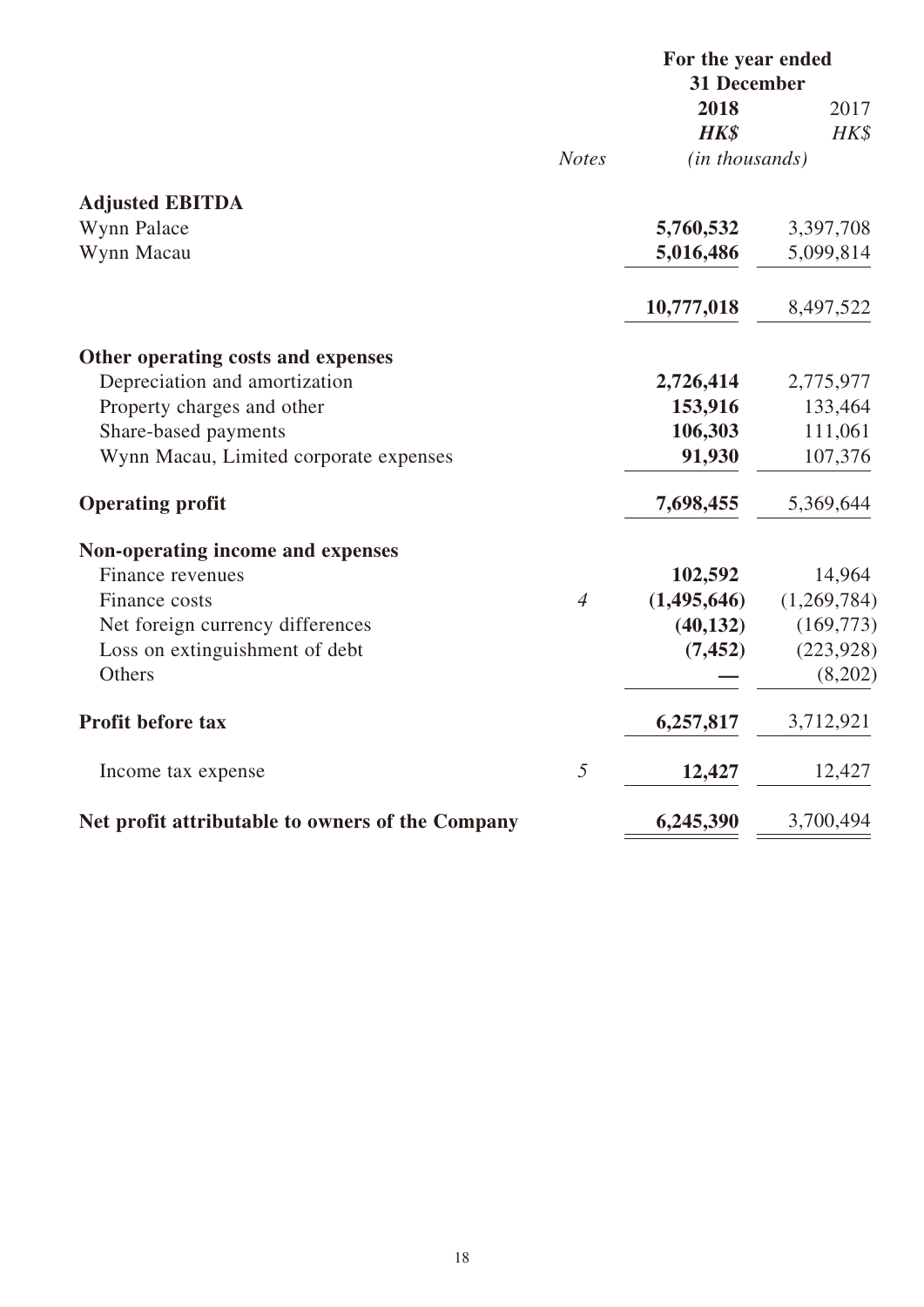|                             | For the year ended      |             |  |
|-----------------------------|-------------------------|-------------|--|
|                             |                         | 31 December |  |
|                             | 2018                    | 2017        |  |
|                             | <b>HK\$</b>             | HK\$        |  |
|                             | ( <i>in thousands</i> ) |             |  |
| <b>Capital expenditures</b> |                         |             |  |
| Wynn Palace                 | 697,921                 | 900,056     |  |
| Wynn Macau                  | 490,916                 | 361,080     |  |
|                             |                         |             |  |
| <b>Total</b>                | 1,188,837               | 1,261,136   |  |
|                             | As at 31 December       |             |  |
|                             | 2018                    | 2017        |  |
|                             | <b>HK\$</b>             | HK\$        |  |
|                             | ( <i>in thousands</i> ) |             |  |
| <b>Total assets</b>         |                         |             |  |
| Wynn Palace                 | 30,286,168              | 31,359,875  |  |
| Wynn Macau                  | 15,354,131              | 10,386,475  |  |
| <b>Other Macau</b>          | 441,492                 | 1,249,389   |  |
| <b>Total</b>                | 46,081,791              | 42,995,739  |  |
|                             | As at 31 December       |             |  |
|                             | 2018                    | 2017        |  |
|                             | <b>HK\$</b>             | HK\$        |  |
|                             | ( <i>in thousands</i> ) |             |  |
| <b>Non-current assets</b>   |                         |             |  |
| Macau                       | 34,668,858              | 36,414,420  |  |
| Foreign countries           | 12,286                  | 7,589       |  |
| <b>Total</b>                | 34,681,144              | 36,422,009  |  |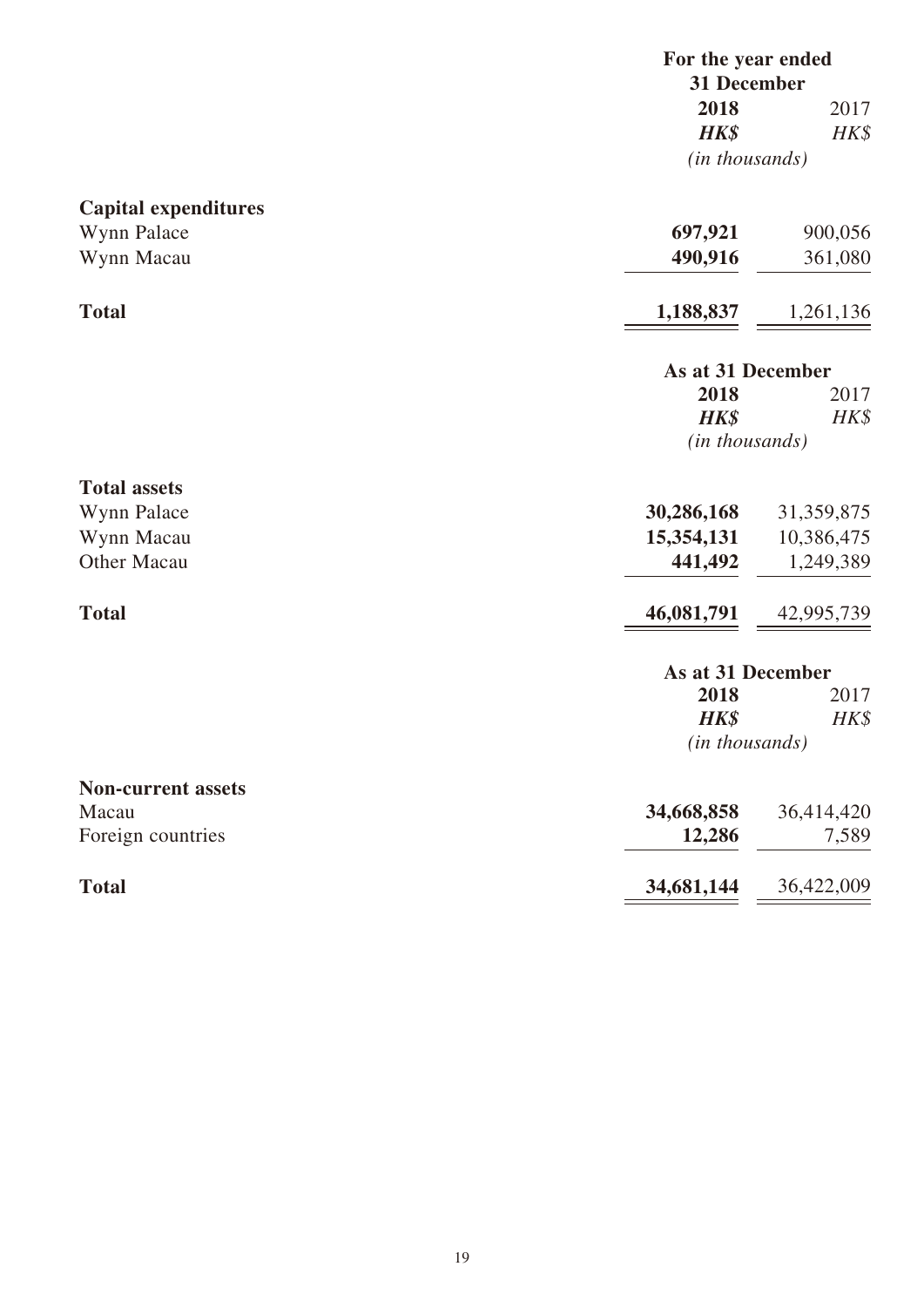## **MANAGEMENT DISCUSSION AND ANALYSIS**

## **OVERVIEW**

We are a developer, owner and operator of two integrated destination casino resorts in Macau, Wynn Palace and Wynn Macau. Our resorts include world class hotel facilities, a variety of regional and international dining outlets and an array of one-of-a-kind entertainment options; many of them are free to the general public.

We operate integrated resorts that attract a wide range of customer segments and generate strong financial results. To attract and retain our customers, we design and continually make enhancements and refinements to refresh and improve our resorts and to create unique customer experiences across a wide range of gaming and non-gaming amenities. Our emphasis on human resources and staff training underscores our commitment to providing our customers with superior levels of luxury service and guest experience. We also leverage Wynn International Marketing, Ltd.'s international branch offices located in Hong Kong, Singapore, Taiwan, Japan and the United States to attract international customers.

#### **Wynn Palace**

Wynn Palace is located in the Cotai area of Macau and opened to public on 22 August 2016.

Wynn Palace features:

- Approximately 424,000 square feet of casino space, offering 24-hour gaming and a full range of games, including private gaming salons and sky casinos;
- Free public entertainment attractions including an 8-acre performance lake, animated floral art displays and fine art displays;
- A luxury hotel with a total of 1,706 spacious rooms, suites and villas;
- 13 food and beverage outlets:
- Approximately 106,000 square feet of high-end, brand-name retail shopping;
- Recreation and leisure facilities, including a cable car ("**SkyCab**") ride, health club, spa, salon and pool; and
- Approximately 37,000 square feet of meeting and convention space.

The following table presents the number of casino games available at Wynn Palace:

|                         | As at 31 December |       |
|-------------------------|-------------------|-------|
|                         | 2018              | 2017  |
| VIP table games         | 112               | 112   |
| Mass market table games | 211               | 198   |
| Slot machines           | 1.119             | 1,013 |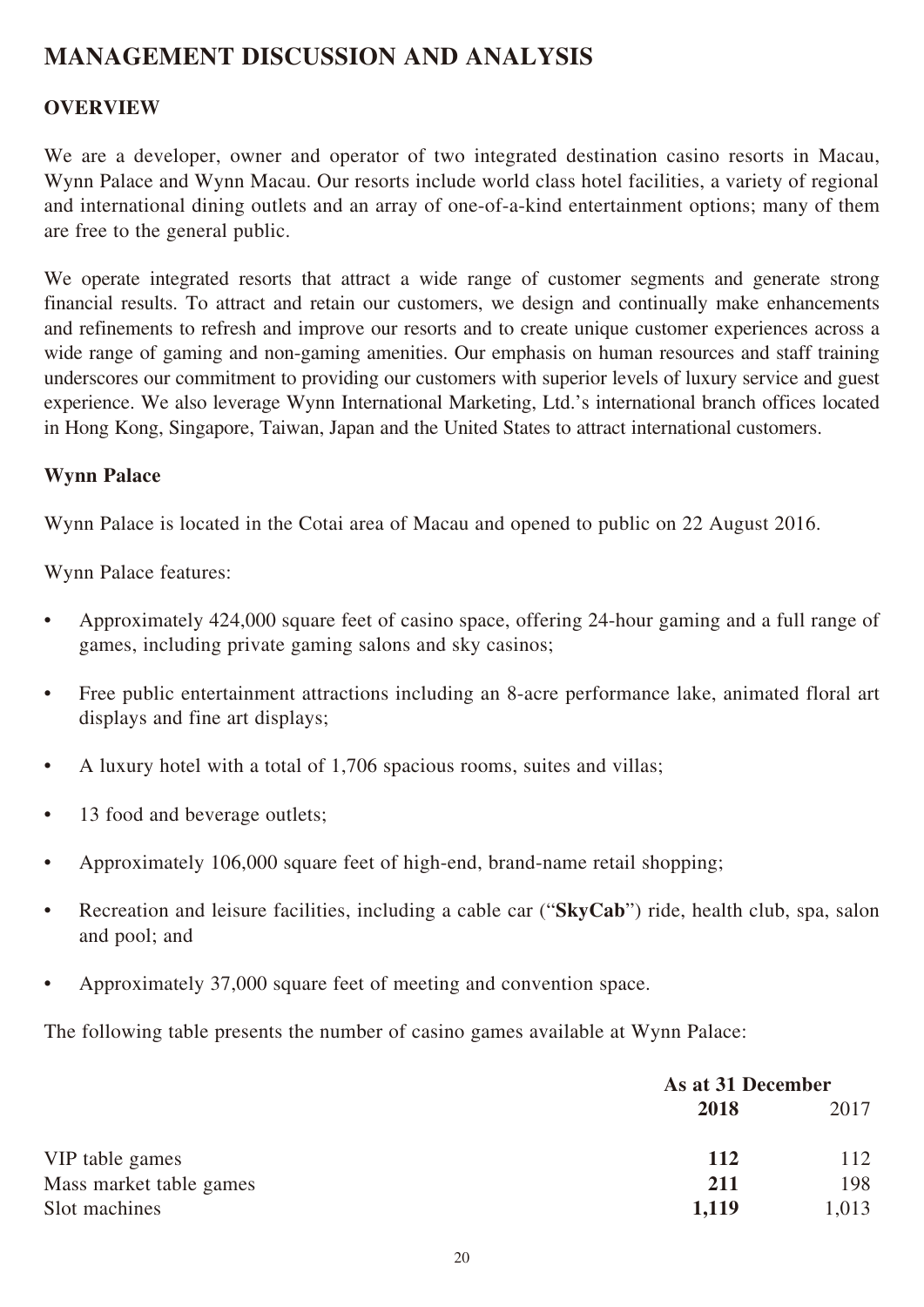## **Wynn Macau**

Wynn Macau is located on the Macau peninsula and opened to the public on 6 September 2006. We completed expansion works at Wynn Macau in December 2007 and November 2009, which added more gaming space and additional food and beverage and retail amenities. Encore at Wynn Macau, a further expansion of Wynn Macau that added hotel accommodations and a range of gaming and non-gaming amenities, opened in April 2010. We have begun a reconfiguration of the current Wynn Club gaming area at Wynn Macau. When completed, this enhanced space will consist of approximately 40 mass market table games, a refurbished high-limit slot area, two new restaurants and approximately 7,400 square feet of retail space, and will provide for improved pedestrian access. We expect to complete the gaming enhancements and open the new restaurants in the third quarter of 2019, and we expect to open the new retail space at the end of 2019. Additionally, we plan to begin the Encore tower room refresh project in the second quarter of 2019. All 410 rooms in the tower will be refreshed to include replacement of selected furniture and fixtures. The project also includes upgrades to the room control system, entry door system and selected lighting upgrades. The Encore tower room refresh project will be completed in the fourth quarter of 2019. We estimate the total budget for these two projects to be approximately HK\$939.8 million.

### Wynn Macau features:

- Approximately 273,000 square feet of casino space, offering 24-hour gaming and a full range of games, including private gaming salons, sky casinos and a poker pit;
- Free public entertainment attractions including a rotunda show featuring a Chinese zodiac-inspired ceiling along with gold "prosperity tree" and a "dragon of fortune" attractions and a performance lake;
- Two luxury hotel towers with a total of 1,008 spacious rooms and suites;
- 11 food and beverage outlets;
- Approximately 59,000 square feet of high-end, brand-name retail shopping;
- Recreation and leisure facilities, including two health clubs and spas, a salon and a pool; and
- Approximately 31,000 square feet of meeting and convention space.

The following table presents the number of casino games available at Wynn Macau:

|                         |            | As at 31 December |  |
|-------------------------|------------|-------------------|--|
|                         | 2018       | 2017              |  |
| VIP table games         | <b>110</b> | 110               |  |
| Mass market table games | 206        | 195               |  |
| Slot machines           | 777        | 933               |  |
| Poker tables            | 13         |                   |  |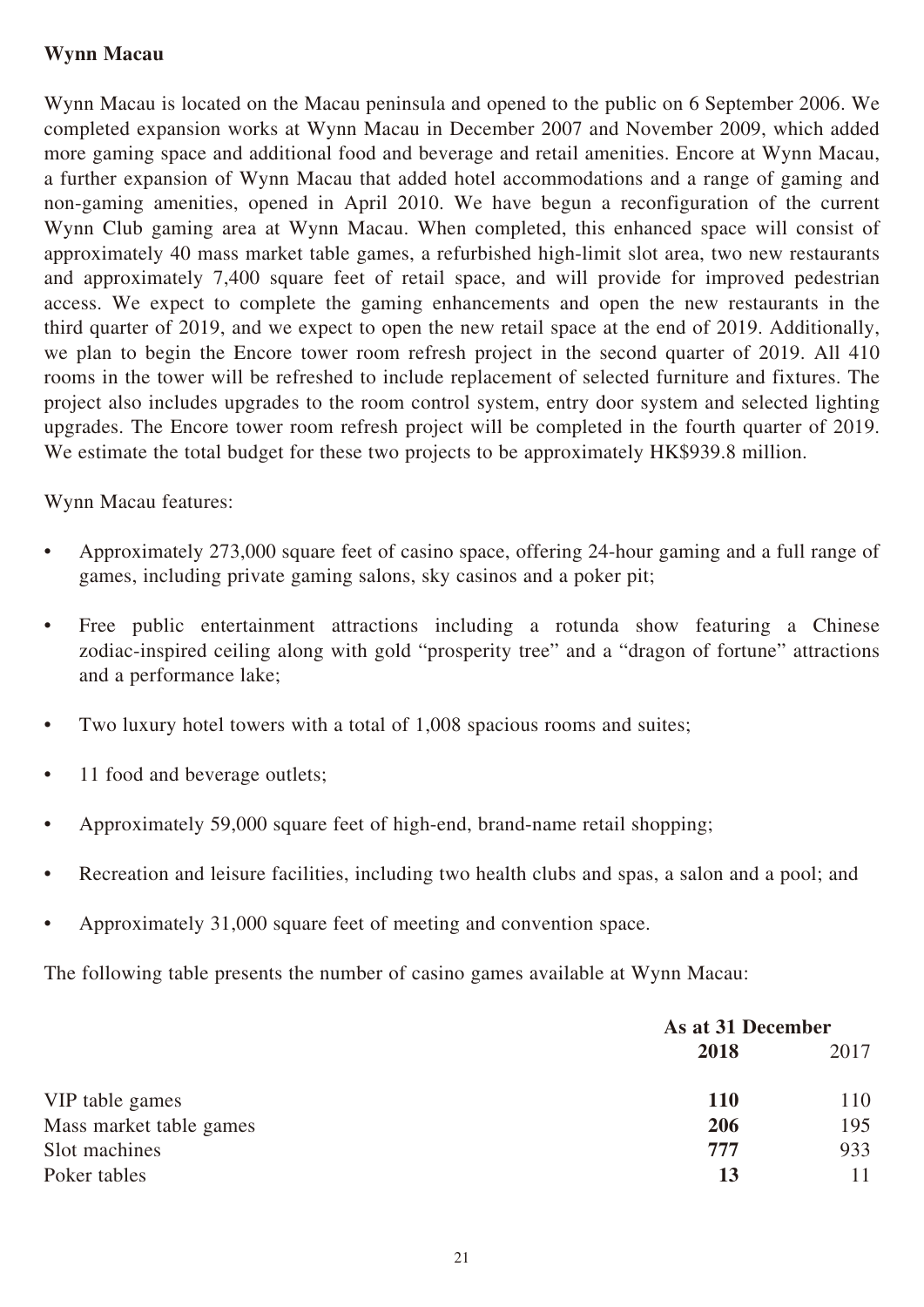## **FACTORS AFFECTING OUR RESULTS OF OPERATIONS AND FINANCIAL CONDITION**

### **Macau**

Macau, which was a territory under Portuguese administration for approximately 450 years, was transferred from Portuguese to Chinese political control in December 1999. Macau is governed as a special administrative region of China and is located approximately 37 miles southwest of Hong Kong. The journey between Macau and Hong Kong takes approximately 15 minutes by helicopter, 30 minutes by motor vehicle since the opening of the Hong Kong-Zhuhai-Macau Bridge in October 2018 and one hour by jetfoil ferry. Macau, which has been a casino destination for more than 55 years, consists principally of a peninsula on mainland China, and two neighboring islands, Taipa and Coloane, between which the Cotai area is located. We believe that Macau is located in one of the world's largest concentrations of potential gaming customers. Since the introduction of new casinos starting in 2004, the Macau market has experienced a significant increase in annual gaming revenue from the HK\$21.53 billion generated in 2002. According to Macau statistical information, casinos in Macau generated approximately HK\$294.03 billion in gaming revenue during the year ended 31 December 2018, an increase of approximately 13.96% over the approximate HK\$258.00 billion generated in the year ended 31 December 2017, making Macau the largest gaming market in the world.

## **Tourism**

The levels of tourism and overall gaming activities in Macau are key drivers of our business. Both the Macau gaming market and visitation to Macau grew significantly from liberalization in 2002 to 2014. From the first quarter of 2015 until the second quarter of 2016, the Macau gaming market experienced a period of decline in both revenue and visitation. In the third quarter of 2016, both metrics began to improve and in 2018, visitation increased by 9.8% to 35.8 million. We benefited from the rise in visitation to Macau during the year ended 31 December 2018.

The Macau market has experienced tremendous growth in capacity since the opening of Wynn Macau in 2006. As at 31 December 2018, there were 38,800 hotel rooms, 6,588 table games and 16,059 slots in Macau, compared to 12,978 hotel rooms, 2,762 table games and 6,546 slots as at 31 December 2006.

Gaming customers traveling to Macau typically come from nearby destinations in Asia, including mainland China, Hong Kong, Taiwan, South Korea and Japan. According to the Macau Statistics and Census Service Monthly Bulletin of Statistics, over 90% of visitors to Macau for the year ended 31 December 2018 were from mainland China, Hong Kong and Taiwan.

Tourism levels in Macau are affected by a number of factors, all of which are beyond our control. Factors affecting tourism levels in Macau may include, among others: the prevailing economic conditions in mainland China and Asia; restrictions, conditions or other factors which affect visitation by citizens of mainland China to Macau; various countries' policies on currency exchange controls, currency export, currency withdrawals, credit and debit card usage and travel restrictions (for example on Renminbi, the currency of the PRC, and the issuance of travel visas that may be in place from time to time); and competition from other destinations which offer gaming and/or leisure activities.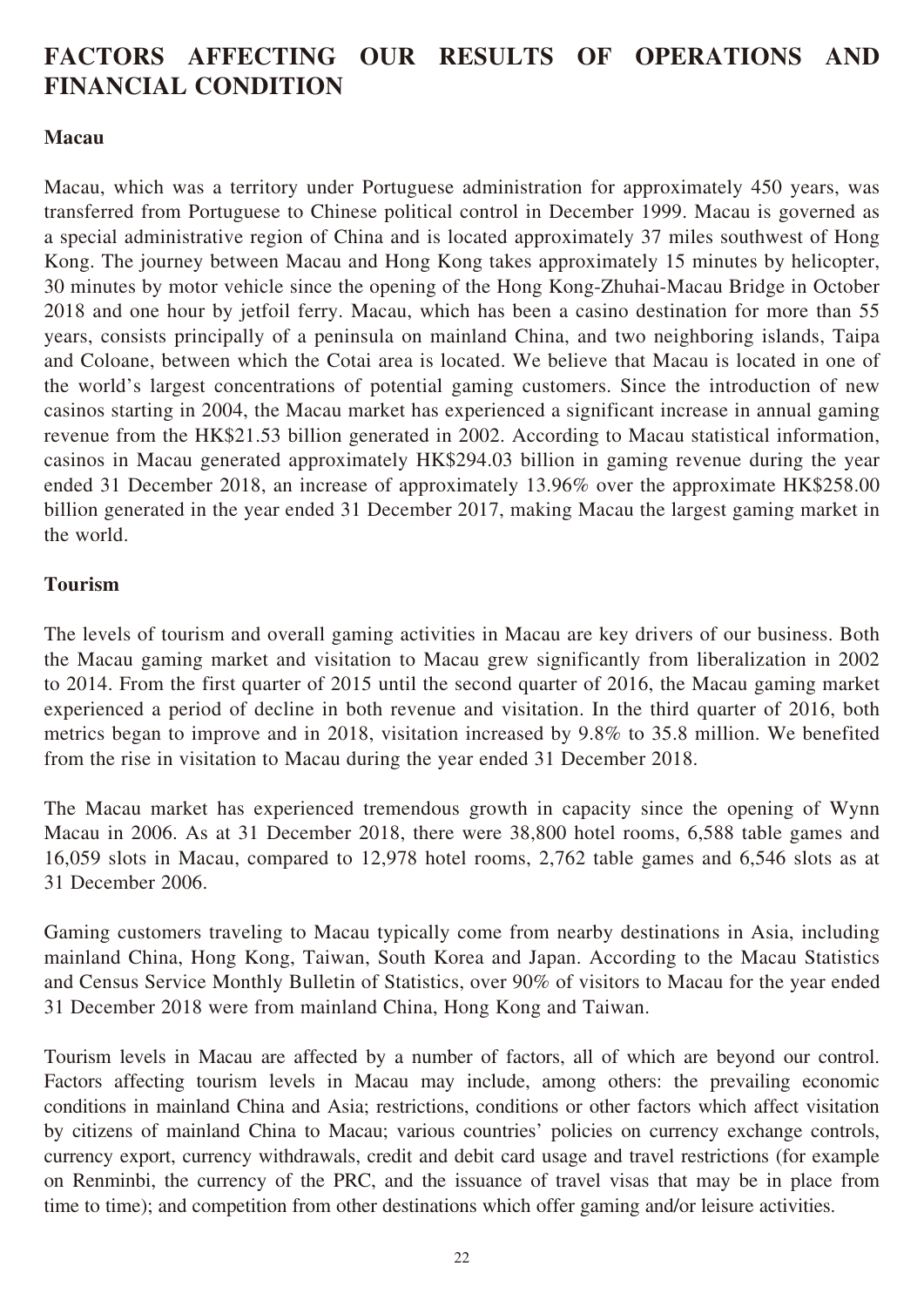Natural and man-made disasters, extreme weather conditions (such as typhoons and heavy rainstorms), outbreaks of highly infectious diseases, public incidents of violence, security alerts, riots and demonstrations, war and other events, particularly in Macau and nearby regions, may result in decreases to visitor arrivals to Macau from mainland China and elsewhere and disrupt travel to and between our resorts. Any of these events may also interfere with our operations and could have a material adverse effect on our business, financial condition and results of operations. Although we have insurance coverage with respect to some of these events, we cannot assure you that any such coverage will be sufficient to indemnify us fully against all direct and indirect costs, including any loss of business that could result from substantial damage to, or partial or complete destruction of, any of our properties.

#### **Economic and Operating Environment**

A significant number of our gaming customers come from mainland China. Economic disruption, contraction or uncertainty in China could impact the number of patrons visiting our properties or the amount they spend. In addition, policies adopted from time to time by the Chinese government, including any travel restrictions imposed by China on its citizens, such as restrictions imposed on exit visas granted to residents of mainland China for travel to Macau, could disrupt the number of visitors from mainland China to our resorts. It is not known when, or if, policies restricting visitation by mainland Chinese citizens to Macau and Hong Kong, will be put in place and travel policies may be adjusted, without notice, in the future. Furthermore, Chinese government anti-corruption campaigns have influenced the behavior of Chinese consumers and their spending patterns both domestically and abroad. These campaigns, as well as mainland Chinese and Macau monetary outflow policies have specifically led to tighter monetary transfer regulations, including real time monitoring of certain financial channels, limitations on cash withdrawals from ATM machines by mainland China citizens, the reduction of annual withdraw limits from bank accounts while the account holder is outside of mainland China and "know your client" protocols implemented on ATM machines. These policies may affect and impact the number of visitors and the amount of money they spend. The overall effect of the campaign and monetary transfer restrictions may negatively affect our revenues and results of operations.

#### **Competition**

Since the liberalization of Macau's gaming industry in 2002, there has been a significant increase in the number of casino properties in Macau. There are six gaming operators in Macau, including WRM. The three concessionaires are WRM, SJM, and Galaxy. The three subconcessionaires are Melco, MGM Macau, and Venetian Macau. As at 31 December 2018, there were 41 casinos in Macau, including 22 operated by SJM. Each of the six current operators has operational casinos and several have expansion plans underway. The Macau government has had the ability to grant additional gaming concessions since April 2009. If the Macau government were to allow additional competitors to operate in Macau through the grant of additional concessions or subconcessions, we would face additional competition, which could have a material adverse effect on our business, financial condition, results of operations and cash flows. We contributed new capacity in the market with the opening of Wynn Palace in August 2016. Several of our competitors have also opened facilities in the Cotai area over the past few years, which has significantly increased gaming and non-gaming offerings in Macau, with continued development and further openings in Cotai expected in the near future.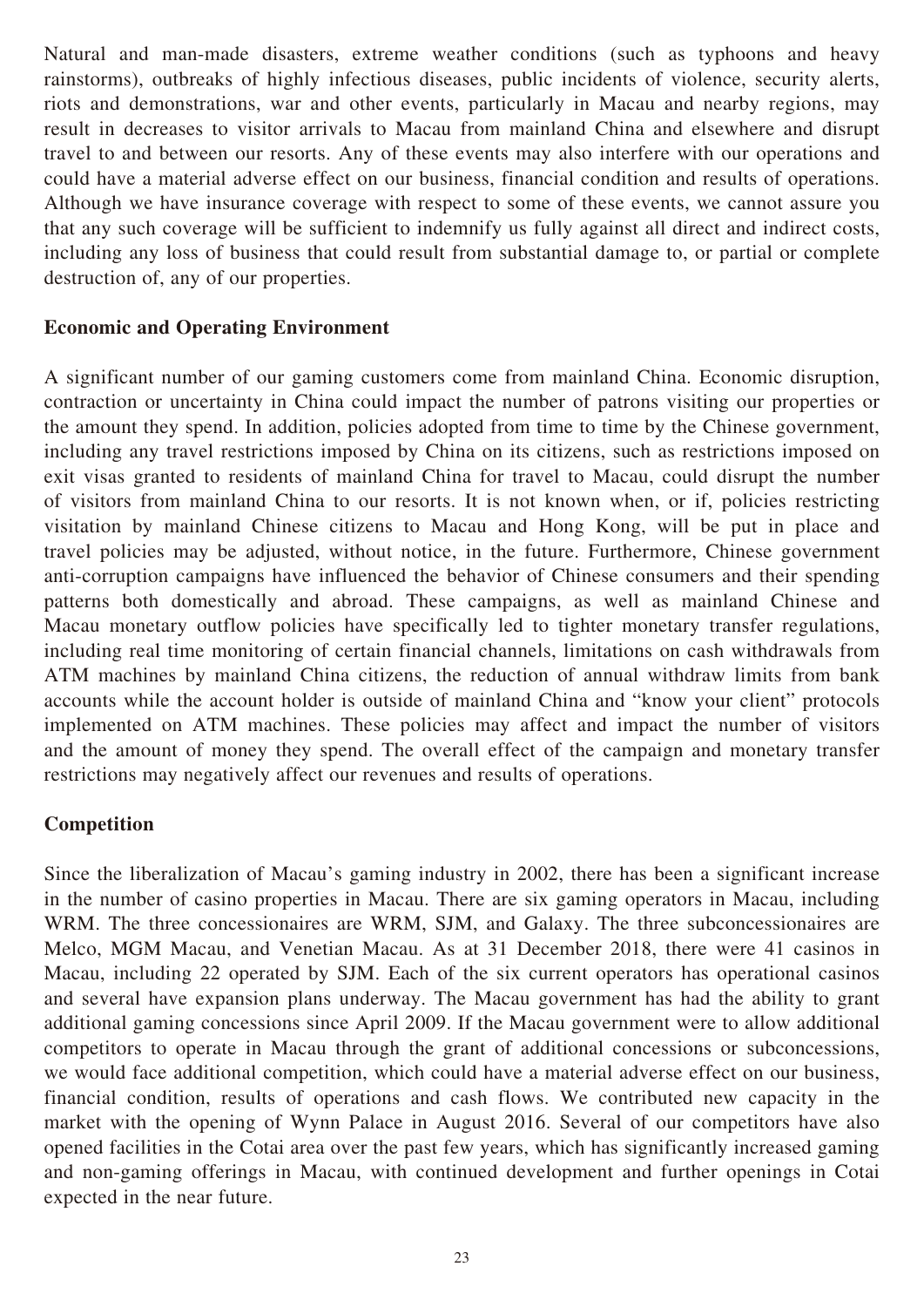Wynn Palace and Wynn Macau also face competition from casinos located throughout the world, including Singapore, South Korea, the Philippines, Malaysia, Australia, Las Vegas, cruise ships in Asia that offer gaming and other casinos throughout Asia. Additionally, certain Asian countries and regions have legalized or in the future may legalize gaming, such as Japan, Taiwan and Thailand, which could increase competition for our Macau Operations.

## **Gaming Concession**

The term of our Concession Agreement with the Macau government ends on 26 June 2022. Unless the term of our concession agreement is extended, or our concession is renewed, subject to any separate agreement with the Macau government, all of our gaming operations, casino area and related equipment in Macau will be automatically transferred to the Macau government without compensation to us and we will cease to generate any revenues from these operations at the end of our concession agreement. The Macau government has publicly commented that it is studying the process by which concessions and subconcessions may be renewed, extended or issued. The relevant concession or subconcession held by SJM and MGM Macau was extended from 31 March 2020 to 26 June 2022 in March 2019. Accordingly, the relevant concession or subconcession held by Galaxy, SJM, Venetian Macau, MGM Macau and Melco also expires on 26 June 2022.

Effective June 2017, the Macau government may redeem our Concession Agreement by providing us at least one year's prior notice. In the event the Macau government exercises this redemption right, we are entitled to fair compensation or indemnity. The amount of such compensation or indemnity will be determined based on the amount of revenue generated during the tax year prior to the redemption multiplied by the remaining years under our concession. We are considering various options to place us in a good position for the renewal, extension or application process; however, we may not be able to extend our Concession Agreement or renew our Concession Agreement or obtain a new concession on terms favorable to us all. If our concession is redeemed, the compensation paid to us may not be adequate to compensate us for the loss of future revenues. We cannot conduct gaming operations in Macau without a gaming concession from the Macau government. The loss of a gaming concession would have a material adverse effect on our business, financial condition, results of operations and cash flows.

### **Macau Laws and Regulations**

The operations of our resorts are contingent upon us maintaining all regulatory licenses, permits, approvals, registrations, findings of suitability, orders and authorizations pursuant to Macau laws and regulations. The laws and regulations requiring these licenses, permits and other approvals generally relate to the responsibility, financial stability and character of the owners and managers of the gaming operations, as well as persons financially interested or involved in gaming operations.

WRM and its directors, key employees, managing companies and shareholders who own 5% or more of WRM's shares must be found suitable and are subject to the continuous monitoring and supervision of the Macau government for the term of the Concession Agreement to ensure that they are suitable to conduct a gaming business in Macau. The objectives of the Macau government's supervision are to preserve the conduct of gaming in Macau in a fair and honest manner and to safeguard and protect the interests of Macau in receiving taxes from the operation of casinos in the jurisdiction.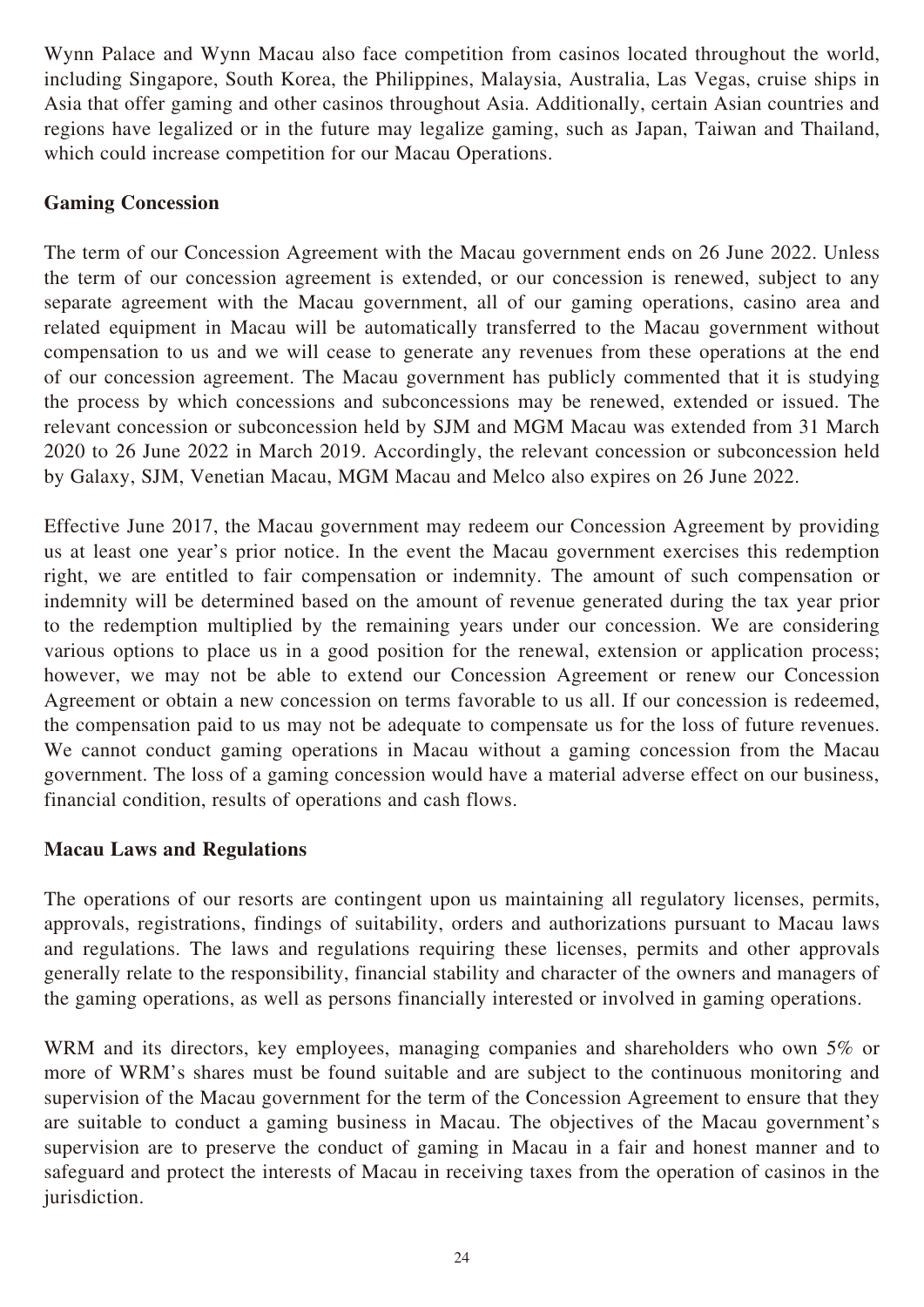Our activities are also subject to administrative review and approval by various agencies of the Macau government, including DICJ, Health Bureau, Labour Affairs Bureau, Land, Public Works and Transport Bureau, Fire Services Bureau, Financial Services Bureau (including the Tax Department), Monetary Authority of Macau, Financial Intelligence Office and Macau Government Tourism Office. We cannot assure you that we will be able to maintain all necessary approvals and licenses, and our failure to do so may materially affect our business and operations.

Failure to comply with the terms of the Concession Agreement and adapt to the regulatory and gaming environment in Macau could result in the revocation of the Concession Agreement or otherwise negatively affect our operations in Macau. Developments in the regulation of the gaming industry could be difficult to comply with and significantly increase our costs, which could adversely affect our business.

## **Gaming Promoters**

A significant amount of our casino play is brought to us by gaming promoters. Gaming promoters have historically played a critical role in the Macau gaming market and are important to our casino business.

Gaming promoters introduce premium VIP players to Wynn Palace and Wynn Macau and often assist those players with their travel and entertainment arrangements. In addition, gaming promoters often grant credit to their players. In exchange for their services, Wynn Palace and Wynn Macau pay the gaming promoters a commission which is a percentage of the gross gaming win generated by each gaming promoter. The total amount of commissions paid to gaming promoters was netted against casino revenues.

We typically advance commissions to certain selected gaming promoters with strong operational performance history at the beginning of each month to facilitate their working capital requirements. These advances are provided to a gaming promoter and are offset by the commissions earned by such gaming promoter during the applicable month. The aggregate amounts of exposure to our gaming promoters is the difference between commissions advanced to each individual gaming promoter and the net commissions payable to each such gaming promoter. At the end of each month, any commissions outstanding are cleared no later than the fifth business day of the succeeding month and prior to the advancement of any further funds to a gaming promoter. We believe we have developed strong relationships with our gaming promoters. Our commission percentages have remained stable throughout our operating history.

In addition to commissions, each gaming promoter receives a monthly complimentary allowance based on a percentage of the turnover its clients generate. The allowance is available for room, food and beverage and other products and services for discretionary use with the gaming promoter's clients.

Gaming promoters may experience certain difficulties in their Macau operations, including intensified competition in attracting patrons to come to Macau depending on certain factors, including Chinese government policies. These factors may cause gaming promoters to face a decrease in liquidity, limiting their ability to grant credit to their patrons, and difficulty in collecting credit they extend.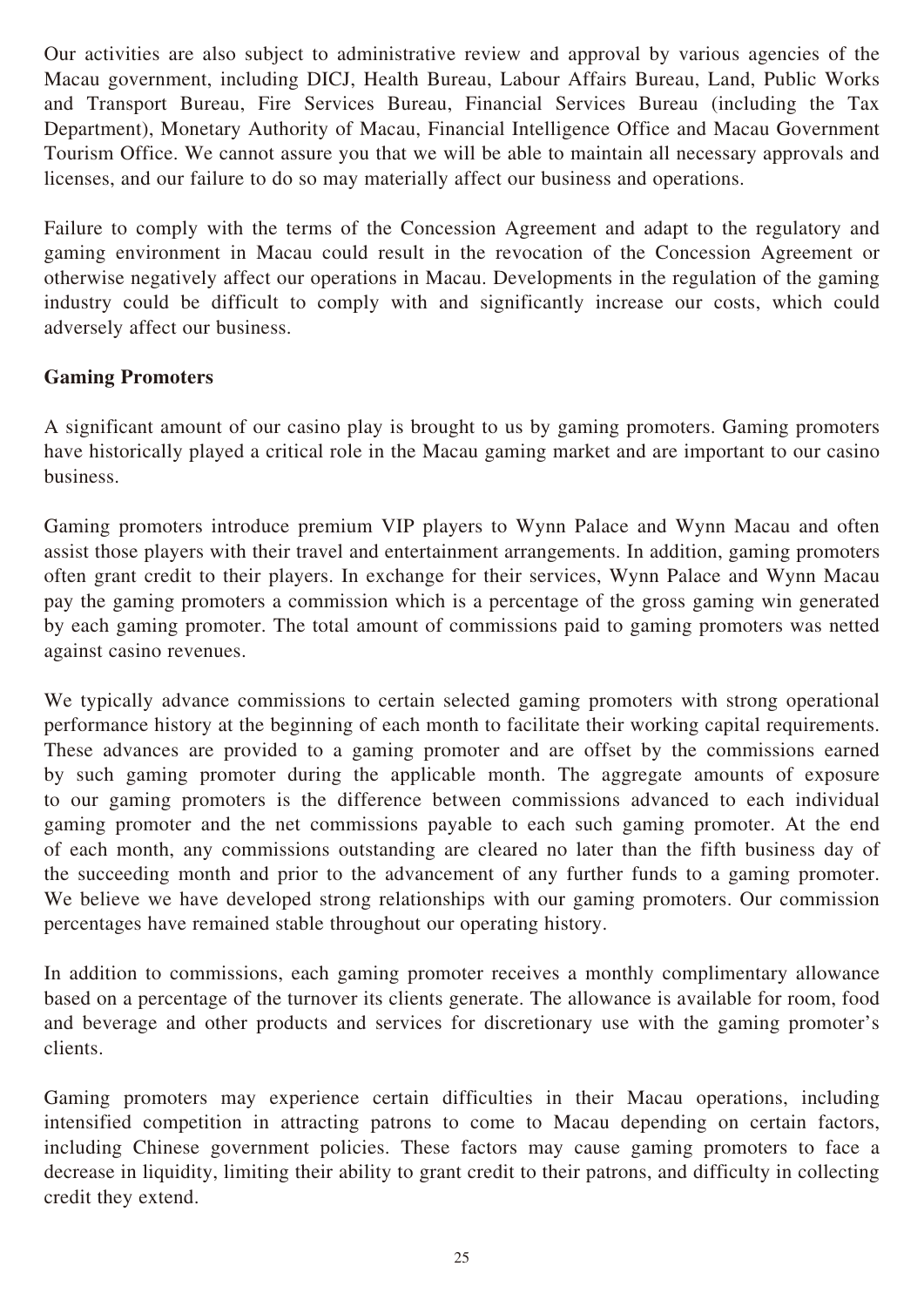The reputation and probity of the gaming promoters with whom we work are important to our own reputation and to our ability to operate in compliance with our gaming concession and Macau gaming laws. We conduct periodic reviews of the probity and compliance programs of our gaming promoters. However, we are not able to control our gaming promoters' compliance with these high standards of probity and integrity, and our gaming promoters may violate provisions in their contracts with us designed to ensure such compliance. Failure by a gaming promoter we work with to comply with Macau gaming laws or maintain the required standards of probity and integrity could adversely affect our reputation and our business.

## **Premium Credit Play**

We selectively extend credit to our VIP players contingent upon our marketing team's knowledge of the players, their financial background and payment history. We follow a series of credit procedures and require various signed documents from each credit recipient that are intended to ensure that, among other things, if permitted by applicable law, the debt can be legally enforced in the jurisdiction where the player resides. In the event the player does not reside in a jurisdiction where gaming debts are legally enforceable, we can attempt to assert jurisdiction over assets the player maintains in jurisdictions where gaming debts are recognized. In addition, we typically require a check in the amount of the applicable credit line from credit players, collateralizing the credit we grant.

## **Number and Mix of Table Games and Slot Machines**

The mix of VIP table games, mass table games and slot machines in operation at our resorts changes from time to time as a result of marketing and operating strategies in response to changing market demand and industry competition. The shift in the mix of our games may affect casino profitability.

### **Intellectual Property Rights**

We have licensed the right to use certain "WYNN"-related trademarks and service marks from Wynn Resorts, Limited and Wynn Resorts Holdings, LLC, an affiliate of Wynn Resorts, Limited. Our intellectual property assets, especially the logo version of "WYNN," are among our most valuable assets. Pursuant to the licensing arrangement, WRM licenses the right to use the "WYNN" trademark in connection with WRM's operation of hotel casinos in Macau in return for a monthly royalty payment. The licensing arrangement is not a fixed term arrangement; it is terminable on the occurrence of certain events, including if the WRL Group loses its rights in the "WYNN" mark, if Wynn Resorts, Limited ceases to hold more than a 50% voting interest in WRM or by the court appointed administrator in the event Wynn Resorts, Limited or Wynn Resorts Holdings, LLC enters into bankruptcy proceedings. If the existing licensing arrangement were terminated and we fail to enter into new arrangements with the WRL Group in respect of the "WYNN" mark, we would lose our rights to use the "WYNN" brand name, and "WYNN" trademarks and domain names. The loss of our ability to use these "WYNN"-related marks could cause severe disruption to our business and have an adverse effect on our business, financial condition and results of operations.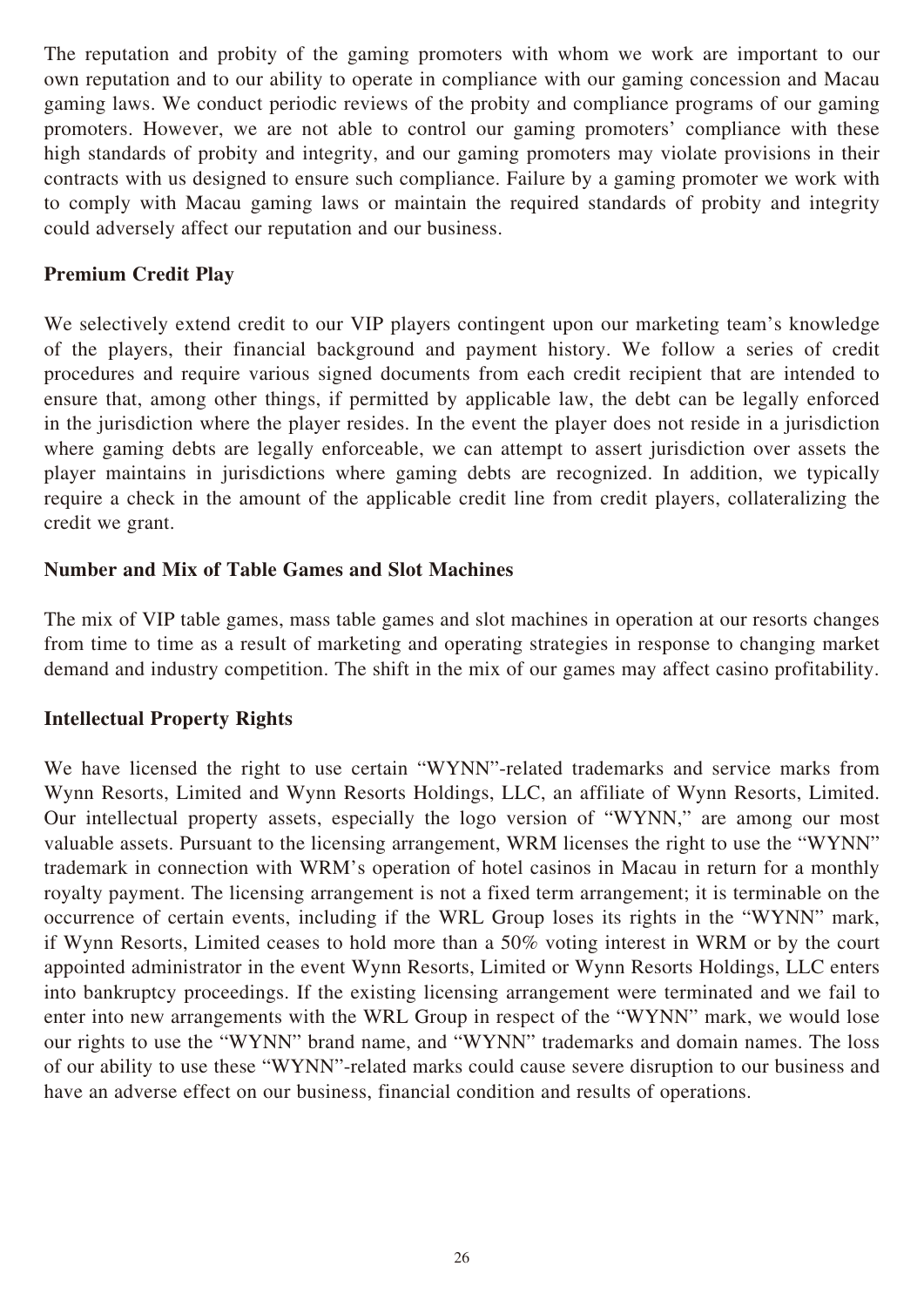Wynn Resorts Holdings, LLC has filed applications with the United States Patent and Trademark Office (the "**PTO**") and trademark registries including registries in Macau, mainland China, Hong Kong, Singapore, Japan, certain European countries and various other jurisdictions throughout the world, to register a variety of "WYNN"-related trademarks and service marks in connection with a variety of goods and services. These marks include "WYNN MACAU", "WYNN PALACE" and "ENCORE" as well as trademarks of the Chinese characters representing "WYNN" and other "WYNN"-related marks.

If a third party successfully challenges our ownership of, or right to use, the "WYNN"-related trademarks and service marks, our business or results of operations could be harmed. We also are exposed to the risk that third parties may use "WYNN"-related trademarks without authorization.

Furthermore, due to the increased use of technology in computerized gaming machines and in business operations generally, other forms of intellectual property rights (such as patents and copyrights) are becoming increasingly relevant. It is possible that, in the future, third parties might assert superior intellectual property rights or allege that their intellectual property rights cover some aspect of our operations. The defense of such allegations may result in substantial expenses, and, if such claims are successfully prosecuted, may have a material impact on our business.

## **Cybersecurity**

We rely on information technology and other systems (including those maintained by third parties we work with) to maintain and transmit large volumes of customer financial information, credit card settlements, credit card funds transmissions, mailing lists and reservations information and other personally identifiable information. We also maintain important internal company data such as personally identifiable information about our employees and information relating to our operations. The systems and processes we have implemented to protect customers, employees and company information are subject to the ever-changing risk of compromised security. These risks include cyber and physical security breaches, system failure, computer viruses, and negligent or intentional misuse by customers, company employees, or employees of third-party vendors.

Cyber-attacks are becoming increasingly more difficult to anticipate and prevent due to their rapidly evolving nature and, as a result, the technology we use to protect our systems from being breached or compromised could become outdated due to advances in computer capabilities or other technological developments. Our third-party information system service providers face risks relating to cybersecurity similar to ours, and we do not directly control any of such parties' information security operations.

Despite the steps we have taken to deter and mitigate against these threats and risks, our systems, processes and security measures may not be successful and our insurance coverage for protecting against cybersecurity risks may not be sufficient. Any perceived or actual electronic or physical security breach of information or systems maintained by us or our third-party service providers could disrupt our business, damage our reputation and our relationships with our stakeholders, expose us to risks of litigation, significant fines and penalties and liability, result in the deterioration of our stakeholders' confidence in us, and adversely affect our business, results of operations and financial condition.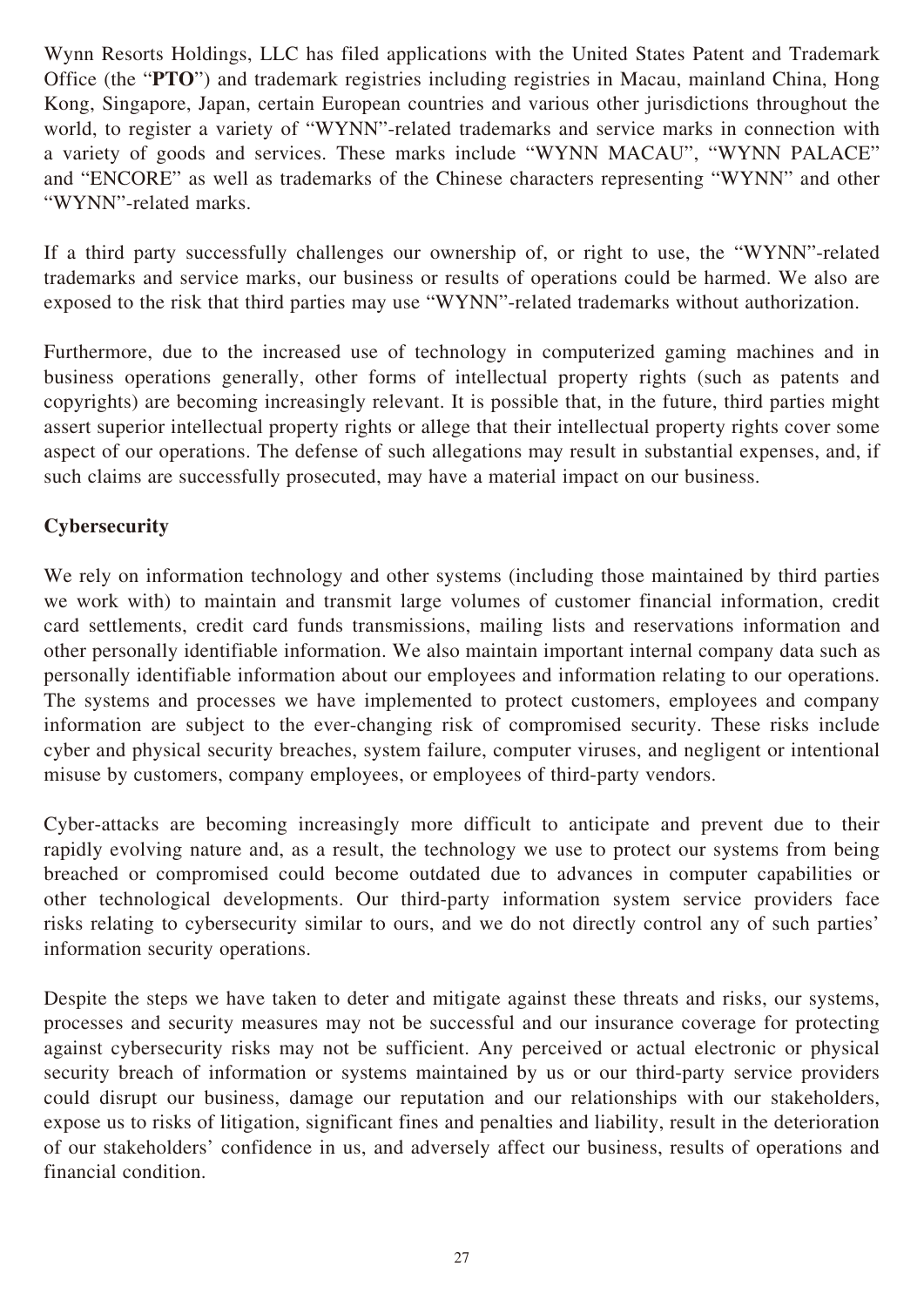As these threats develop and grow, we may find it necessary to make significant further investments to protect data and our infrastructure, including the implementation of new computer systems or upgrades to existing systems, deployment of additional personnel and protection-related technologies, engagement of third-party consultants, and training of employees. The occurrence of any of the cyber incidents described above could have a material adverse effect on our business, results of operations and cash flows.

## **Personal Data**

Our business uses and transmits large volumes of employee and customer data, including credit card numbers and other personal information in various information systems that we maintain in areas such as human resources outsourcing, website hosting, and various forms of electronic communications. Our customers and employees have a high expectation that we will adequately protect their personal information. Our collection and use of personal data are governed by privacy laws and regulations, and privacy law is an area that changes often and varies significantly by jurisdiction. In addition to governmental regulations, there are credit card industry standards or other applicable data security standards we must comply with as well. Compliance with applicable privacy regulations may increase our operating costs and/or adversely impact our ability to market our products, properties and services to our guests. In addition, non-compliance with applicable privacy regulations by us (or in some circumstances non-compliance by third parties engaged by us) or a breach of security on systems storing our data may result in damage of reputation and/or subject us to fines, payment of damages, lawsuits or restrictions on our use or transfer of data. Any misappropriation of confidential or personally identifiable information gathered, stored or used by us, be it intentional or accidental, could have a material impact on the operation of our business, including severely damaging our reputation and our relationships with our customers, employees and investors.

### **Our Computer Systems and Websites**

We are dependent on our computer systems to record and process transactions and manage and operate our business, including processing payments, accounting for and reporting financial results, and managing our employees and employee benefit programs. Given the complexity of our business, it is imperative that we maintain uninterrupted operation of our computer hardware and software systems. Despite our preventative efforts, our systems are vulnerable to damage or interruption from, among other things, security breaches, computer viruses, technical malfunctions, inadequate system capacity, power outages, natural disasters, and usage errors by our employees or third-party consultants. If our information technology systems become damaged or otherwise cease to function properly, we may have to make significant investments to repair or replace them. Additionally, confidential or sensitive data related to our customers or employees could be lost or compromised. Any material disruptions in our information technology systems could have a material adverse effect on our business, results of operations, and financial condition.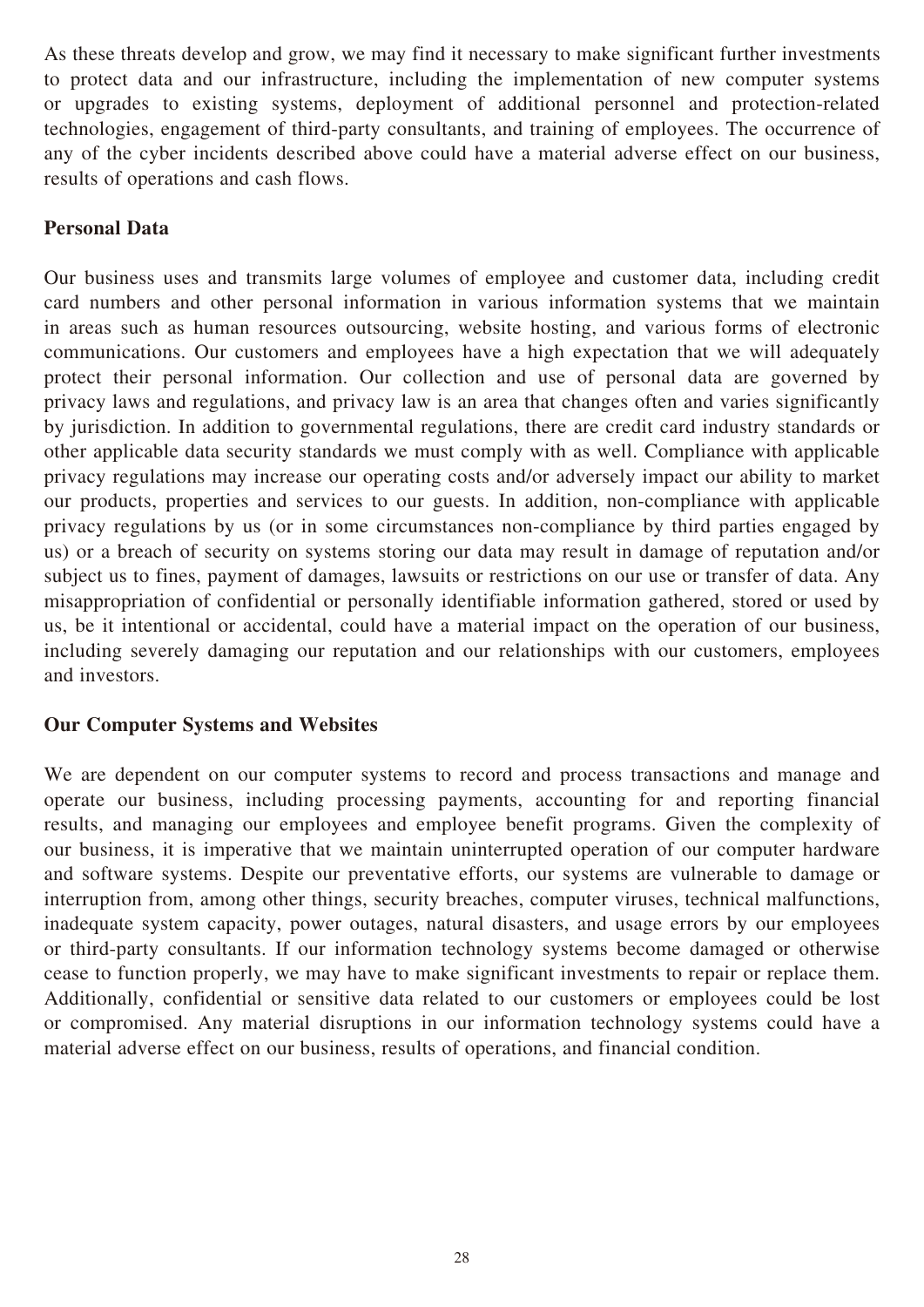## **Risk of Fraud, Cheating and Theft**

Acts of fraud or cheating through the use of counterfeit chips, covert schemes and other tactics, possibly in collusion with our employees, may be attempted or committed by our gaming customers with the aim of increasing their winnings. Our gaming customers, visitors and employees may also commit crimes such as theft in order to obtain chips not belonging to them. We have taken measures to safeguard our interests including the implementation of systems, processes and technologies to mitigate against these risks, extensive employee training, surveillance, security and investigation operations and adoption of appropriate security features on our chips such as embedded radio frequency identification tags. Despite our efforts, we may not be successful in preventing or detecting such culpable behavior and schemes in a timely manner and the relevant insurance we have obtained may not be sufficient to cover our losses depending on the incident, which could result in losses to our gaming operations and generate negative publicity, both of which could have an adverse effect on our reputation, business, results of operations and cash flows.

## **Fraudulent Websites**

There has been an increase in the international operation of fraudulent online gambling and investment websites attempting to scam and defraud members of the public. These fraudulent websites can appear highly professional and will often feature false statements on their websites in an attempt to pass off as a legitimate business or purport to be in association with, or be accredited by, a legitimate business or governmental authority. Such websites may also wrongfully display logos and trademarks owned by legitimate businesses or governmental authorities, or use deceptively similar logos and imagery, to appear legitimate. We do not offer online gambling or investment accounts. Websites offering these or similar activities and opportunities that use our names, such as "Wynn Resorts (Macau) S.A.", "Wynn"-related trademarks, including our marks for "Wynn Palace" and "Wynn Macau", or similar names or images in likeness to ours, are doing so without our authorization and possibly unlawfully and with criminal intent. The Group is not responsible for the contents of such websites.

If our efforts to cause these sites to be shut down through civil action and by reporting these sites to the appropriate authorities (where applicable, including for possible criminal prosecution) are unsuccessful or not timely completed, these unauthorized activities may continue and harm our reputation and negatively affect our business. Efforts we take to acquire and protect our intellectual property rights against unauthorized use throughout the world, which may include retaining counsel and commencing litigation in various jurisdictions, may be costly and may not be successful in protecting and preserving the status and value of our intellectual property assets.

To report fraudulent websites or e-mails purportedly connected to the Group, please e-mail inquiries@wynnmacau.com.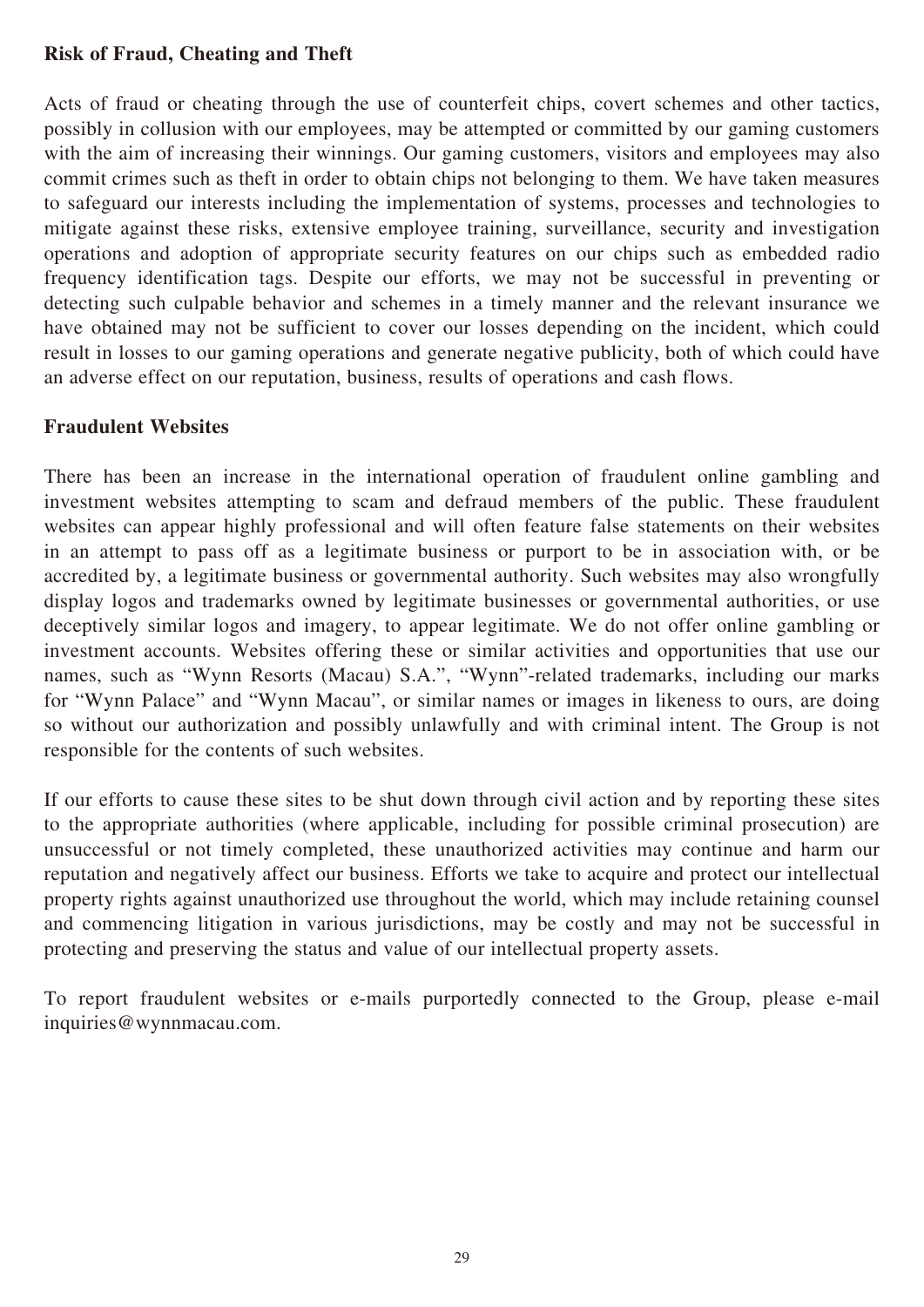## **ADJUSTED EBITDA**

Adjusted EBITDA is earnings before finance costs, finance revenues, net foreign currency differences, loss on extinguishment of debt, income taxes, depreciation and amortization, property charges and other, share-based payments, Wynn Macau, Limited corporate expenses, and other non-operating income and expenses. Adjusted EBITDA is presented exclusively as a supplemental disclosure because our Directors believe that it is widely used to measure the performance, and as a basis for valuation, of gaming companies. Our Adjusted EBITDA presented herein also differs from the Adjusted Property EBITDA presented by Wynn Resorts, Limited for its Macau segments in its filings with the SEC, primarily due to the inclusion of license fees, adjustments for IFRS differences with U.S. GAAP, corporate support and other support services in arriving at operating profit.

The following table sets forth a quantitative reconciliation of Adjusted EBITDA to its most directly comparable IFRS measurement and operating profit.

|                                        | For the year ended<br>31 December |           |
|----------------------------------------|-----------------------------------|-----------|
|                                        | 2018<br>2017                      |           |
|                                        | <b>HK\$</b>                       | HK\$      |
|                                        | ( <i>in thousands</i> )           |           |
| Operating profit                       | 7,698,455                         | 5,369,644 |
| Add                                    |                                   |           |
| Depreciation and amortization          | 2,726,414                         | 2,775,977 |
| Property charges and other             | 153,916                           | 133,464   |
| Share-based payments                   | 106,303                           | 111,061   |
| Wynn Macau, Limited corporate expenses | 91,930                            | 107,376   |
| <b>Adjusted EBITDA</b>                 | 10,777,018                        | 8,497,522 |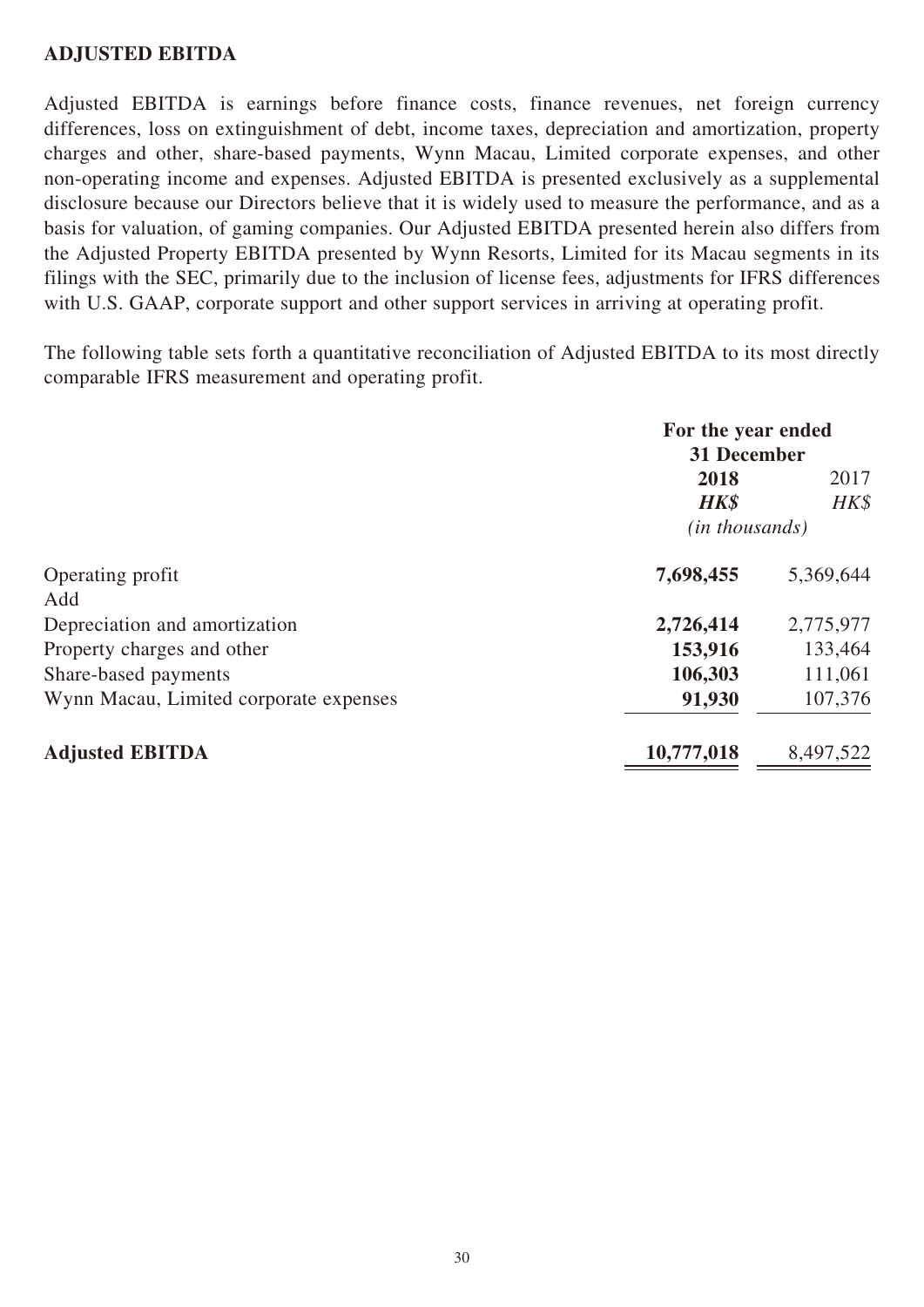## **REVIEW OF HISTORICAL OPERATING RESULTS**

The operating results reflect the Company's adoption of the IFRS 15 *Revenue from Contracts with Customers*, effective 1 January 2018. Certain prior period amounts have been restated to reflect the full retrospective adoption of the standard, with no impact on operating income, net profit attributable to owners of the Company and Adjusted EBITDA.

#### **Summary Breakdown Table**

The following table presents certain selected consolidated statement of profit or loss and other comprehensive income line items and certain other data.

|                                                 | For the year ended<br>31 December     |                               |
|-------------------------------------------------|---------------------------------------|-------------------------------|
|                                                 | 2018<br><b>HK\$</b><br>(in thousands) | 2017<br>HK\$                  |
| <b>Wynn Palace:</b><br>Casino revenues $^{(1)}$ | 18,463,485                            | 13,362,599                    |
| Rooms<br>Food and beverage<br>Retail and other  | 1,332,801<br>867,036<br>947,127       | 948,481<br>748,796<br>764,370 |
| <b>Wynn Macau:</b><br>Casino revenues $^{(1)}$  | 15,632,951                            | 16, 157, 231                  |
| Rooms<br>Food and beverage<br>Retail and other  | 889,536<br>598,513<br>860,364         | 747,077<br>530,763<br>772,600 |
| <b>Total operating revenues</b>                 | 39,591,813                            | 34,031,917                    |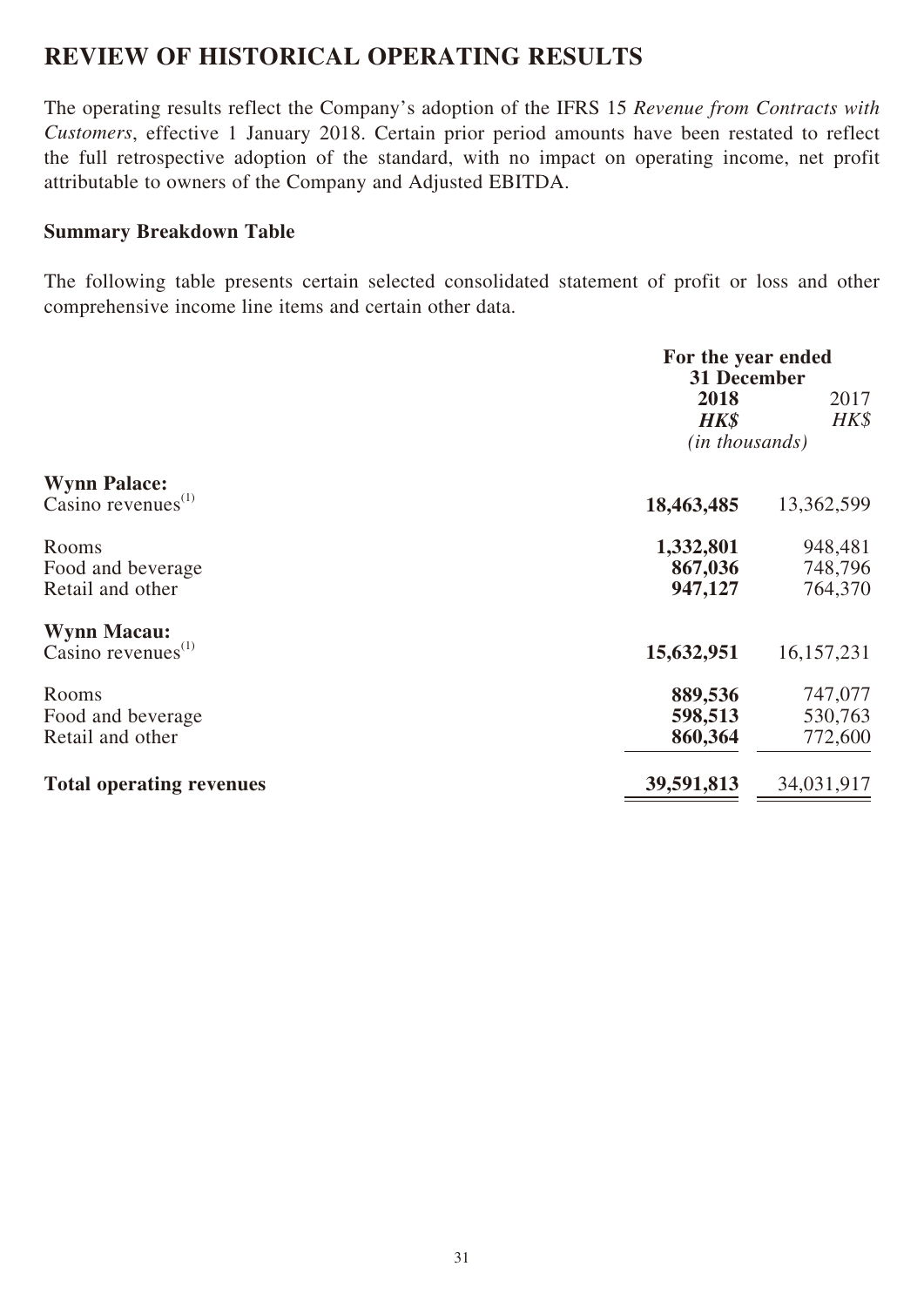## **For the year ended 31 December 2018** 2017<br>**HK\$** HK\$ *HK\$ HK\$ (in thousands, except for*

*averages, win per unit per day figures and number of tables and slot machines)*

| <b>Wynn Palace:</b>                                         |             |              |
|-------------------------------------------------------------|-------------|--------------|
| VIP:                                                        |             |              |
| VIP table games turnover                                    | 478,816,743 | 409,761,734  |
| VIP table games $win^{(1)}$                                 | 14,688,804  | 11,588,024   |
| VIP table games win as a percentage of turnover             | $3.07\%$    | 2.83%        |
| Average number of gaming tables <sup><math>(2)</math></sup> | 114         | 104          |
| Table games win per unit per day <sup>(3)</sup>             | 352,732     | 306,521      |
| Mass market:                                                |             |              |
| Mass market table drop                                      | 38,607,230  | 27, 202, 666 |
| Mass market table games win <sup>(1)</sup>                  | 9,452,821   | 6,197,588    |
| Mass market table games win percentage                      | 24.48%      | 22.78%       |
| Average number of gaming tables <sup>(2)</sup>              | 209         | 202          |
| Table games win per unit per day <sup>(3)</sup>             | 124,085     | 83,860       |
| Slot machine handle                                         | 30,820,957  | 23,800,082   |
| Slot machine $win^{(1)}$                                    | 1,595,137   | 1,291,961    |
| Average number of $slots^{(2)}$                             | 1,065       | 1,026        |
| Slot machine win per unit per day. <sup>(3)</sup>           | 4,103       | 3,449        |
|                                                             |             |              |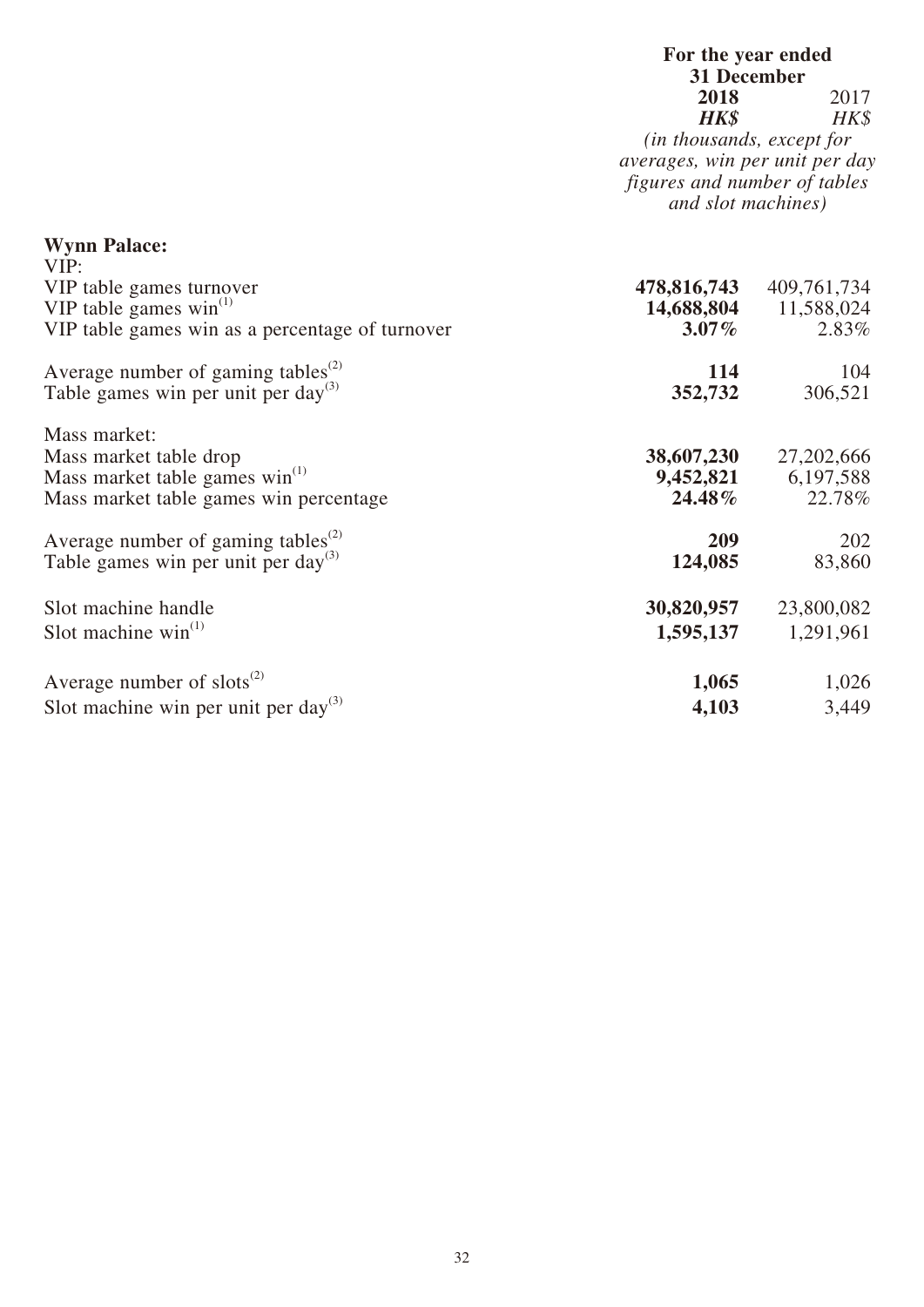## **For the year ended 31 December 2018** 2017 *HK\$ HK\$*

*(in thousands, except for averages, win per unit per day figures and number of tables and slot machines)*

| <b>Wynn Macau:</b>                                          |             |             |
|-------------------------------------------------------------|-------------|-------------|
| VIP:                                                        |             |             |
| VIP table games turnover                                    | 452,647,270 | 454,269,332 |
| VIP table games $win^{(1)}$                                 | 12,443,934  | 14,862,762  |
| VIP table games win as a percentage of turnover             | $2.75\%$    | 3.27%       |
| Average number of gaming tables <sup><math>(2)</math></sup> | 111         | 96          |
| Table games win per unit per day <sup>(3)</sup>             | 306,501     | 426,380     |
| Mass market:                                                |             |             |
| Mass market table drop                                      | 39,641,216  | 35,261,569  |
| Mass market table games $win^{(1)}$                         | 7,950,476   | 6,863,995   |
| Mass market table games win percentage                      | $20.06\%$   | 19.47%      |
| Average number of gaming tables <sup>(2)</sup>              | 203         | 204         |
| Table games win per unit per day <sup>(3)</sup>             | 107,347     | 92,097      |
| Slot machine handle                                         | 29,311,945  | 27,480,093  |
| Slot machine $win^{(1)}$                                    | 1,264,695   | 1,203,076   |
| Average number of $slots^{(2)}$                             | 877         | 914         |
| Slot machine win per unit per day <sup>(3)</sup>            | 3,950       | 3,606       |

*Notes*:

(1) Total casino revenues do not equal the sum of "VIP table games win", "mass market table games win" and "slot machine win" because casino revenues are reported net of the relevant commissions and others (including complimentary revenues allocated from casino revenues to rooms, food and beverage, retail and other revenues). The following table presents a reconciliation of the sum of "VIP table games win", "mass market table games win" and "slot machine win" to total casino revenues.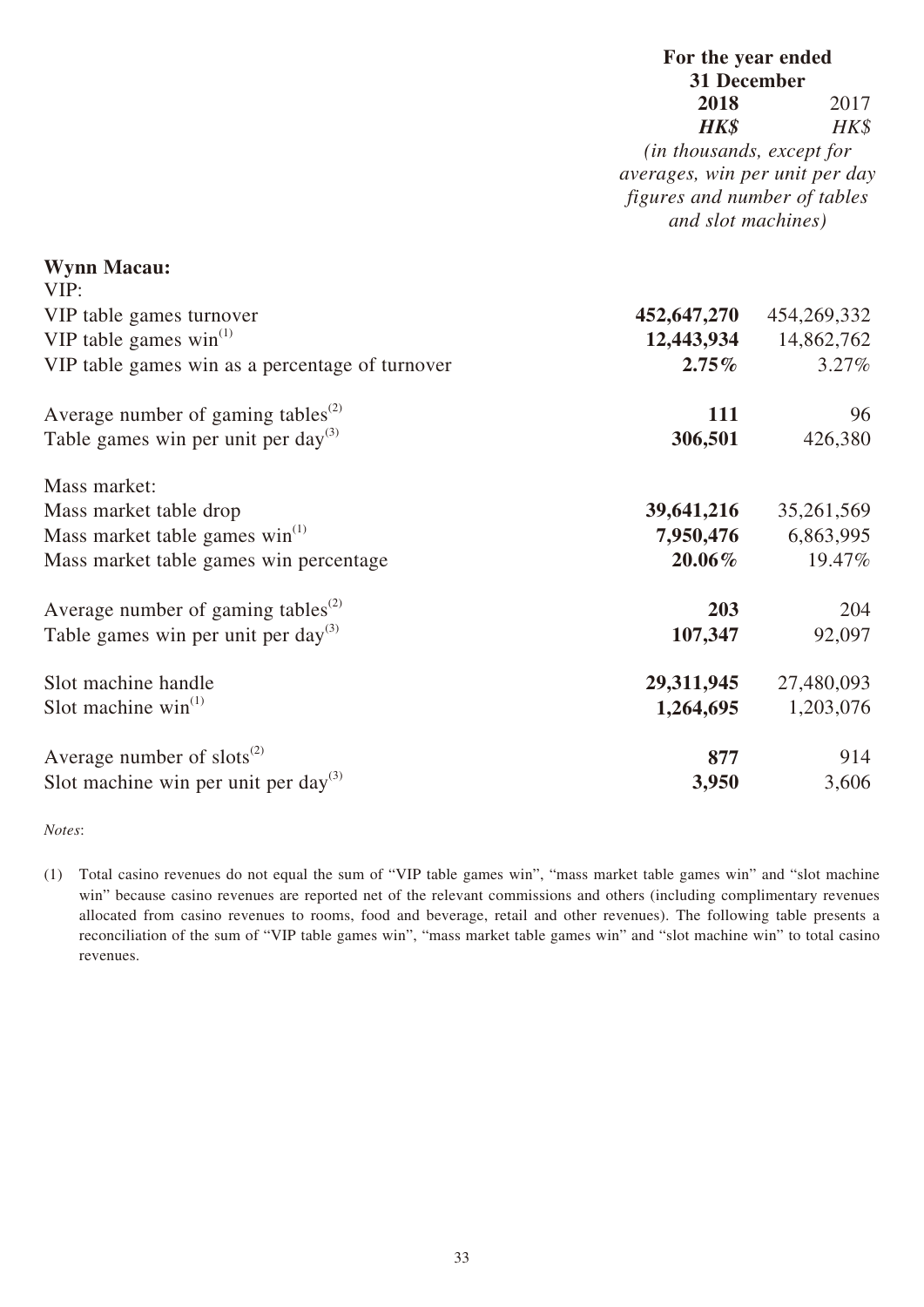|                                                                              | For the year ended      |                |
|------------------------------------------------------------------------------|-------------------------|----------------|
|                                                                              | 31 December             |                |
|                                                                              | 2018                    | 2017           |
|                                                                              | <b>HK\$</b>             | HK\$           |
|                                                                              | ( <i>in thousands</i> ) |                |
| VIP table games win                                                          | 27, 132, 738            | 26,450,786     |
| Mass market table games win                                                  | 17,403,297              | 13,061,583     |
| Slot machine win                                                             | 2,859,832               | 2,495,037      |
| Poker revenues                                                               | 164,403                 | 155,028        |
| Commissions and others (including complimentary revenue allocated            |                         |                |
| from casino revenues to rooms, food and beverage, retail and other revenues) | (13, 463, 834)          | (12, 642, 604) |
| Total casino revenues                                                        | 34,096,436              | 29,519,830     |

- (2) For purposes of this table, we calculate average number of gaming tables and average number of slots as the average numbers of gaming tables and slot machines in service on each day in the year.
- (3) Table games win per unit per day and slot machine win per unit per day are presented in this table on the basis of the average number of gaming tables and average number of slots, respectively, over the number of days Wynn Macau, Encore and Wynn Palace were open in the applicable year.

### **Discussion of Results of Operations**

### *Financial results for the year ended 31 December 2018 compared to financial results for the year ended 31 December 2017*

#### *Operating Revenues*

Total operating revenues increased by 16.3% from HK\$34.03 billion in 2017 to HK\$39.59 billion in 2018. This increase was primarily due to an increase from Wynn Palace driven by higher gaming volumes together with higher table games win percentage for both VIP and mass market segments during 2018 compared to 2017, partially offset by a decrease from Wynn Macau primarily driven by a lower VIP table games win as a percentage of turnover.

#### *Casino Revenues*

Casino revenues increased by 15.5%, from HK\$29.52 billion (86.7% of total operating revenues) in 2017 to HK\$34.10 billion (86.1% of total operating revenues) in 2018. The components and reasons are as follows:

*VIP casino gaming operations*. VIP gross table games win increased by 2.6%, from HK\$26.45 billion in 2017 to HK\$27.13 billion in 2018. The increase was driven by an increase in business volumes of Wynn Palace, with VIP table games turnover up 16.9%, from HK\$409.76 billion in 2017 to HK\$478.82 billion in 2018 and an increase in Wynn Palace VIP table games win as a percentage of turnover from 2.83% to 3.07%, partially offset by a decrease from Wynn Macau primarily driven by a drop of VIP table games win as a percentage of turnover from 3.27% in 2017 to 2.75% in 2018, which was within our expected range of 2.7% to 3.0%.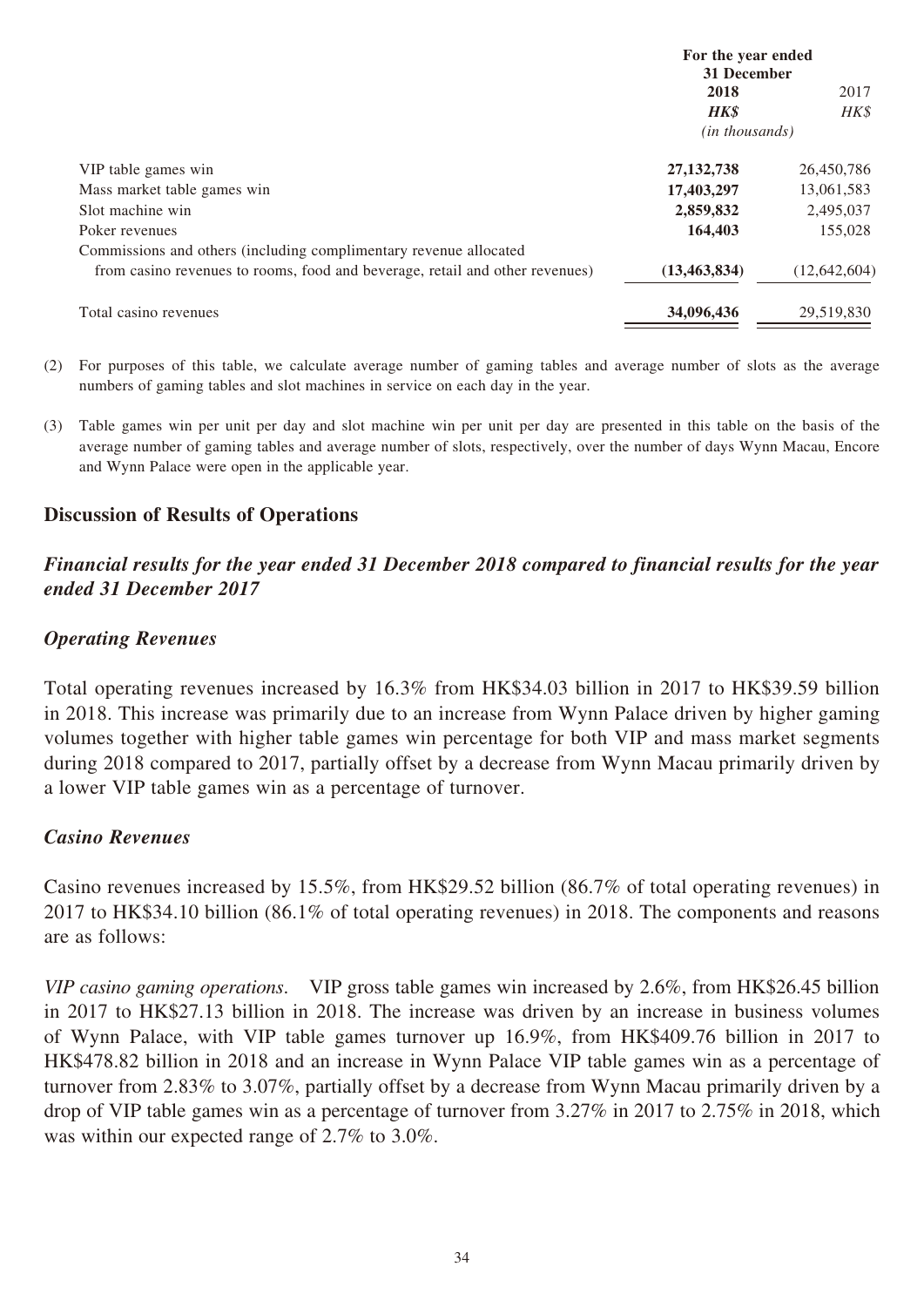*Mass market casino gaming operations.* Mass market gross table games win increased by 33.2%, from HK\$13.06 billion in 2017 to HK\$17.40 billion in 2018. The increase was driven by an increase in business volumes and an increase in the mass market table games win percentage of both Wynn Palace and Wynn Macau.

*Slot machine gaming operations.* Slot machine win increased by 14.6% from HK\$2.50 billion in 2017 to HK\$2.86 billion in 2018. The increase in slot machine win was primarily driven by an increase in business volumes of both Wynn Palace and Wynn Macau, with total slot machine handle increased by 17.3% from HK\$51.28 billion in 2017 to HK\$60.13 billion in 2018.

#### *Non-casino Revenues*

Net non-casino revenues, which include room, food and beverage and retail and other revenues, increased by 21.8% from HK\$4.51 billion (13.3% of total operating revenues) in 2017 to HK\$5.50 billion (13.9% of total operating revenues) in 2018, primarily due to increases in rooms, food and beverage and retail and other revenues from both Wynn Palace and Wynn Macau.

*Rooms.* Our room revenues, increased by 31.1% from HK\$1.70 billion in 2017 to HK\$2.22 billion in 2018, primarily due to higher Average Daily Rate and occupancy rate at both Wynn Palace and Wynn Macau.

The following table presents additional information about our room revenues for Wynn Palace and Wynn Macau:

#### *Room revenues information*

|                           | For the year ended<br>31 December |           |
|---------------------------|-----------------------------------|-----------|
|                           | 2018                              | 2017      |
| <b>Wynn Palace:</b>       |                                   |           |
| <b>Average Daily Rate</b> | HK\$2,074                         | HK\$1,549 |
| Occupancy                 | $96.5\%$                          | 96.2%     |
| <b>REVPAR</b>             | HK\$2,002                         | HK\$1,490 |
| <b>Wynn Macau:</b>        |                                   |           |
| <b>Average Daily Rate</b> | HK\$2,221                         | HK\$1,895 |
| Occupancy                 | 99.2%                             | 97.5%     |
| <b>REVPAR</b>             | HK\$2,202                         | HK\$1,848 |

*Food and beverage.* Food and beverage revenues increased by 14.5% from HK\$1.28 billion in 2017 to HK\$1.47 billion in 2018, as a result of increased covers at restaurants of both Wynn Palace and Wynn Macau.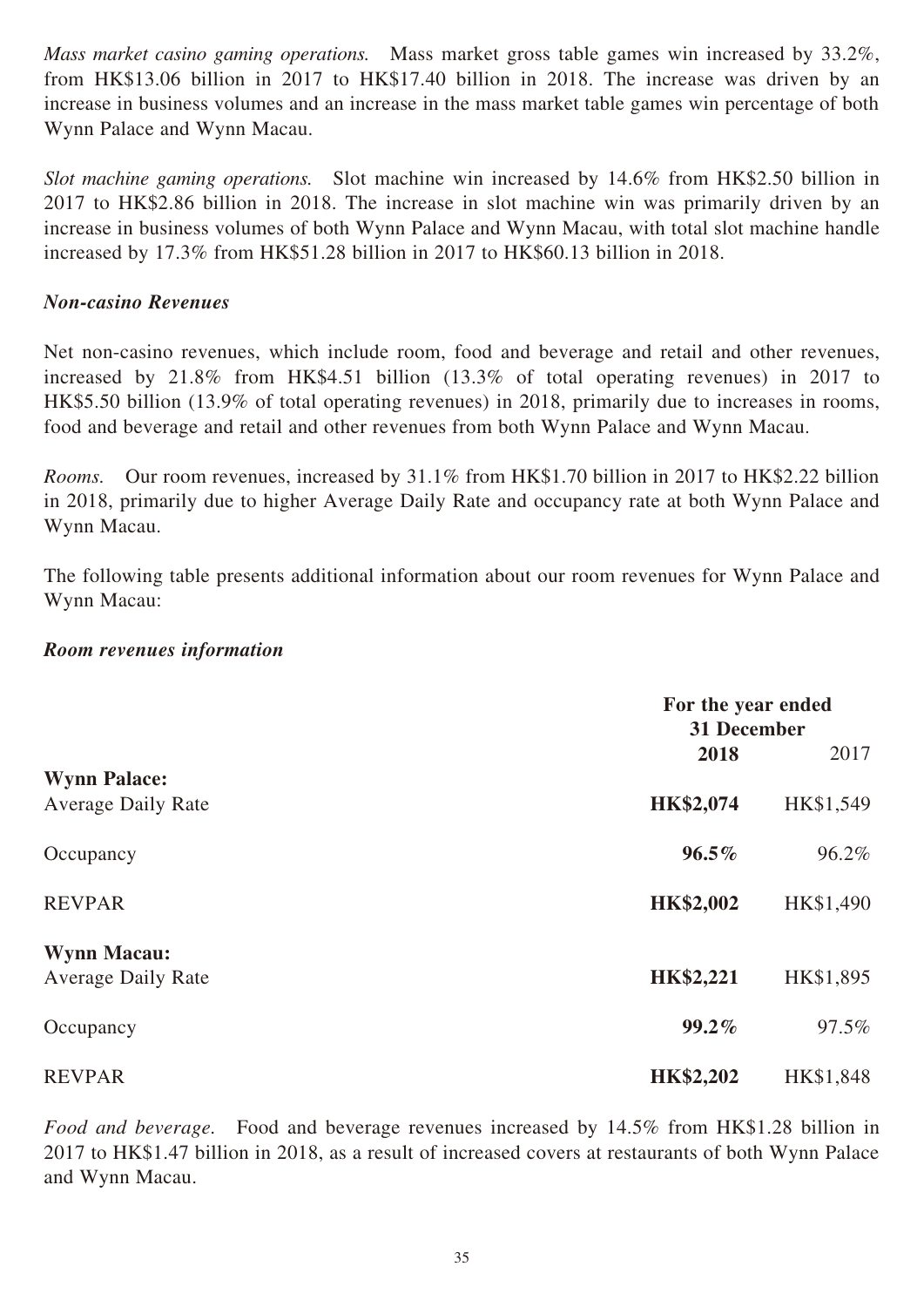*Retail and other.* Our retail and other revenues increased by 17.6% from HK\$1.54 billion in 2017 to HK\$1.81 billion in 2018, primarily due to increased percentage rent at both Wynn Palace and Wynn Macau. Additionally, Wynn Palace and Wynn Macau recorded business interruption insurance proceeds of HK\$42.8 million and HK\$41.7 million, respectively, related to the full settlement of claims from Typhoon Hato in 2017.

### *Operating Costs and Expenses*

*Gaming taxes and premiums.* Gaming taxes and premiums increased by 13.1%, from HK\$16.74 billion for the year ended 31 December 2017 to HK\$18.93 billion for the same period of 2018. The increase was commensurate with the 15.5% increase in casino revenues. WRM is subject to a 35% gaming tax on gross gaming win. In addition, WRM is also required to pay 4% of its gross gaming win as contributions for public development and social facilities.

*Staff costs.* Staff costs increased by 8.1%, from HK\$4.61 billion for the year ended 31 December 2017 to HK\$4.99 billion for the same period of 2018. The increase was due to general salary increment and an increase in number of full-time equivalent employees.

*Other operating expenses.* Other operating expenses increased by 15.8%, from HK\$4.40 billion for the year ended 31 December 2017 to HK\$5.10 billion for the same period of 2018, driven mainly by increase in business volume related expenses such as license fees, cost of sales, repairs and maintenance costs, advertising and promotion expenditures, operating supplies and equipment costs, utilities and fuel fees, contracted service expenditures and other expenses and the change in provision for doubtful accounts. Provision for doubtful accounts was HK\$23.1 million in the year ended 31 December 2018, compared to a benefit of HK\$56.1 million for the same period of 2017. The benefit in the prior year was due to the collection of certain casino accounts receivable resulting in the reversal of previously recorded allowance for doubtful accounts. The balance can fluctuate due to the impact of historical collection patterns and current collection trends, as well as the specific review of customer accounts, on our estimated allowance for the respective periods.

*Depreciation and amortization.* Depreciation and amortization decreased by 1.8% from HK\$2.78 billion for the year ended 31 December 2017 to HK\$2.73 billion for the same period of 2018. The decrease was the result of certain Wynn Macau assets becoming fully depreciated.

*Property charges and other*. Property charges and other increased from HK\$133.5 million for the year ended 31 December 2017 to HK\$153.9 million for the same period of 2018. Amounts in 2018 primarily represent the gain/loss on the sale of equipment and other assets as well as costs related to assets retired or abandoned as a result of renovating certain assets of the Company in response to customer preferences and changes in market demand. In 2017, we incurred HK\$133.5 million primarily due to abandonment charges and asset retirement associated with various renovation projects and estimated cost related to property damage caused by a typhoon, partially offset by an insurance claim.

As a result of the foregoing, total operating costs and expenses increased by 11.3%, from HK\$28.66 billion in 2017 to HK\$31.89 billion in 2018.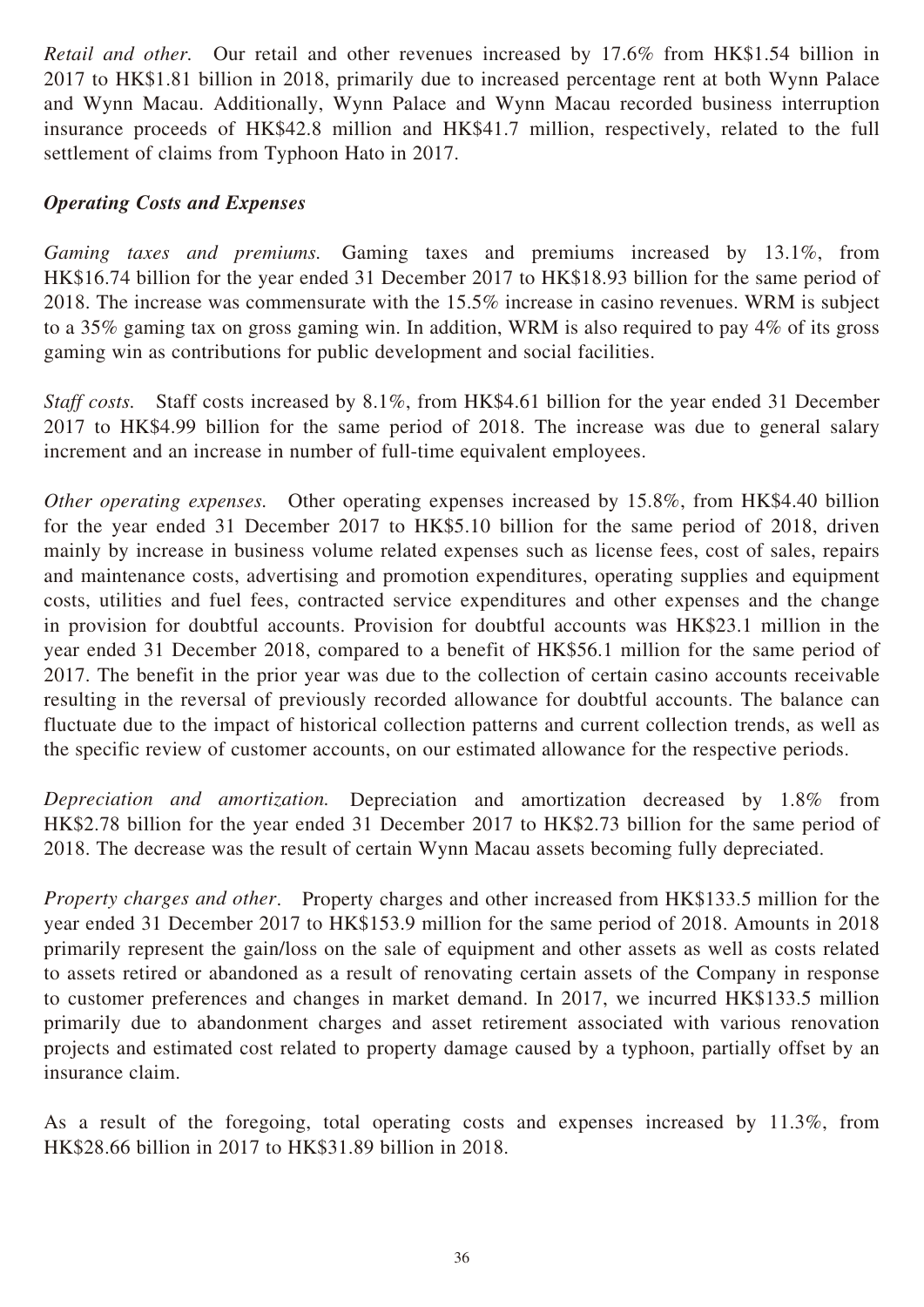## *Finance Revenues*

Finance revenues increased from HK\$15.0 million in 2017 to HK\$102.6 million in 2018. The increase was primarily due to holding higher average cash balances in 2018 compared to 2017. During 2018 and 2017, our short-term investment strategy has been to preserve capital while retaining sufficient liquidity. The majority of our cash equivalents was in time deposits and fixed deposits with a maturity of three months or less generally.

### *Finance Costs*

Finance costs increased by 17.8% from HK\$1.27 billion in 2017 to HK\$1.50 billion in 2018. The increase is due to the fluctuation of LIBOR and HIBOR and an increase in amounts outstanding under the Wynn Macau Credit Facilities. Wynn Macau Credit Facilities bear interest at LIBOR or HIBOR plus a margin of 1.50% to 2.25% per annum based on WRM's leverage ratio.

## *Income Tax Expense*

Income tax expense was HK\$12.4 million in 2017 and 2018. Our income tax expense relates to the current tax expense recorded by our subsidiaries owning WRM's shares under the WRM Shareholder Dividend Tax Agreement.

## *Net Profit Attributable to Owners of the Company*

As a result of the foregoing, net profit attributable to owners of the Company increased by 68.8%, from HK\$3.70 billion in 2017 to HK\$6.25 billion in 2018.

## **LIQUIDITY AND CAPITAL RESOURCES**

### **Capital Resources**

Since the opening of Wynn Macau and Wynn Palace on 6 September 2006 and 22 August 2016, respectively, we have generally funded our working capital and recurring expenses as well as capital expenditures from cash flow from operations, cash on hand and availability under our credit facilities.

Our cash balances as at 31 December 2018 were approximately HK\$9.53 billion. This cash is available for operations, new development activities, enhancements to our operating properties, debt service and retirement, and general corporate purposes.

On 21 December 2018, WRM's senior secured bank facilities were amended to, among other things, extend the maturity dates of the senior secured term and revolving facilities. The availability of borrowings under WRM's amended senior secured bank facilities remain as HK\$23.84 billion equivalent, consisting of an approximately HK\$17.99 billion fully funded senior secured term loan and an approximately HK\$5.85 billion senior secured revolving credit facility. As at 31 December 2018, the Group had approximately HK\$969.4 million of available borrowing capacity under the Wynn Macau Credit Facilities.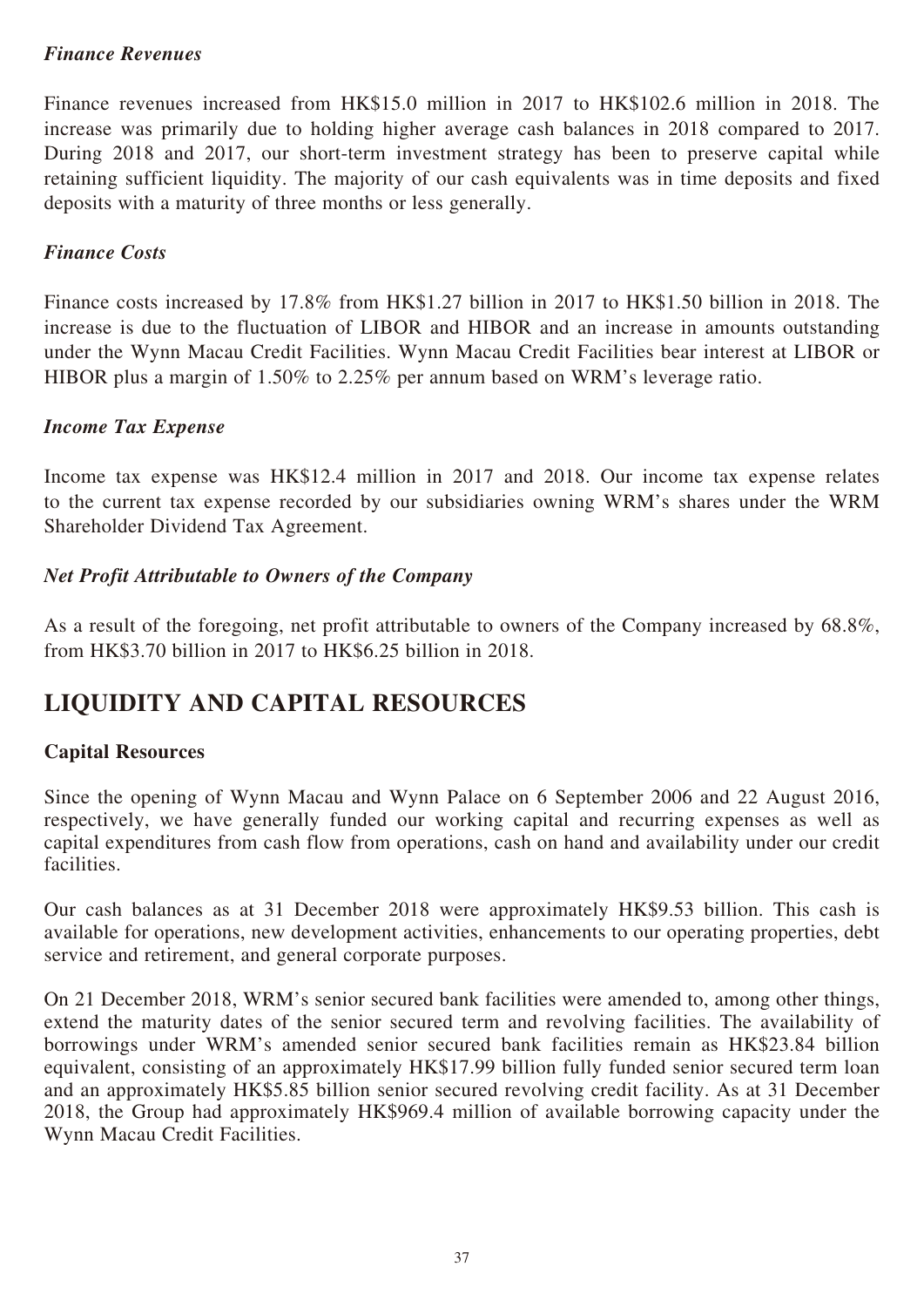On 20 September 2017, the Company completed the issuance of 4.875% senior notes due 2024 with an aggregate principal amount of US\$600 million (approximately HK\$4.70 billion) (the "**WML 2024 Notes**") and 5.5% senior notes due 2027 with an aggregate principal amount of US\$750 million (approximately HK\$5.87 billion) (the "**WML 2027 Notes**" and together with the WML 2024 Notes, the "**WML Notes**"). The Company used the net proceeds from the WML Notes and cash on hand to fund the cost of extinguishing the WML 2021 Notes.

On 18 July 2016, WMLF entered into an agreement as the borrower of a revolving credit facility for initially up to HK\$1.55 billion (approximately US\$197.7 million) with Bank of China Limited, Macau Branch as the lender. On 25 October 2016, the WMLF Revolving Credit Facility was amended and upsized, increasing the available borrowing capacity to HK\$3.87 billion (approximately US\$494.3 million). The WMLF Revolving Credit Facility matured in July 2018, at which time any outstanding borrowings were to be repaid. On the maturity day, there were no outstanding borrowings under the WMLF Revolving Credit Facility.

### **Gearing Ratio**

The gearing ratio is a key indicator of our Group's capital structure. The gearing ratio is net debt divided by total capital plus net debt. The table below presents the calculation of our gearing ratio.

|                                      | As at 31 December       |              |
|--------------------------------------|-------------------------|--------------|
|                                      | 2018                    | 2017         |
|                                      | <b>HK\$</b>             | $H K$ \$     |
|                                      | (in thousands,          |              |
|                                      | except for percentages) |              |
| Interest-bearing borrowings          | 33,078,147              | 28, 123, 305 |
| Accounts payable                     | 766,905                 | 681,147      |
| Construction and retentions payables | 394,717                 | 458,161      |
| Other payables and accruals          | 9,907,813               | 10,235,066   |
| Amounts due to related companies     | 160,196                 | 261,601      |
| Other liabilities                    | 243,127                 | 223,274      |
| Less: cash and cash equivalents      | (9,526,423)             | (5,239,690)  |
| restricted cash and cash equivalents | (18,067)                | (16, 886)    |
| Net debt                             | 35,006,415              | 34,725,978   |
| Equity                               | 1,518,459               | 3,000,758    |
| <b>Total capital</b>                 | 1,518,459               | 3,000,758    |
| Capital and net debt                 | 36,524,874              | 37,726,736   |
| <b>Gearing ratio</b>                 | 95.8%                   | 92.0%        |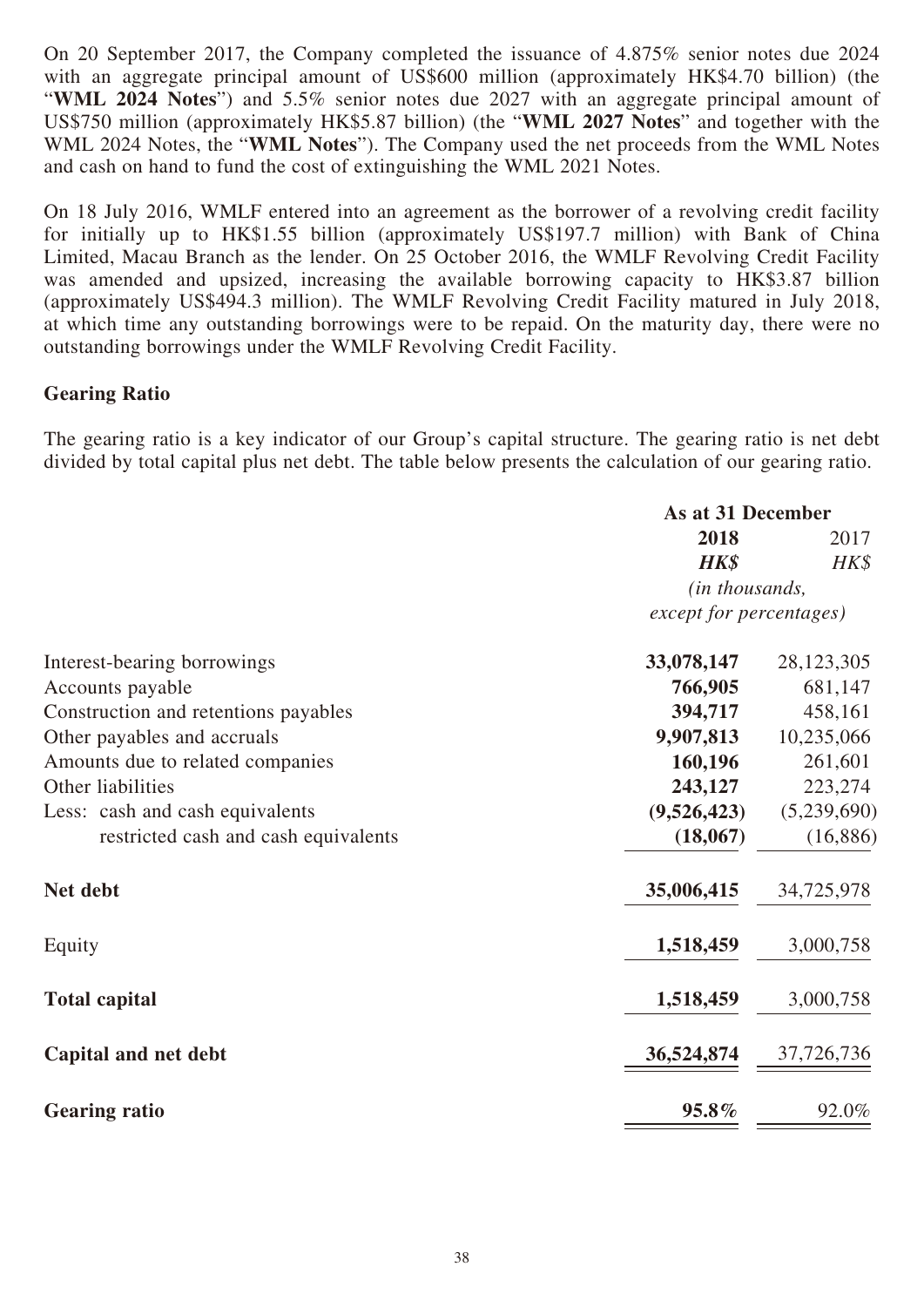## **Cash Flows**

The following table presents a summary of the Group's cash flows.

|                                                | For the year ended     |           |
|------------------------------------------------|------------------------|-----------|
|                                                | 31 December            |           |
|                                                | 2018                   | 2017      |
|                                                | HK\$                   | HK\$      |
|                                                | ( <i>in millions</i> ) |           |
| Net cash generated from operating activities   | 9,715.6                | 12,667.3  |
| Net cash used in investing activities          | (1,090.3)              | (1,162.0) |
| Net cash used in financing activities          | (4,334.0)              | (8,858.4) |
| Net increase in cash and cash equivalents      | 4,291.3                | 2,646.9   |
| Cash and cash equivalents at beginning of year | 5,239.7                | 2,591.4   |
| Effect of foreign exchange rate changes, net   | (4.6)                  | 1.4       |
| Cash and cash equivalents at end of year       | 9,526.4                | 5,239.7   |
|                                                |                        |           |

### *Net cash generated from operating activities*

Our net cash generated from operating activities is primarily affected by changes in our working capital and operating profit generated by our Macau Operations. Net cash from operating activities was HK\$9.72 billion in 2018, compared to HK\$12.67 billion in 2017. Operating profit was HK\$7.70 billion in 2018 compared to HK\$5.37 billion in 2017. The decrease in net cash generated from operating activities was primarily attributable to the changes in working capital.

### *Net cash used in investing activities*

Net cash used in investing activities was HK\$1.10 billion in 2018, compared to HK\$1.16 billion in 2017. Net cash used in 2018 included capital expenditures of HK\$1.19 billion for renovations to enhance and refine the Macau Operations and for purchases of property and equipment, partially offset by HK\$89.9 million of interest received and HK\$8.7 million in proceeds from the sale of property and equipment and other assets. Net cash used in 2017 included capital expenditures of HK\$1.26 billion for renovations to enhance and refine the Macau Operations and for purchases of property and equipment, partially offset by HK\$78.0 million of proceeds from insurance claims, HK\$14.9 million of interest receipts and HK\$6.2 million in proceeds from the sale of property and equipment and other assets.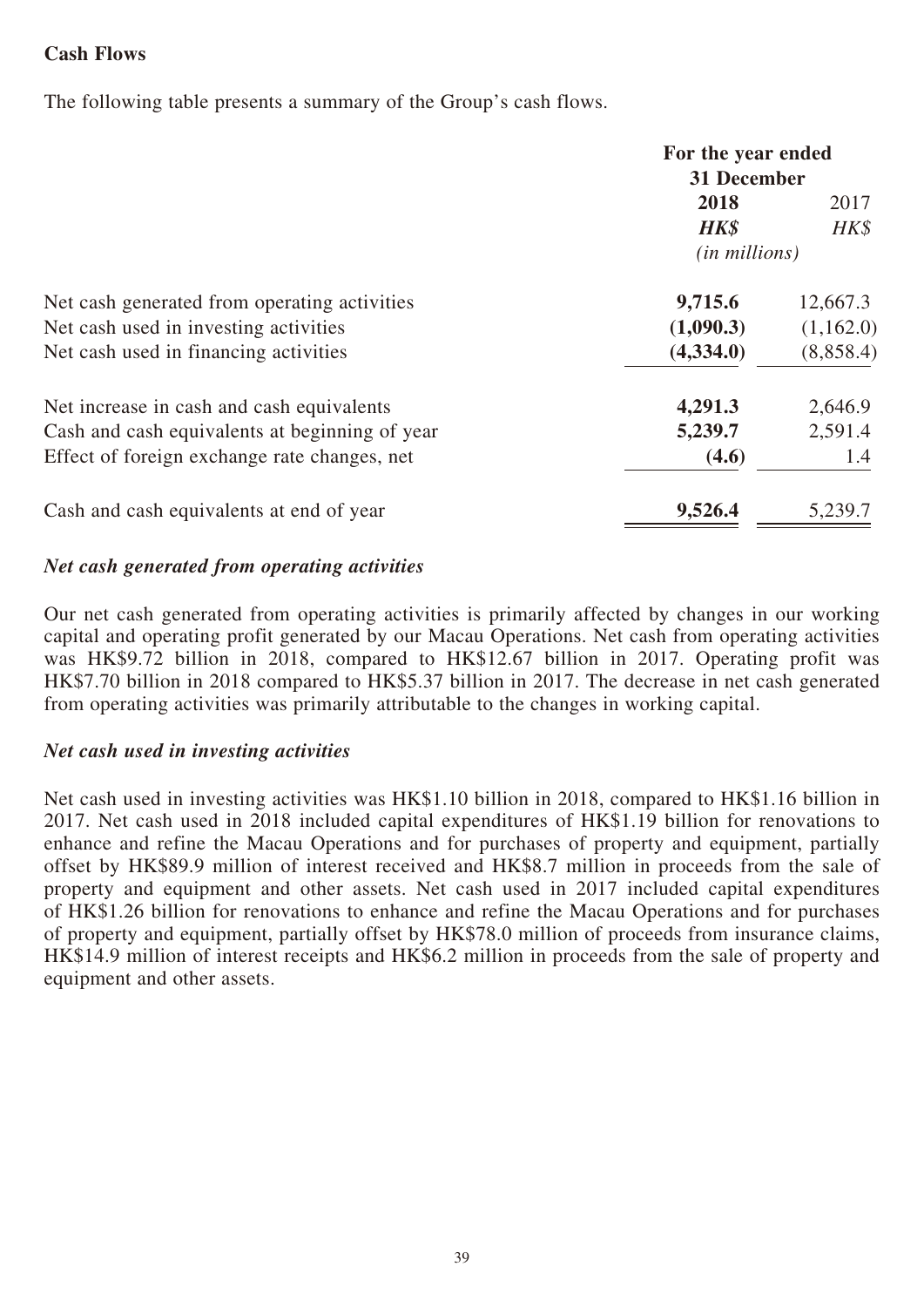## *Net cash used in financing activities*

Net cash used in financing activities was HK\$4.33 billion during 2018, compared to HK\$8.86 billion during 2017. During 2018, the net cash used in financing activities was primarily due to HK\$7.79 billion of dividend payments made in April 2018 and October 2018, HK\$1.33 billion of interest payments and HK\$69.6 million payments on debt financing costs partially offset by receipts of HK\$4.89 billion drawn from the Wynn Macau Credit Facilities revolving credit facility. During 2017, the net cash used in financing activities was primarily due to a HK\$2.65 billion net repayment on the senior revolving credit facility of the Wynn Macau Credit Facilities, a HK\$1.47 billion repayment of the WMLF Revolving Credit Facility, HK\$3.27 billion of dividend payments made in June 2017 and September 2017, HK\$7.39 billion principal payments in the tender offer of WML 2021 Notes, HK\$3.15 billion payments on redemption of the untendered WML 2021 Notes, HK\$396.3 million payments on debt financing costs and HK\$1.08 billion of interest payments, partially offset by receipts of HK\$10.55 billion proceeds from issuance of WML Notes.

#### **Indebtedness**

The following table presents a summary of our indebtedness.

#### *Indebtedness information*

|                                   | As at 31 December       |            |
|-----------------------------------|-------------------------|------------|
|                                   | 2018                    | 2017       |
|                                   | HK\$                    | HK\$       |
|                                   | ( <i>in thousands</i> ) |            |
| Bank loans                        | 22,875,059              | 17,970,353 |
| Senior notes                      | 10,572,466              | 10,553,330 |
| Less: debt financing costs, net   | (369, 378)              | (400, 378) |
| Total interest-bearing borrowings | 33,078,147              | 28,123,305 |
|                                   |                         |            |

### *Wynn Macau Credit Facilities*

#### *Overview*

On 21 December 2018, WRM's senior secured bank facilities were amended to, among other things, extend the maturity dates of the senior secured term loan and revolving credit facilities. As at 31 December 2018, the Wynn Macau Credit Facilities consisted of approximately HK\$23.84 billion equivalent in a combination of Hong Kong dollar and U.S. dollar facilities, including an approximately HK\$17.99 billion equivalent fully funded senior term loan facility and an approximately HK\$5.85 billion equivalent senior revolving credit facility.

The borrowings under the Wynn Macau Credit Facilities were used to refinance WRM's existing indebtedness and for general corporate purposes.

The amended term loan facility is repayable in graduating installments of between 2.875% to 4.50% of the principal amount on a quarterly basis commencing 30 September 2020, with a final installment of 75% of the principal amount repayable on 26 June 2022 (or if 26 June 2022 is not a business day, the immediately preceding business day). Prior to the amendment, the term loan facility was repayable in graduating installments of between 2.50% to 7.33% of the principal amount on a quarterly basis commencing December 2018, with a final installment of 50% of the principal amount repayable in September 2021.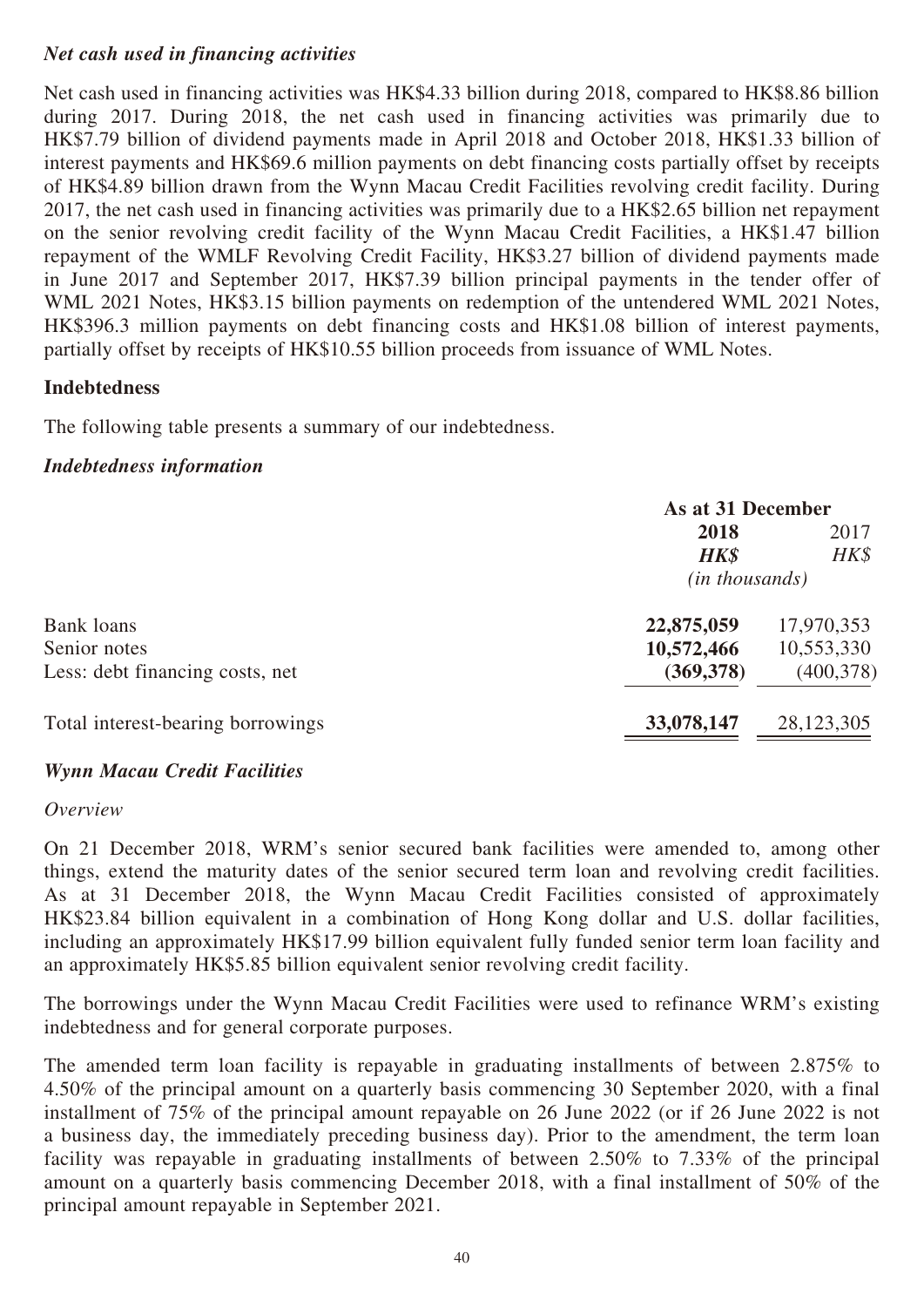The final maturity of any outstanding borrowings from the revolving credit facility is 26 June 2022 (or if 26 June 2022 is not a business day, the immediately preceding business day), by which time any outstanding borrowings from the revolving credit facility must be repaid. Prior to the amendment, the final maturity of any outstanding borrowings from the revolving credit facility was repayable by September 2020.

The borrowings under the Wynn Macau Credit Facilities bear interest at LIBOR or HIBOR plus a margin of 1.50% to 2.25% per annum based on WRM's leverage ratio. Customary fees and expenses were paid by WRM in connection with the Wynn Macau Credit Facilities.

### *Security and Guarantees*

Borrowings under the Wynn Macau Credit Facilities are guaranteed by Palo and by certain subsidiaries of the Company that own equity interests in WRM, and are secured by substantially all of the assets of, and equity interests in WRM and Palo.

## *Second Ranking Lender*

WRM is also a party to a bank guarantee reimbursement agreement with Banco Nacional Ultramarino S.A. to secure a guarantee in favor of the Macau government as required under the Concession Agreement. The amount of this guarantee is MOP300 million (approximately HK\$291.3 million) and it lasts until 180 days after the end of the term of the Concession Agreement. The guarantee assures WRM's performance under the Concession Agreement, including the payment of certain premiums, fines and indemnities for breach. The guarantee is secured by a second priority security interest in the same collateral package securing the Wynn Macau Credit Facilities.

### *Other Terms*

The Wynn Macau Credit Facilities contain representations, warranties, covenants and events of default customary for casino development financings in Macau. The circumstances giving rise to an event of default includes if Wynn Resorts, Limited, the Company's controlling shareholder, ceases to own directly or indirectly at least 51% of the voting rights or issued capital of WRM or ceases to retain the ability or the right to direct or procure the direction of the management and policies of WRM. Upon an event of default, the lenders are entitled to exercise certain remedies including acceleration of the indebtedness repayable by WRM under the senior secured credit facilities. The Directors confirm that there is no non-compliance with the financial covenants or general covenants contained in the Wynn Macau Credit Facilities.

The Company is not a party to the credit facilities agreements and related agreements and has no rights or obligations thereunder.

The Group had approximately HK\$969.4 million available to draw under the revolving credit facility of the Wynn Macau Credit Facilities as at 31 December 2018.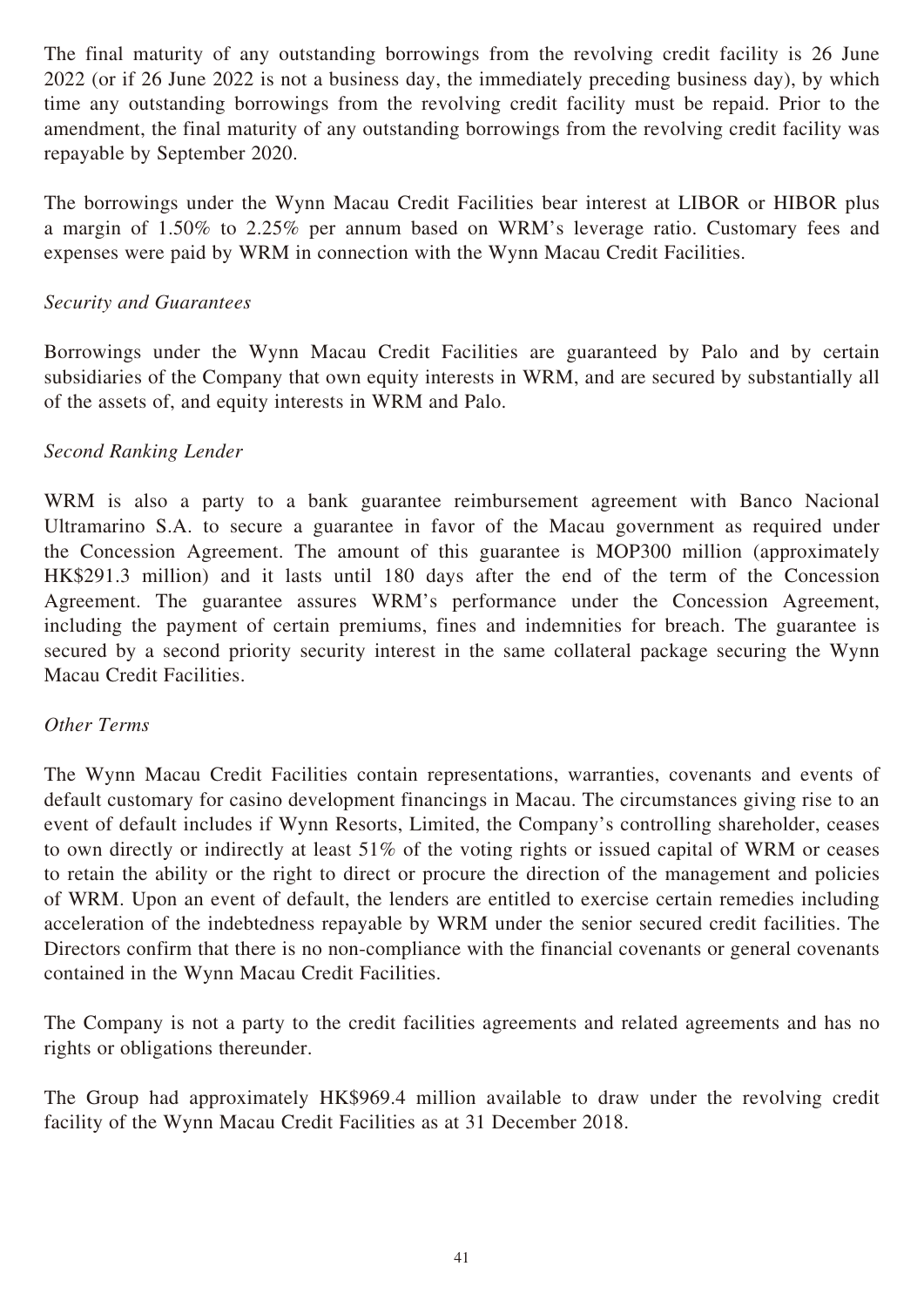#### *WML Notes*

On 20 September 2017, the Company completed the issuance of WML Notes. The Company used the net proceeds from the WML Notes and cash on hand to fund the cost of extinguishing the WML 2021 Notes. Interest on the WML Notes is payable semi-annually in arrears on 1 April and 1 October of each year, beginning on 1 April 2018.

At any time prior to 1 October 2020 and 1 October 2022, the Company may redeem the WML 2024 Notes and WML 2027 Notes, respectively, in whole or in part, at a redemption price equal to the greater of (a) 100% of the principal amount of the WML Notes or (b) a "make-whole" amount as determined by an independent investment banker in accordance with the terms of the indentures for the WML Notes, dated as of 20 September 2017 (the "**WML Indentures**"). In either case, the redemption price would include accrued and unpaid interest. In addition, at any time prior to 1 October 2020, the Company may use the net cash proceeds from certain equity offerings to redeem up to 35% of the aggregate principal amount of the WML 2024 Notes and the WML 2027 Notes, at a redemption price equal to 104.875% of the aggregate principal amount of the WML 2024 Notes and 105.5% of the aggregate principal amount of the WML 2027 Notes, as applicable.

On or after 1 October 2020 and 1 October 2022, the Company may redeem the WML 2024 Notes and WML 2027 Notes, respectively, in whole or in part, at a premium decreasing annually from 102.438% and 102.75%, respectively, of the applicable principal amount to 100% of the applicable principal amount, plus accrued and unpaid interest. If the Company undergoes a Change of Control (as defined in the WML Indentures), it must offer to repurchase the WML Notes at a price equal to 101% of the aggregate principal amount thereof, plus accrued and unpaid interest. The circumstances that will constitute a Change of Control includes the sale, transfer, conveyance or other disposition of all or substantially all of the properties or assets of the Group to any person other than to Mr. Stephen A. Wynn or a related party of Mr. Wynn, the consummation of any transaction that results in any party other than Mr. Wynn and his related parties becoming the direct or indirect owner of more than 50% of the outstanding voting stock of Wynn Resorts, Limited and the first day on which a majority of the members of the Board are not continuing directors. A related party of Mr. Wynn under the WML Indentures includes any immediate family member or former spouse of Mr. Wynn or any entity or vehicle where Mr. Wynn and/or any immediate family member or former spouse of Mr. Wynn hold 51% or more of the controlling interest. Continuing directors under the WML Indentures means either (i) the Directors as of the date the WML Notes were issued or (ii) Directors that were nominated for election, were elected or appointed to the Board with the approval of a majority of the continuing directors at the time of such nomination, election or appointment. In addition, the Company may redeem the WML Notes, in whole but not in part, at a redemption price equal to 100% of the principal amount, plus accrued and unpaid interest, in response to any change in or amendment to certain tax laws or tax positions. Further if a holder or beneficial owner of the WML Notes fails to meet certain requirements imposed by any Gaming Authority (as defined in the WML Indentures), the Company may require the holder or beneficial owner to dispose of or redeem its WML Notes.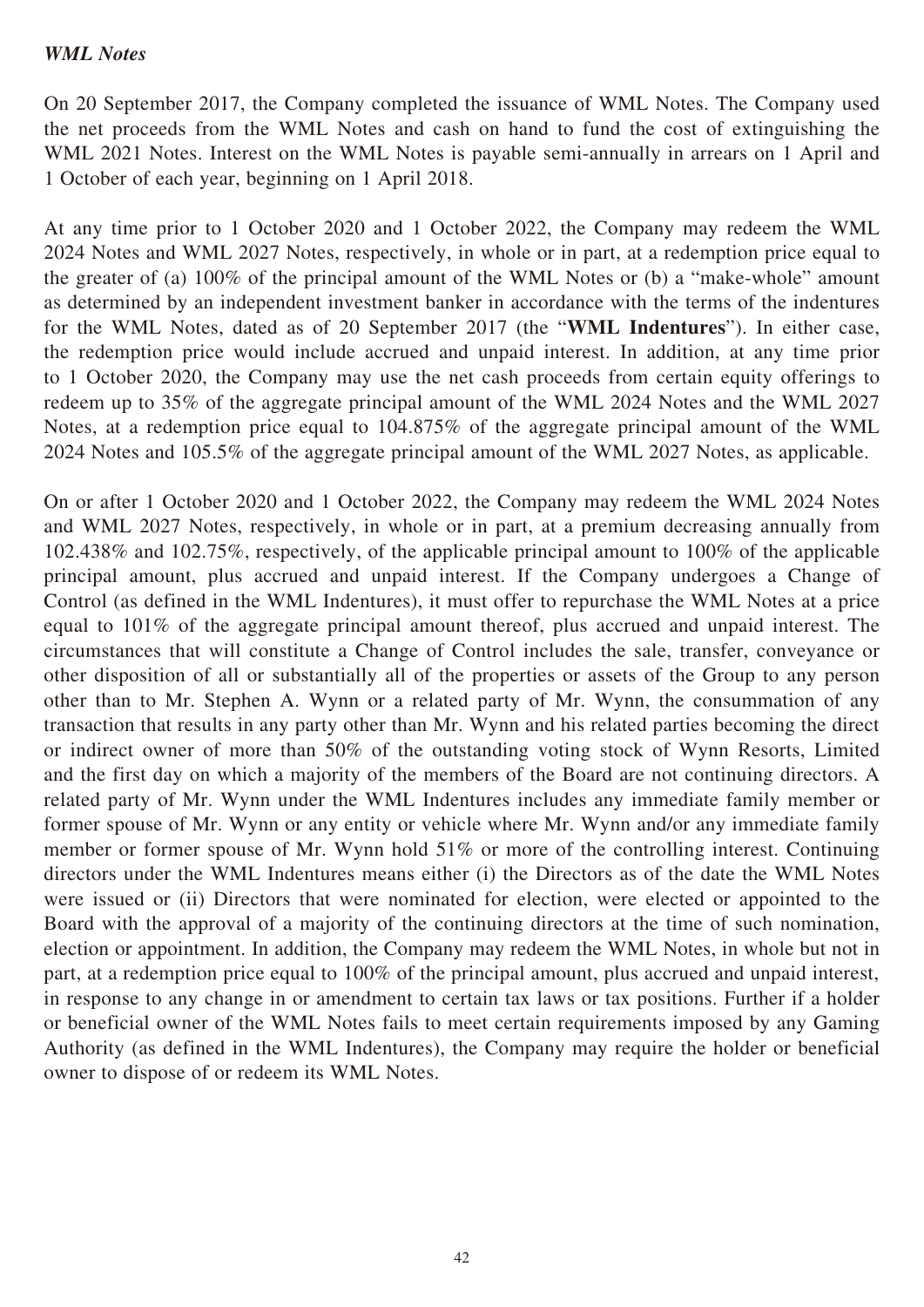Upon the occurrence of (1) any event after which none of the Company or any of its subsidiaries have such licenses, concessions, subconcessions or other permits or authorizations as necessary to conduct gaming activities in substantially the same scope as it does on the date of the WML Notes issuance, for a period of ten consecutive days or more, and such event has a material adverse effect on the financial condition, business, properties, or results of operations of WML and its subsidiaries, taken as a whole, or (2) the termination, rescission, revocation or modification of any such licenses, concessions, subconcessions or other permits or authorizations which has had a material adverse effect on the financial condition, business, properties, or results of operations of the Company and its subsidiaries, taken as a whole, each holder of the WML Notes will have the right to require the Company to repurchase all or any part of such holder's WML Notes at a purchase price in cash equal to 100% of the principal amount thereof, plus accrued and unpaid interest.

## *WMLF Revolving Credit Facility*

On 18 July 2016, WMLF entered into an agreement as the borrower of a revolving credit facility for initially up to HK\$1.55 billion (approximately US\$197.7 million) with Bank of China Limited, Macau Branch as the lender. On 25 October 2016, the WMLF Revolving Credit Facility was amended and upsized, increasing the available borrowing capacity to HK\$3.87 billion (approximately US\$494.3 million). The WMLF Revolving Credit Facility matured in July 2018, at which time any outstanding borrowings were to be repaid. On the maturity date, there were no outstanding borrowings under the WMLF Revolving Credit Facility.

## **QUANTITATIVE AND QUALITATIVE DISCLOSURE ABOUT MARKET RISK**

Market risk is the risk of loss arising from adverse changes in market rates and conditions, such as interest rates, and foreign currency exchange rates.

### **Foreign Currency Exchange Risks**

The financial statements of foreign operations are translated into Hong Kong dollars, the Company's functional and presentation currency, for incorporation into the consolidated financial statements. The majority of our assets and liabilities are denominated in U.S. dollars, Hong Kong dollars and Macau patacas, and there are no significant assets and liabilities denominated in other currencies. Assets and liabilities are translated at the prevailing foreign exchange rates in effect at the end of the reporting period. Income, expenditures and cash flow items are measured at the actual foreign exchange rates or average foreign exchange rates for the period. The Hong Kong dollar is linked to the U.S. dollar and the exchange rate between these two currencies has remained relatively stable over the past several years. The Macau pataca is pegged to the Hong Kong dollar, and in many cases the two currencies are used interchangeably in Macau. However, the exchange linkages of the Hong Kong dollar and the Macau pataca, and the Hong Kong dollar and the U.S. dollar, are subject to potential changes due to, among other things, changes in governmental policies and international economic and political developments.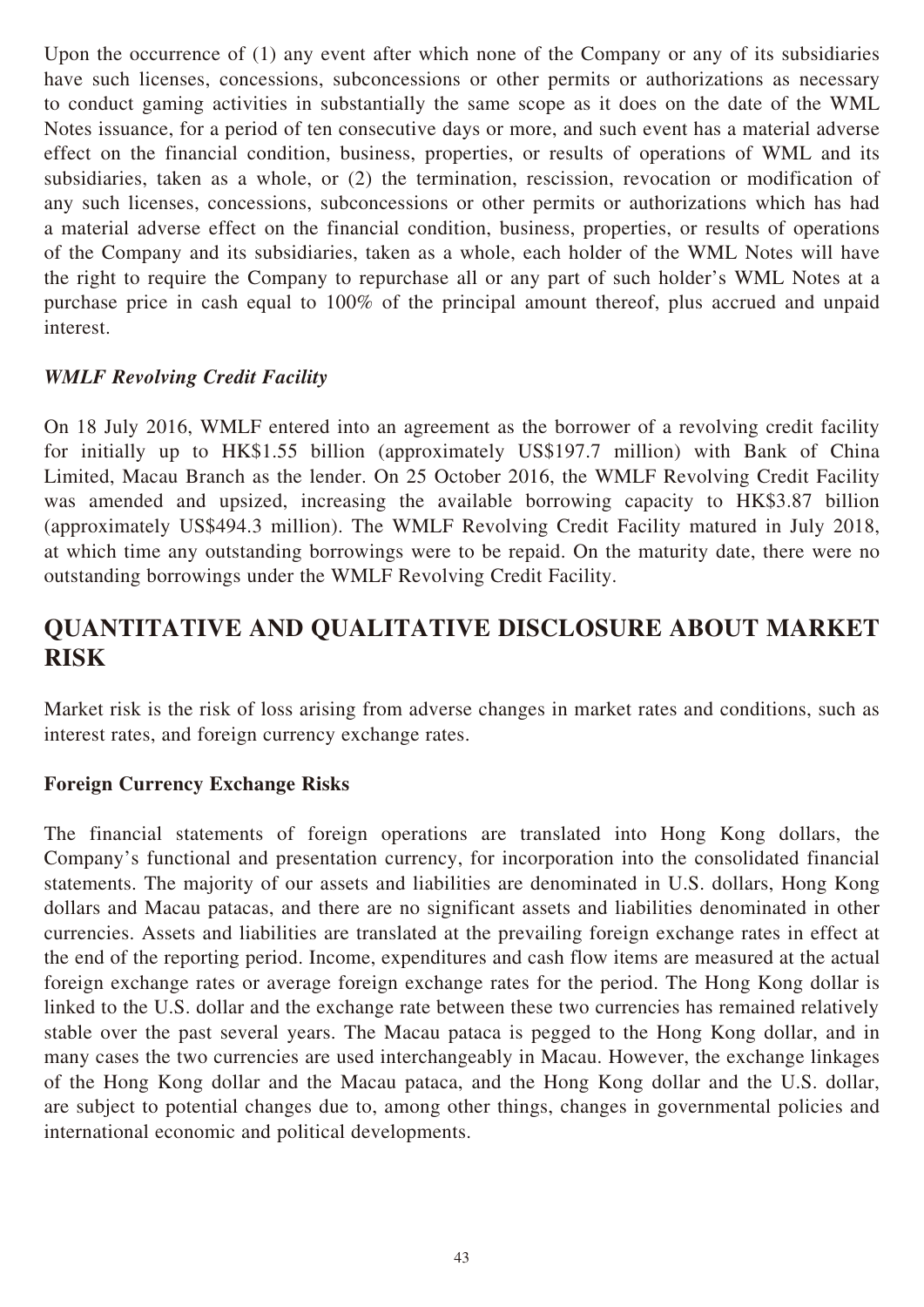If the Hong Kong dollar and the Macau pataca are not linked to the U.S. dollar in the future, severe fluctuations in the exchange rate for these currencies may result. We also cannot assure you that the current rate of exchange fixed by the applicable monetary authorities for these currencies will remain at the same level.

## **Interest Rate Risks**

One of our primary exposures to market risk is interest rate risk associated with our credit facilities, which bear interest based on floating rates. We attempt to manage interest rate risk by managing the mix of long-term fixed rate borrowings and variable rate borrowings supplemented by hedging activities as considered necessary. We cannot assure you that these risk management strategies will have the desired effect, and interest rate fluctuations could have a negative impact on our results of operations.

In July 2017, the head of the United Kingdom Financial Conduct Authority announced the desire to phase out the use of LIBOR by the end of 2021. The borrowings under the Wynn Macau Credit Facilities bear interest at LIBOR or HIBOR plus a margin based on WRM's leverage ratio. If LIBOR (or HIBOR) ceases to exist or if only one reference bank under the Wynn Macau Credit Facilities provides a quotation for LIBOR (or HIBOR) or if notice is served to us that the funding cost of our majority lender(s) exceed LIBOR (or HIBOR), we must enter into good faith negotiations for a period of up to 30 days with a view to agreeing an alternative basis for determining the rate of interest applicable to our affected borrowings. Failing such agreement within the prescribed time, each relevant lender is to certify an alternative basis for maintaining its participation in the affected borrowings which may include an alternative method of fixing the applicable interest rate, alternative interest periods and/or alternative currencies provided such basis reflect its cost of funding its participation. Each certified alternative basis is binding on WRM and treated as part of the credit facilities agreement and applicable related agreements. WRM may seek to settle the affected outstanding borrowings. The potential effect of any such event could have on our business and financial condition cannot yet be determined.

## **OFF BALANCE SHEET ARRANGEMENTS**

We have not entered into any transactions with special purpose entities nor do we engage in any transactions involving derivatives. We do not have any retained or contingent interest in assets transferred to an unconsolidated entity.

## **OTHER LIQUIDITY MATTERS**

We expect to fund our operations and capital expenditure requirements from operating cash flows, cash on hand and availability under our credit facilities. However, we cannot be sure that operating cash flows will be sufficient for those purposes. We may refinance all or a portion of our indebtedness on or before maturity. We cannot be sure that we will be able to refinance any of the indebtedness on acceptable terms or at all.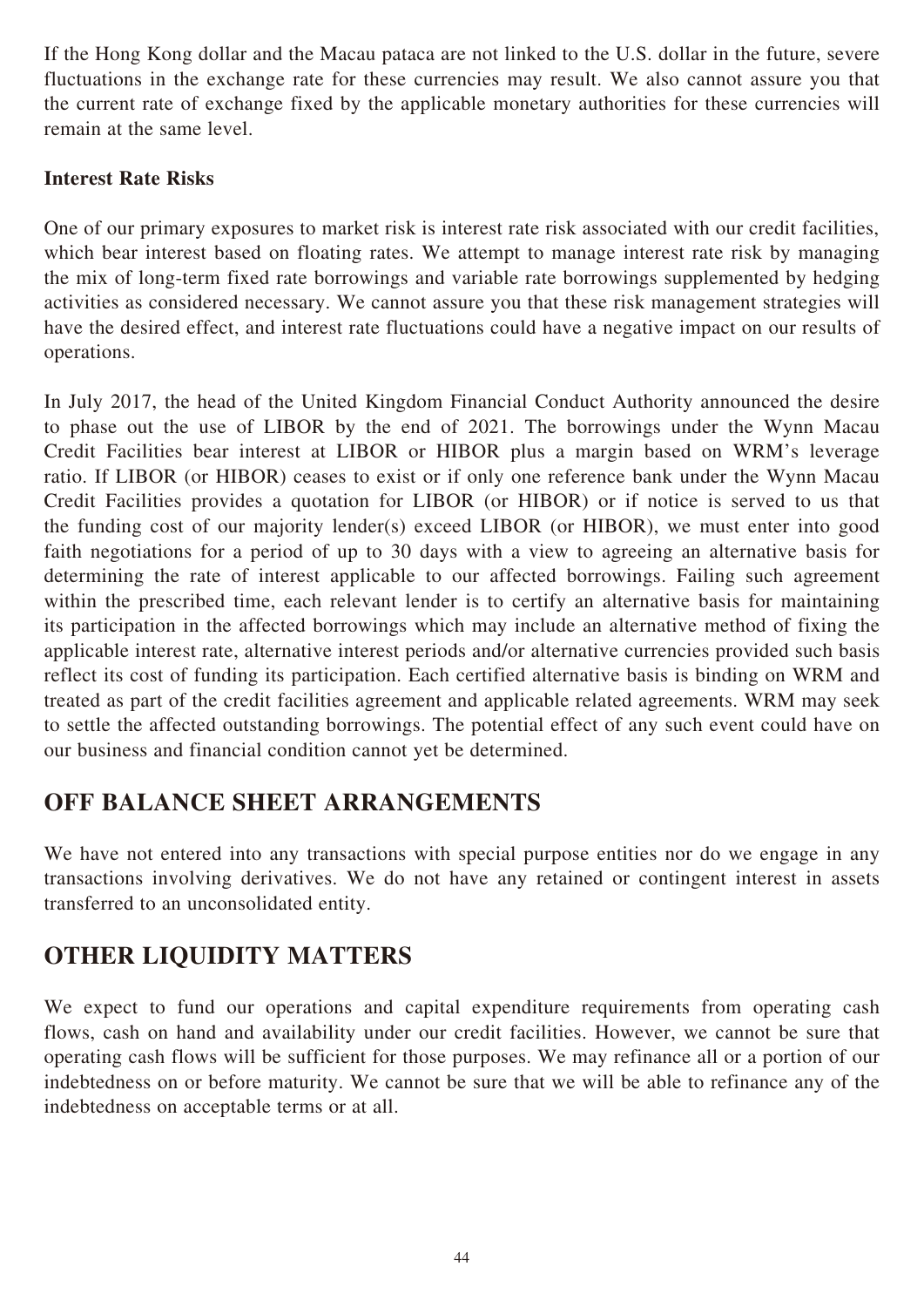New business developments or other unforeseen events may occur, resulting in the need to raise additional funds. There can be no assurances regarding the business prospects with respect to any other opportunity. Any other development would require us to obtain additional financing.

In the ordinary course of business, in response to market demands and client preferences, and in order to increase revenues, we have made and will continue to make enhancements and refinements to our resorts. We have incurred and will continue to incur capital expenditures related to these enhancements and refinements.

Taking into consideration our financial resources, including our cash and cash equivalents, internally generated funds and availability under our credit facilities, we believe that we have sufficient liquid assets to meet our current and anticipated working capital and operating requirements.

## **RELATED PARTY TRANSACTIONS**

Our Directors confirm that all related party transactions have been conducted on normal commercial terms, and that their terms are fair and reasonable.

## **DISCLOSURE OF FINANCIAL RESULTS IN MACAU**

WRM, our subsidiary and the owner and operator of Wynn Macau and Wynn Palace, finalized its statutory financial statements under the Macau Financial Reporting Standards ("**MFRS**") at the end of February 2019 and anticipates filing its MFRS Consolidated Financial Statements with the Gaming Inspection and Coordination Bureau of Macau by 31 March 2019. This is a statutory filing requirement mandated by Macau law. In addition, WRM expects to publish its MFRS Condensed Consolidated Financial Statements in the Macau Official Gazette and local newspapers in Macau by the end of April 2019. The MFRS Consolidated Financial Statements and the MFRS Condensed Consolidated Financial Statements may not be directly comparable with our Company's financial results disclosed herein, which are prepared under IFRS.

## **PURCHASE, SALE OR REDEMPTION OF THE COMPANY'S LISTED SECURITIES**

Neither the Company, nor any of its subsidiaries purchased, sold or redeemed any of the Group's listed securities during the year ended 31 December 2018.

## **CORPORATE GOVERNANCE CODE**

Our commitment to integrity and dedication to maintaining and ensuring high standards of corporate governance are fundamental to our ability to conduct our business and sustain the respect of the investment community and the people who regulate our industry. The Company's corporate governance practices are based on the principles, code provisions and certain recommended best practices as set out in the Code and are regularly reviewed and developed in the interests of the Company, its Shareholders and other stakeholders.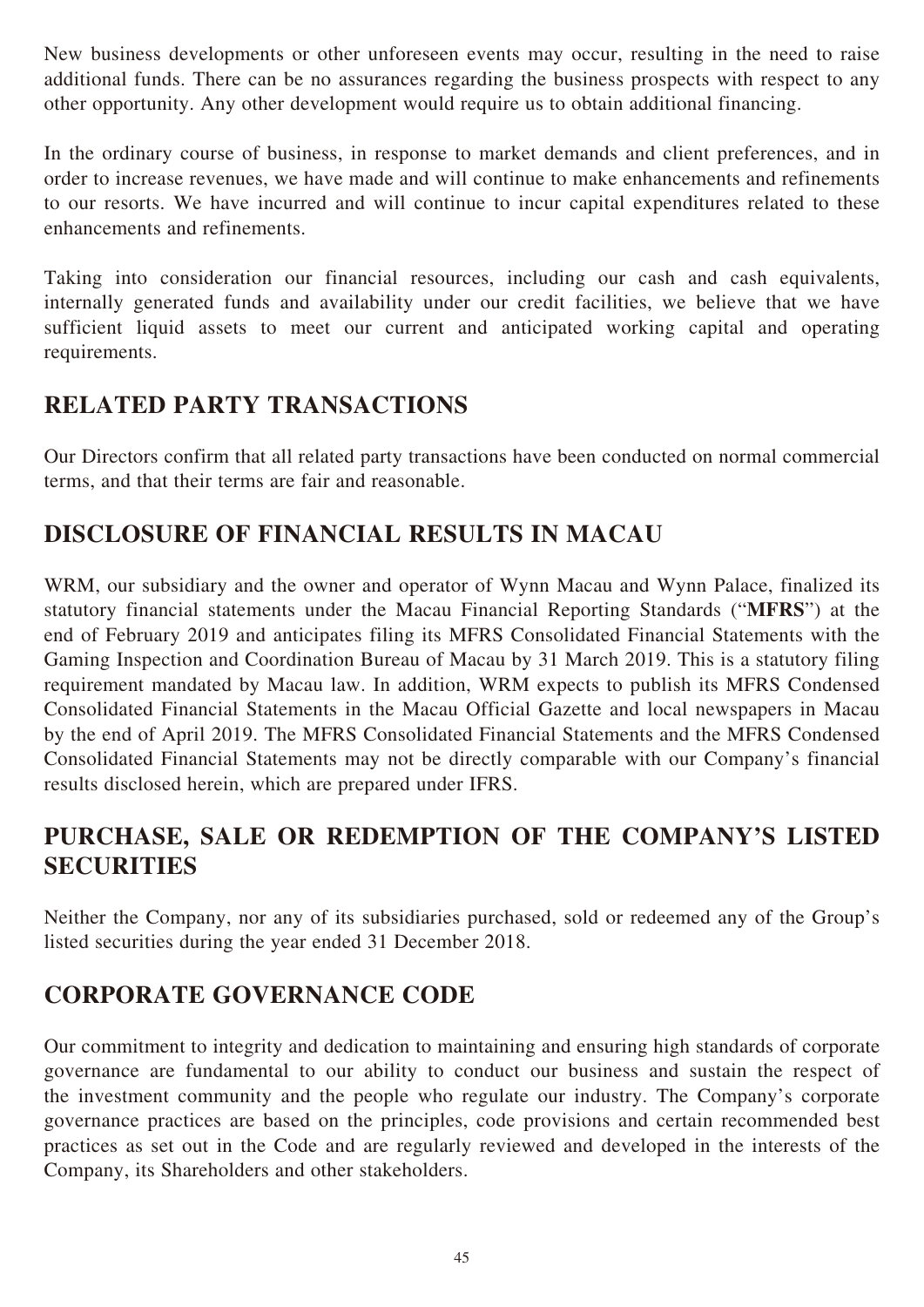The Company has complied with the code provisions in the Code for the year ended 31 December 2018 except for the following deviation from provision A.2.1 of the Code.

## **The roles of Chairman and Chief Executive Officer**

Code provision A.2.1 of the Code stipulates that the roles of chairman and chief executive officer should be separate and should not be performed by the same individual. The Company has complied with code provision A.2.1 of the Code since 7 February 2018 upon the appointment of Mr. Matthew O. Maddox as the Chief Executive Officer of the Company and Dr. Allan Zeman as the Chairman of the Board. Mr. Wynn, the founder of the Company and WRM, had previously served as the Chairman and Chief Executive Officer of the Company prior to his resignation on 7 February 2018. The Board had determined that the combination of these roles held singularly by Mr. Wynn as the founder was in the best interest of the Company and all Shareholders.

## **MODEL CODE FOR SECURITIES TRANSACTIONS BY DIRECTORS**

The Company adopted the Model Code on 16 September 2009 as its code of conduct for securities transactions by Directors. On 23 March 2010, the Company adopted its own code of conduct for securities transactions, which was most recently updated in March 2017. The terms of such code are no less exacting than those set out in the Model Code. Having made specific enquiry of the Directors, all Directors have confirmed that they have complied with the required standard of dealings and code of conduct regarding securities dealings by directors as set out in the Model Code and the Company's own code of conduct for the year ended 31 December 2018.

## **AUDIT AND RISK COMMITTEE**

An audit and risk committee has been established by the Company to review and supervise the financial reporting process, internal control procedures and risk management system of the Group. The audit and risk committee comprises three independent non-executive Directors of the Company. The audit and risk committee members have reviewed the Group's results for the year ended 31 December 2018.

## **ANNUAL REPORT**

The Company's annual report for the year ended 31 December 2018 containing all the information required by Appendix 16 of the Listing Rules will be published on the Company's and the Hong Kong Stock Exchange's websites in due course.

## **LITIGATION**

The Group did not have any material litigation outstanding as at 31 December 2018. The litigation matters set out below are disclosed on a voluntary basis and, as with all litigations, no assurances can be provided as to the outcome thereof.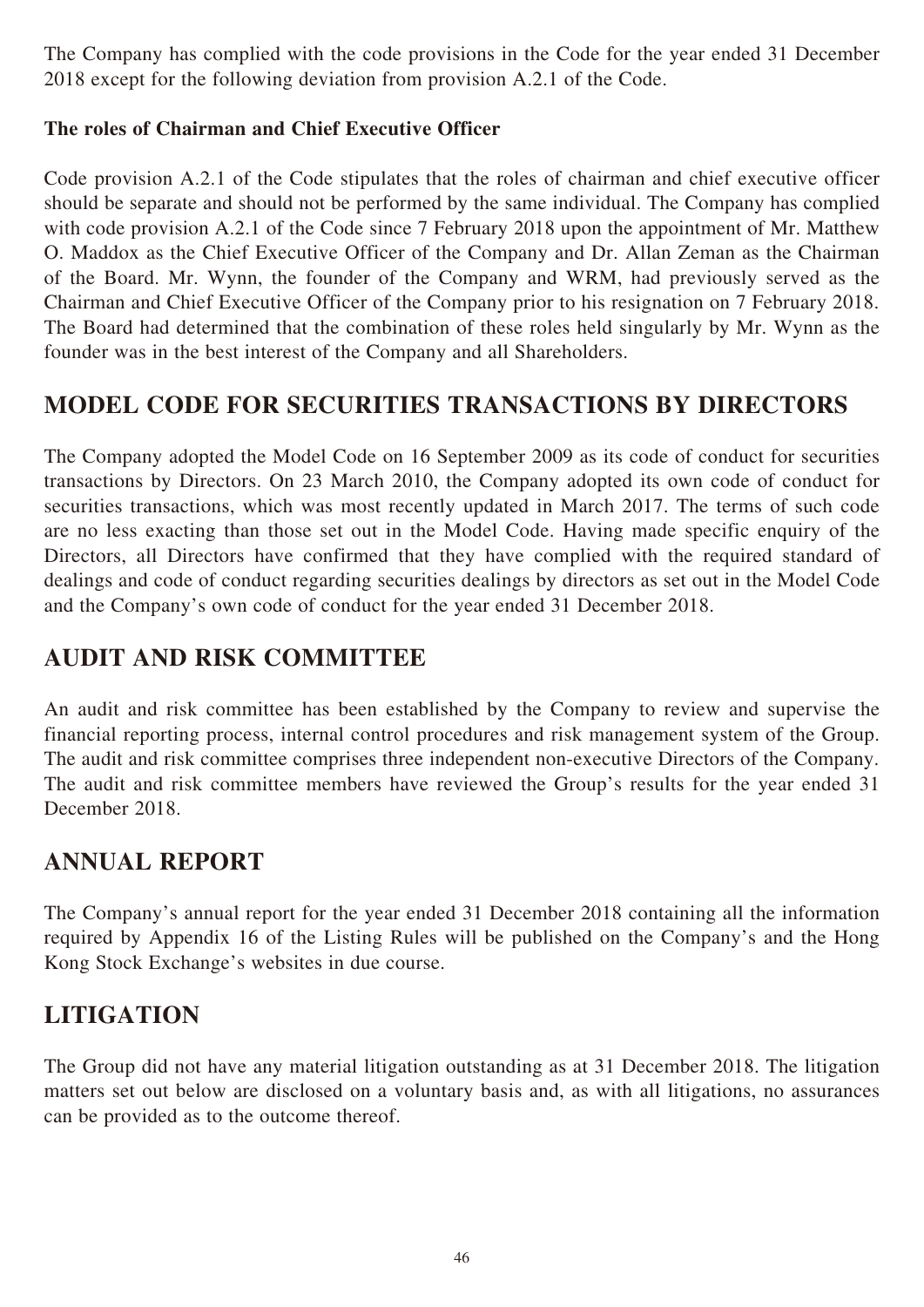## **Macau Litigation Related to Okada**

WRM and certain individuals who are or were directors of WRM and/or the Company (collectively, the "**Wynn Macau Parties**") were named as defendants in a lawsuit filed in the Court of First Instance of Macau (the "**Macau Court**") by Mr. Kazuo Okada ("**Mr. Okada**"), Aruze USA, Inc. and Universal Entertainment Corp. (collectively, the "**Okada Parties**"). The principal allegations in the lawsuit were that the redemption of the Okada Parties' shares in WRL was improper and undervalued, that the previously disclosed payment by WRM to an unrelated third party in consideration of relinquishment by that party of certain rights in and to any future development on the land in Cotai where Wynn Palace is located was unlawful and that the Company's previously disclosed donation by WRM to the University of Macau Development Foundation was unlawful. The Okada Parties sought the dissolution of WRM and compensatory damages. The Company made a voluntary announcement in respect of this lawsuit on 3 July 2015.

On 11 July 2017, the Macau Court dismissed all the claims made by the Okada Parties against the Wynn Macau Parties as unfounded and imposed a fine of MOP41,500 (approximately HK\$40,000) on the Okada Parties. In addition, the Macau Court ordered the Okada Parties to pay Court fees and lawyer fees of the Wynn Macau Parties. The Okada Parties appealed the Macau Court's decision and on 21 December 2017, the Wynn Macau Parties filed their response to the appeal with the Court of Appeal of Macau.

On 8 March 2018, Universal Entertainment Corp. and Aruze USA, Inc. (collectively, the "**Universal Parties**") agreed to effectively withdraw as parties from these legal proceedings pursuant to the settlement agreement and mutual release entered into by, among others, the Universal Parties and Wynn Resorts, Limited. The Company made a voluntary announcement regarding the settlement agreement and mutual release on 9 March 2018. The Universal Parties voluntarily withdrew from these legal proceedings in March 2018 pursuant to the settlement agreement and mutual release, leaving Mr. Okada as the sole claimant. On 21 February 2019, the Court of Appeal dismissed Mr. Okada's appeal and no appeal was lodged by Mr. Okada within the prescribed time, resulting in the final resolution of the lawsuit in favour of the Wynn Macau Parties.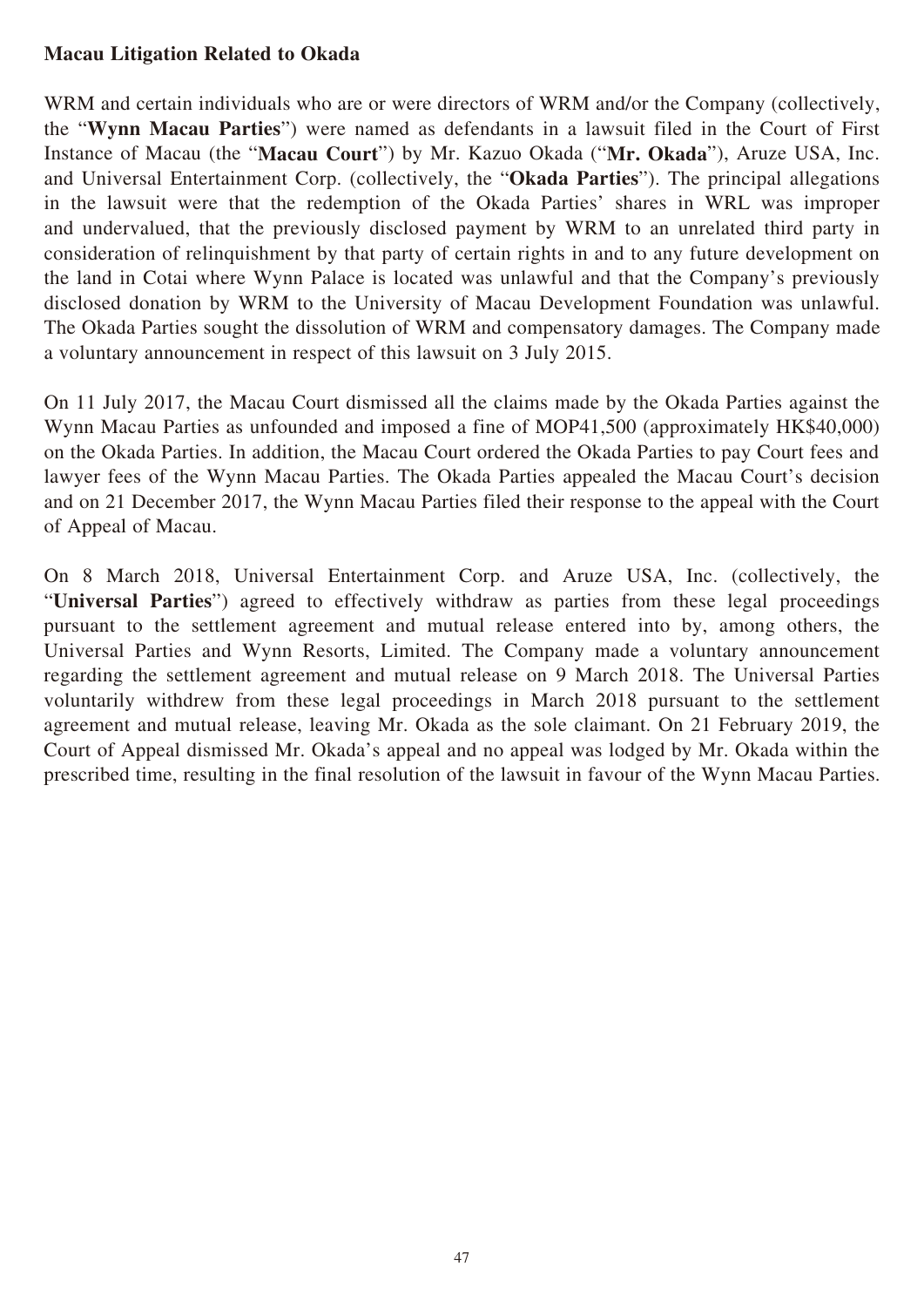## **Macau Litigation Related to Dore**

WRM has been named as a defendant in lawsuits filed in the Macau Court of First Instance by individuals who claim to be investors in or persons with credit in accounts maintained by Dore Entertainment Company Limited ("**Dore**"), an independent, Macau registered and licensed company that operates a gaming promoter business at Wynn Macau. In connection with the alleged theft, embezzlement, fraud and/or other crime(s) perpetrated by a former employee of Dore (the "**Dore Incident**"), the plaintiffs of the lawsuits allege that Dore failed to honor withdrawal of funds deposited with Dore as investments or gaming deposits that allegedly resulted in certain losses for these individuals. The principal allegations common to the lawsuits are that WRM, as a gaming concessionaire, should be held responsible for Dore's conduct on the basis that WRM is responsible for the supervision of Dore's activities at Wynn Macau that resulted in the purported losses. The Company made a voluntary announcement in connection with the Dore Incident on 14 September 2015.

Based on advice from Macau counsel, we believe the claims are without merit and are unfounded. We intend to vigorously defend against the claims pleaded against us in these lawsuits.

## **COOPERATION WITH THE CCAC**

In July 2014, the Company was contacted by the Commission Against Corruption of Macau (the "**CCAC**") requesting certain information related to the Company's land in the Cotai area of Macau. The Company cooperated with the CCAC's request.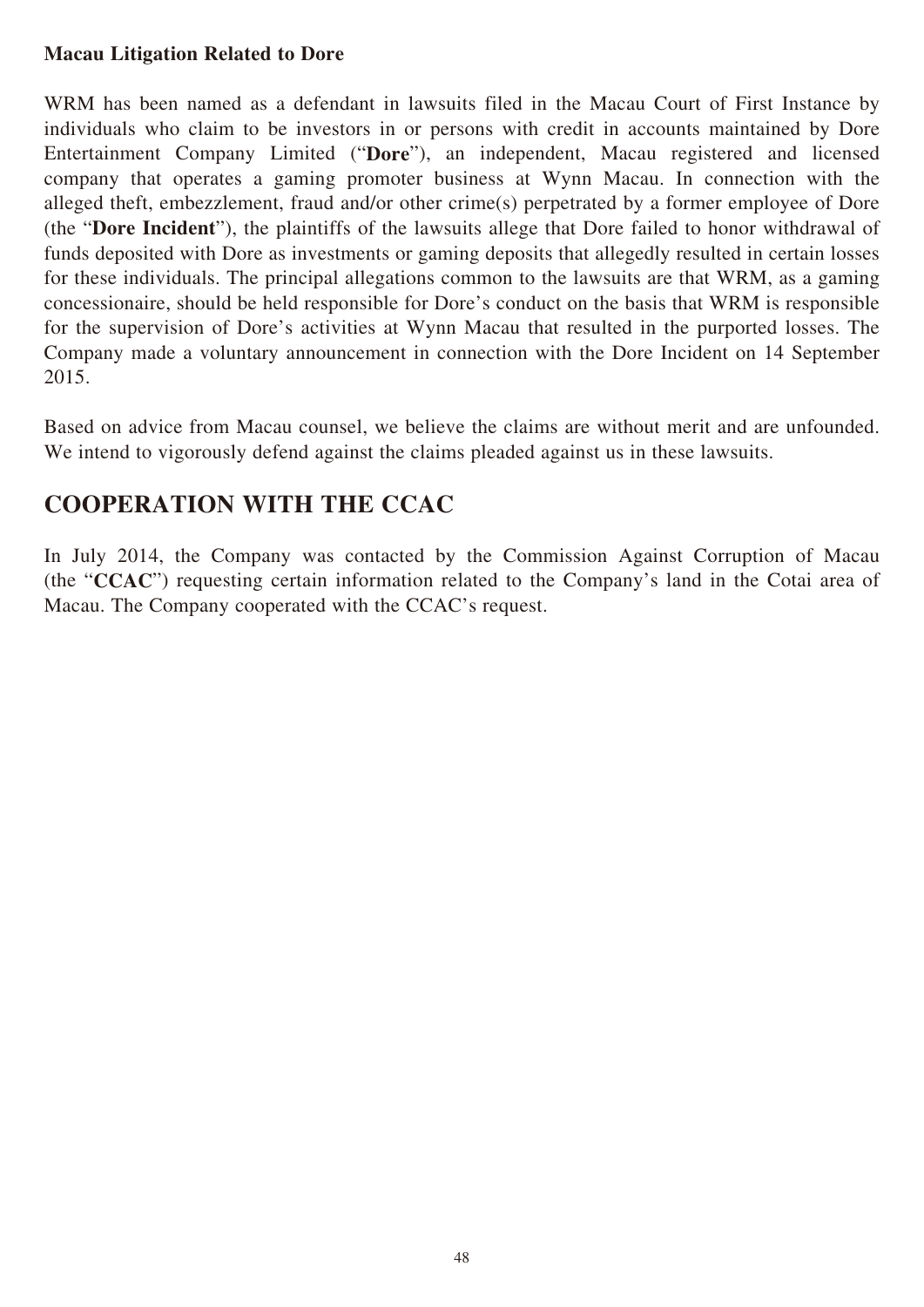## **RE-ELECTION OF DIRECTORS**

In accordance with article 17.18 of the Company's articles of association, one third of our Board will retire from office by rotation at the forthcoming annual general meeting. The three directors who will retire by rotation are Mr. Ian Michael Coughlan, an executive Director, Dr. Allan Zeman and Mr. Jeffrey Kin-fung Lam, each an independent non-executive Director. All retiring Directors, being eligible, will offer themselves for re-election at the forthcoming annual general meeting.

In accordance with article 17.2 of the Company's articles of association, Mr. Craig S. Billings having been appointed by the Board as a non-executive Director effective from 17 August 2018 and Ms. Leah Dawn Xiaowei Ye having been appointed by the Board as an independent non-executive Director effective from 1 April 2019, being eligible, will offer themselves for re-election at the forthcoming annual general meeting.

## **APPOINTMENT OF INDEPENDENT NON-EXECUTIVE DIRECTOR**

The Board is pleased to announce the appointment of Ms. Leah Dawn Xiaowei Ye as an independent non-executive Director of the Company with effect from 1 April 2019.

Ms. Ye, aged 60, was the managing partner of the Beijing representative office of Morgan Lewis & Bockius LLP, an international law firm, from 2014 to 2018. Ms. Ye was also the co-managing partner of the Beijing representative office of Bingham McCutchen LLP from 2011 to 2014 before it had a merger with Morgan Lewis & Bockius LLP.

Ms. Ye has over 20 years of experience in Asia representing multinationals, large Chinese companies, financial institutions and investment funds with respect to their overseas investment, project financing, and initial public listing and offerings. Prior to 2011, Ms. Ye was a resident partner at Allen & Overy and Jones Day in China from 2003 to 2004 and from 2005 to 2011, respectively. She also served as a senior lawyer at the Beijing representative office of Shearman & Sterling from 1995 to 2003.

Ms. Ye is admitted to practice law in the District of Columbia of the United States. Ms. Ye was also a member of the American Chamber of Commerce in the People's Republic of China from 2005 to 2018. Ms. Ye graduated with a Bachelor of Arts from Georgetown University in 1983 and obtained a Juris Doctor from Georgetown University Law Center in 1988.

Save as disclosed above, Ms. Ye has not held any other directorship in any other public companies in Hong Kong or overseas in the last three years preceding the date of this announcement and has no other relationship with any Director, senior management or substantial or controlling shareholders (each as defined in the Listing Rules) of the Company.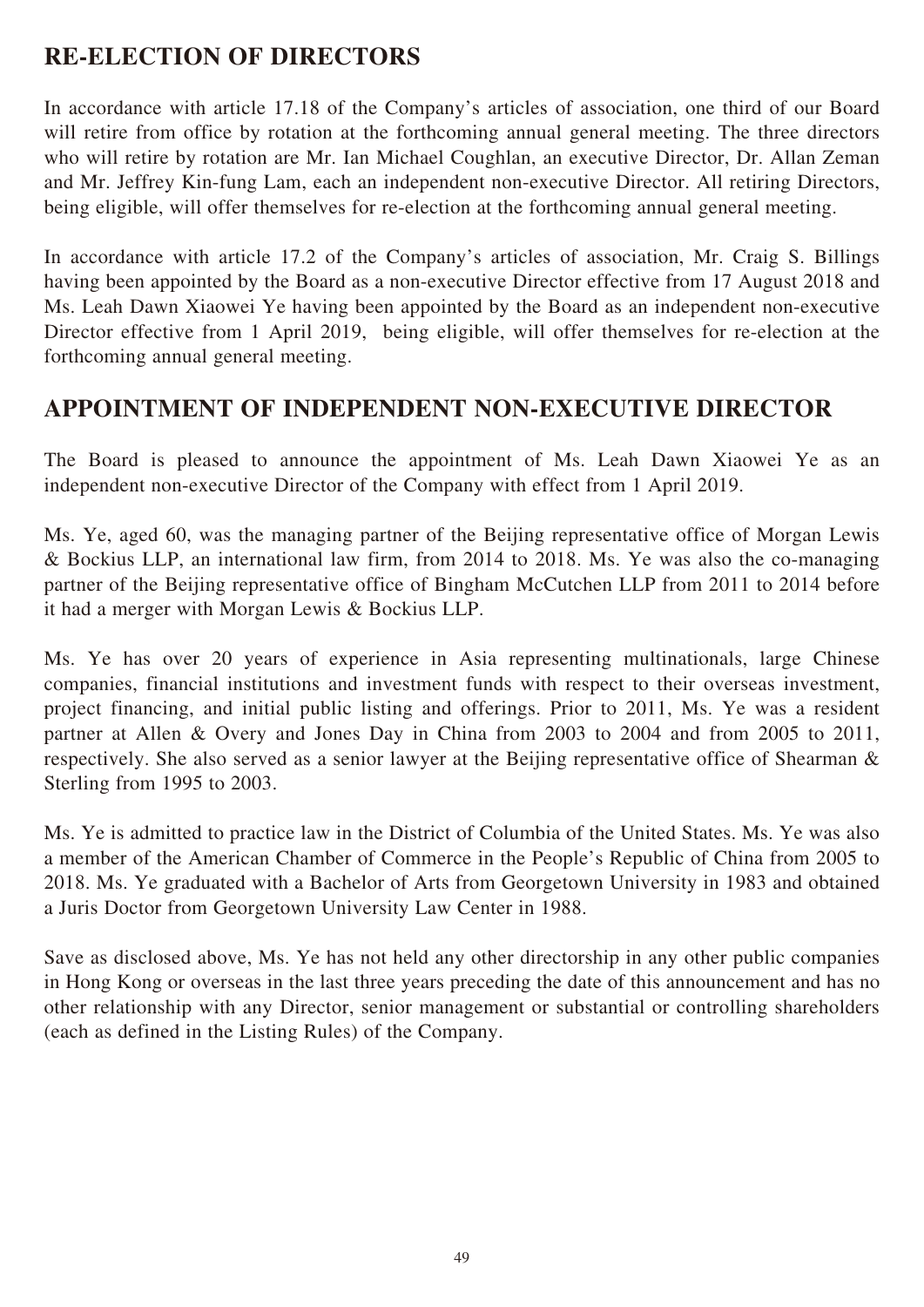The Company has issued an appointment letter to Ms. Ye pursuant to which her appointment is for a period of two years subject to the relevant provisions of retirement by rotation and re-election at the annual general meeting of the Company in accordance with the Articles of Association of the Company. Under the terms of the appointment letter, Ms. Ye is entitled to a fee of HK\$700,000 per annum and may be entitled to a discretionary bonus. Ms. Ye is also entitled to additional fees should she become a chairperson or a member of a committee of the Board. The chairperson and members of the audit and risk committee of the Company are entitled to an annual fee of HK\$275,000 and HK\$225,000, respectively. The chairperson and members of the remuneration or nomination and corporate governance committees of the Company are entitled to an annual fee of HK\$200,000 and HK\$150,000, respectively.

As at the date of this announcement, Ms. Ye had no interest in the shares of the Company or Wynn Resorts, Limited. Ms. Ye's alias and former name is 葉小瑋.

Save as disclosed above, there is no further information to be disclosed pursuant to the requirements of Rules 13.51(2)(h) to (v) of the Listing Rules and there are no other matters relating to the appointment of Ms. Ye as an independent non-executive Director that needs to be brought to the attention of the shareholders of the Company and the Hong Kong Stock Exchange.

## **FINAL DIVIDEND AND CLOSURE OF REGISTER OF MEMBERS**

The Board has recommended the payment of a final dividend of HK\$0.45 per Share in respect of the year ended 31 December 2018. Subject to Shareholders' approval of the final dividend at the forthcoming annual general meeting, the register of members of the Company will be closed from 5 June 2019 to 10 June 2019 (both dates inclusive) during which period no transfer of Shares will be registered and the final dividend is expected to be paid on 19 June 2019. Shareholders registered under the Hong Kong branch register of members as of 10 June 2019 will be entitled to the dividends. All dividends will be paid in Hong Kong dollars. In order to determine the identity of the Shareholders who are entitled to the final dividend, all transfers accompanied by the relevant share certificates must be lodged with the Company's share registrar in Hong Kong, Computershare Hong Kong Investor Services Limited, at Shops 1712–1716, 17th Floor, Hopewell Centre, 183 Queen's Road East, Wan Chai, Hong Kong, not later than 4:30 p.m. on 4 June 2019.

## **SCOPE OF WORK OF THE COMPANY'S AUDITOR**

The figures in respect of the Group's consolidated statement of financial position, consolidated statement of profit or loss and other comprehensive income and the related notes thereto for the year ended 31 December 2018 as set out in this announcement have been agreed by the Company's auditor, Ernst & Young (the "**Auditor**"), to the amounts set out in the Group's audited consolidated financial statements for the year. The work performed by the Auditor in this respect did not constitute an assurance engagement in accordance with Hong Kong Standards on Auditing, Hong Kong Standards on Review Engagements or Hong Kong Standards on Assurance Engagements issued by the Hong Kong Institute of Certified Public Accountants and consequently no assurance has been expressed by the Auditor on this announcement.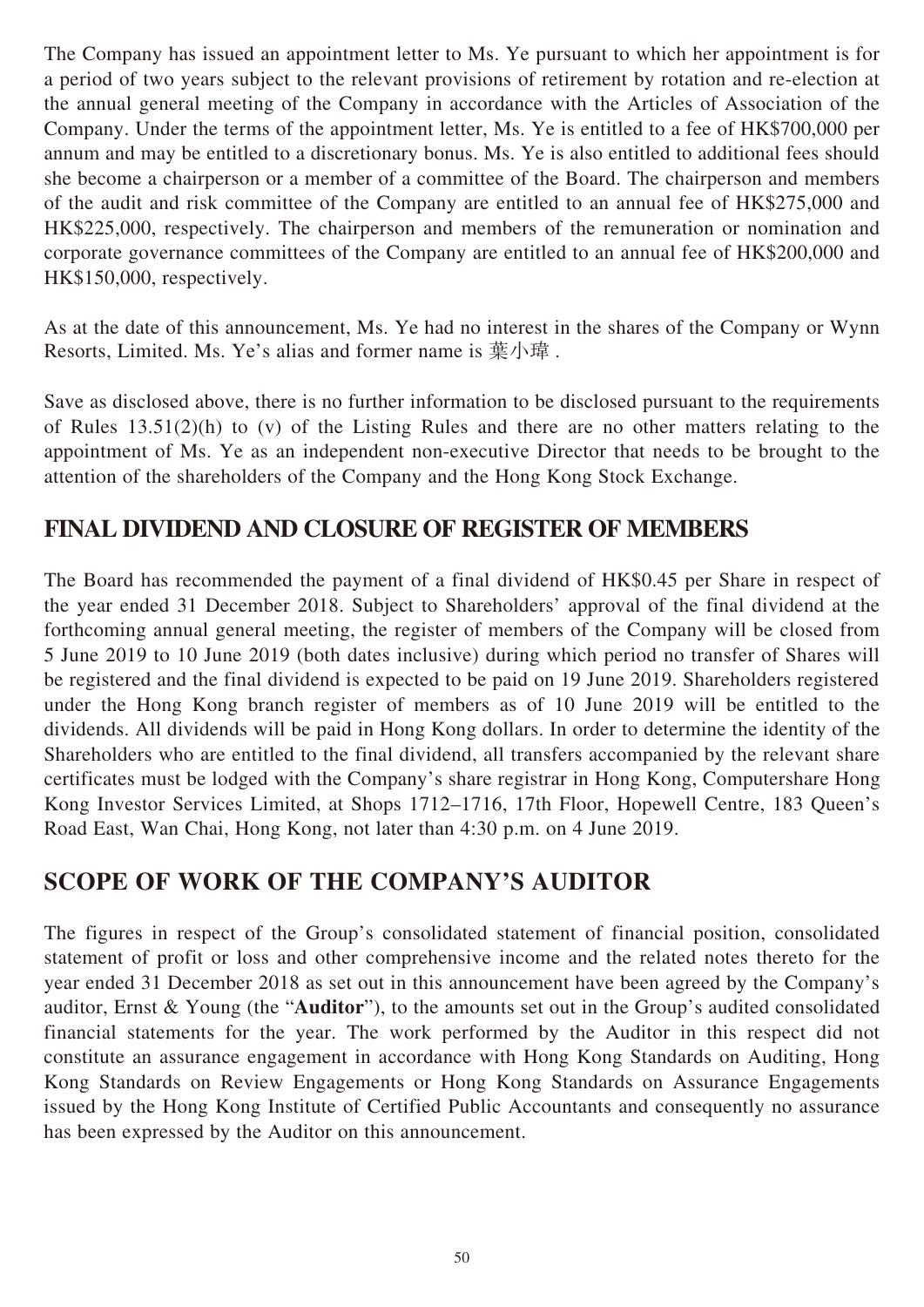# **DEFINITIONS USED IN THIS ANNOUNCEMENT**

| "Board of Directors" or "Board"       | the Board of Directors of our Company                                                                                                                                                                                                                                                |
|---------------------------------------|--------------------------------------------------------------------------------------------------------------------------------------------------------------------------------------------------------------------------------------------------------------------------------------|
| "Code"                                | the Corporate Governance Code and Corporate Governance<br>Report set out in Appendix 14 to the Listing Rules as<br>applicable on 31 December 2018                                                                                                                                    |
| "Company", "our Company" or<br>"WML"  | Wynn Macau, Limited, a company incorporated on<br>4 September 2009 as an exempted company with limited<br>liability under the laws of the Cayman Islands and an indirect<br>subsidiary of Wynn Resorts, Limited                                                                      |
| "Concession Agreement"                | the Concession Contract for the Operation of Games of<br>Chance or Other Games in Casinos in the Macau Special<br>Administrative Region entered into between WRM and the<br>Macau government on 24 June 2002                                                                         |
| "Cotai Land Concession<br>Agreement"  | the land concession contract entered into between WRM, Palo<br>and the Macau government for approximately 51 acres of land<br>in the Cotai area of Macau, and for which formal approval<br>from the Macau government was published in the official<br>gazette of Macau on 2 May 2012 |
| "DICJ"                                | The Gaming Inspection and Coordination Bureau of Macau                                                                                                                                                                                                                               |
| "Director(s)"                         | the director(s) of our Company                                                                                                                                                                                                                                                       |
| "Encore" or<br>"Encore at Wynn Macau" | a casino resort located in Macau, connected to and fully<br>integrated with Wynn Macau, owned and operated directly by<br>WRM, which opened on 21 April 2010                                                                                                                         |
| "Galaxy"                              | Galaxy Casino, S.A., one of the six gaming operators in<br>Macau and one of the three concessionaires                                                                                                                                                                                |
| "Group", "we", "us" or "our"          | our Company and its subsidiaries, or any of them, and the<br>businesses carried on by such subsidiaries, except where<br>the context makes it clear that the reference is only to the<br>Company itself and not to the Group                                                         |
| "HIBOR"                               | Hong Kong Interbank Offered Rate                                                                                                                                                                                                                                                     |
| " $HKS$ "                             | Hong Kong dollars, the lawful currency of Hong Kong                                                                                                                                                                                                                                  |
| "Hong Kong"                           | the Hong Kong Special Administrative Region of the PRC                                                                                                                                                                                                                               |
| "Hong Kong Stock Exchange"            | The Stock Exchange of Hong Kong Limited                                                                                                                                                                                                                                              |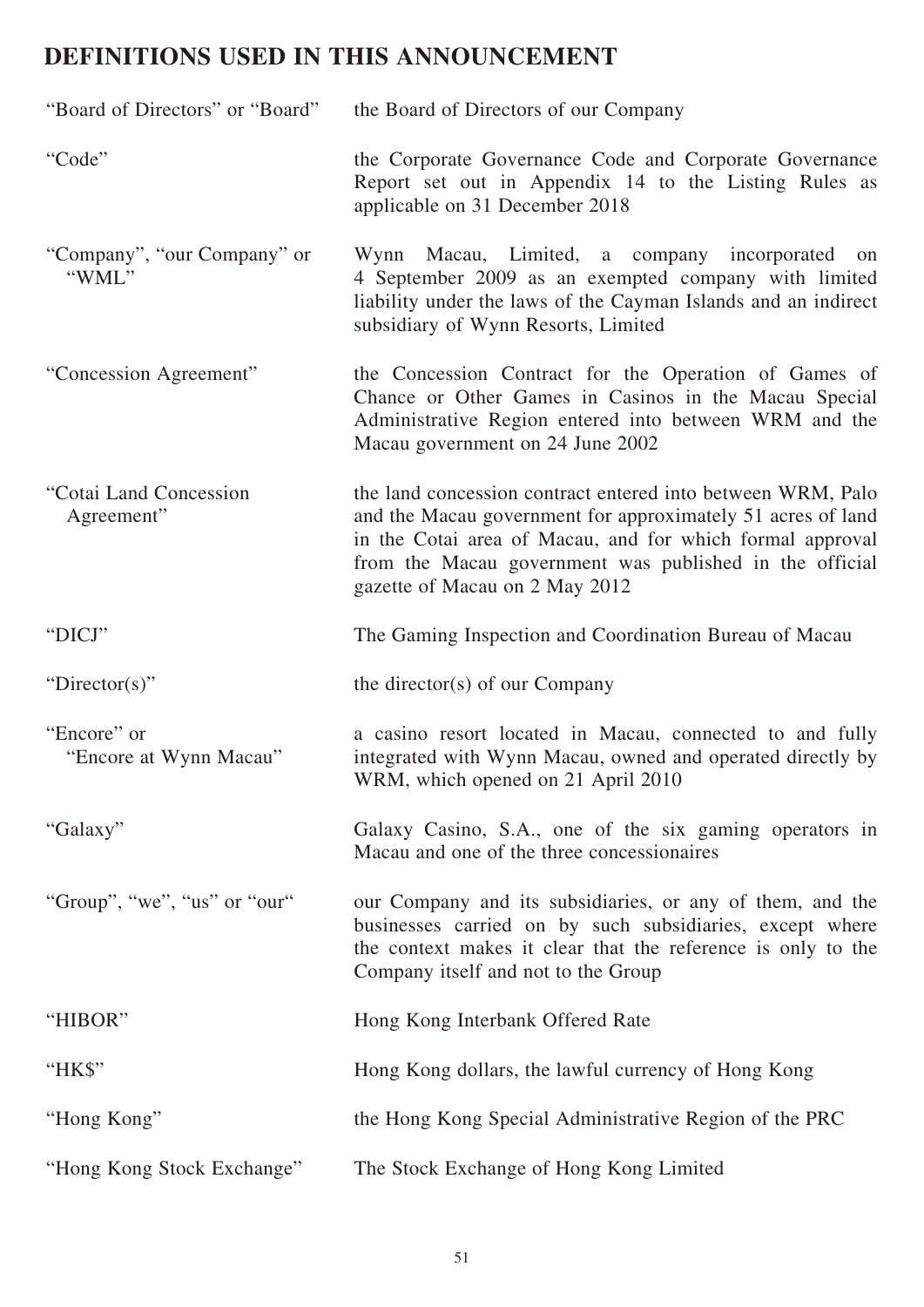| "IFRS"                                               | <b>International Financial Reporting Standards</b>                                                                                                                                                                                                                            |
|------------------------------------------------------|-------------------------------------------------------------------------------------------------------------------------------------------------------------------------------------------------------------------------------------------------------------------------------|
| "LIBOR"                                              | London Interbank Offered Rate                                                                                                                                                                                                                                                 |
| "Listing Rules"                                      | the Rules Governing the Listing of Securities on The Stock<br>Exchange of Hong Kong Limited (as amended from time to<br>time)                                                                                                                                                 |
| "Macau" or "Macau Special"<br>Administrative Region" | the Macau Special Administrative Region of the PRC                                                                                                                                                                                                                            |
| "Macau Operations"                                   | the integrated Wynn Palace and Wynn Macau and Encore at<br>Wynn Macau                                                                                                                                                                                                         |
| "Melco"                                              | Melco Resorts (Macau) Limited, one of the six gaming<br>operators in Macau and one of the three sub-concessionaires                                                                                                                                                           |
| "MGM Macau"                                          | MGM Grand Paradise Limited, one of the six gaming<br>operators in Macau and one of the three sub-concessionaires                                                                                                                                                              |
| "Model Code"                                         | the Model Code for Securities Transactions by Directors of<br>Listed Issuers set out in Appendix 10 of the Listing Rules                                                                                                                                                      |
| "MOP" or "pataca"                                    | Macau pataca, the lawful currency of Macau                                                                                                                                                                                                                                    |
| "Palo Real Estate Company"<br>Limited" or "Palo"     | Palo Real Estate Company Limited, a limited liability<br>company incorporated under the laws of Macau, subject to<br>Ms. Linda Chen 10% social and voting interest and MOP1.00<br>economic interest in WRM, an indirect wholly-owned<br>subsidiary of the Company             |
| "PRC", "China" or<br>"mainland China"                | the People's Republic of China and, except where the context<br>requires and only for the purpose of this announcement,<br>references in this announcement to the PRC or China do not<br>include Taiwan, Hong Kong or Macau; the term "Chinese" has<br>a correlatives meaning |
| "SEC"                                                | the U.S. Securities and Exchange Commission                                                                                                                                                                                                                                   |
| "Share(s)"                                           | ordinary share(s) with a nominal value of $HK$0.001$ each in<br>the share capital of our Company                                                                                                                                                                              |
| "Shareholder(s)"                                     | $holder(s)$ of $Share(s)$ of the Company from time to time                                                                                                                                                                                                                    |
| "SJM"                                                | Sociedade de Jogos de Macau S.A., one of the six gaming<br>operators in Macau and one of the three concessionaires                                                                                                                                                            |
| "Trust"                                              | the trust constituted by the Trust Deed to service the employee<br>ownership scheme                                                                                                                                                                                           |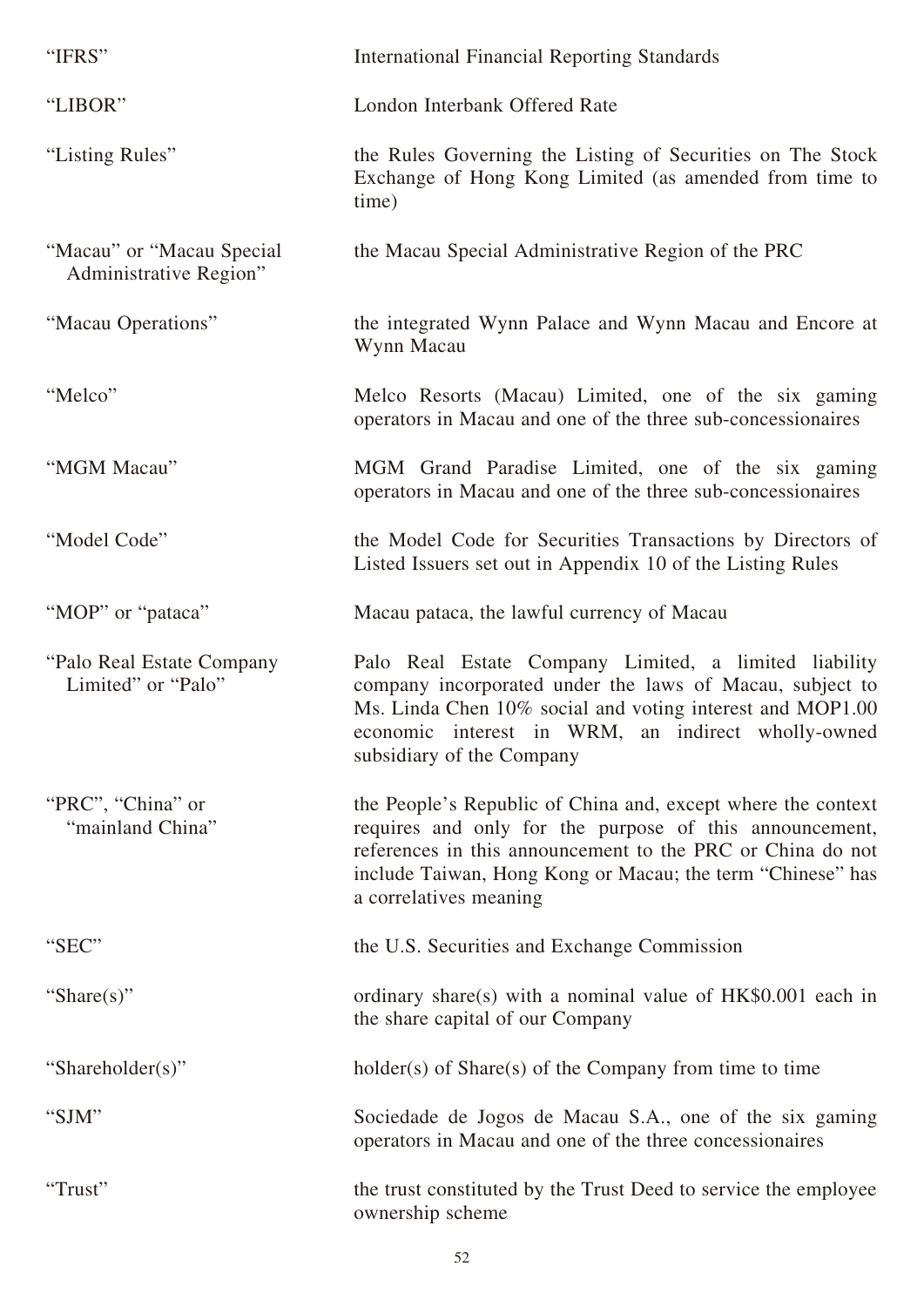| "Trust Deed"                        | the trust deed entered into between the Company and the<br>Trustee (as may be restated, supplemented and amended from<br>time to time) on 30 June 2014                                                                                                                                                                                                             |
|-------------------------------------|--------------------------------------------------------------------------------------------------------------------------------------------------------------------------------------------------------------------------------------------------------------------------------------------------------------------------------------------------------------------|
| "Trustee"                           | the trustee appointed by the Company for the purpose of the<br>Trust, and as at the date of this announcement, Computershare<br>Hong Kong Trustees Limited, a company incorporated in Hong<br>Kong and having its registered office at 46th Floor, Hopewell<br>Centre, 183 Queen's Road East, Wanchai, Hong Kong                                                   |
| "US\$"                              | United States dollars, the lawful currency of the United States                                                                                                                                                                                                                                                                                                    |
| "U.S. GAAP"                         | the Generally Accepted Accounting Principles of the<br><b>United States</b>                                                                                                                                                                                                                                                                                        |
| "Venetian Macau"                    | Venetian Macau S.A., one of the six gaming operators in<br>Macau and one of the three sub-concessionaires                                                                                                                                                                                                                                                          |
| "WML 2021 Notes"                    | the US\$600 million (approximately HK\$4.70 billion) $5.25\%$<br>senior notes due 2021 issued by the Company in October<br>2013 and the additional US\$750 million (approximately<br>HK\$5.87 billion) 5.25% senior notes due 2021 issued by the<br>Company on 20 March 2014 (Debt Stock Code: 5983), which<br>were consolidated and form a single series of notes |
| "WML 2024 Notes"                    | the US\$600 million (approximately HK\$4.70 billion) 4.875%<br>senior notes due 2024 issued by the Company in September<br>2017 (Debt Stock Code: 5279)                                                                                                                                                                                                            |
| "WML 2027 Notes"                    | the US\$750 million (approximately HK\$5.87 billion) $5.50\%$<br>senior notes due 2027 issued by the Company in September<br>2017 (Debt Stock Code: 5280)                                                                                                                                                                                                          |
| "WML Notes"                         | WML 2027 Notes and together with the WML 2024 Notes, the<br><b>WML Notes</b>                                                                                                                                                                                                                                                                                       |
| "WMLF"                              | WML Finance I Limited, a limited liability company<br>incorporated under the laws of the Cayman Islands and an<br>indirect wholly-owned subsidiary of the Company                                                                                                                                                                                                  |
| "WMLF Revolving<br>Credit Facility" | the HK\$1.55 billion (approximately US\$197.7 million)<br>revolving credit facility extended to WMLF on 18 July<br>2016 and the principal amount was subsequently increased<br>to HK\$3.87 billion (approximately US\$494.3 million) on<br>25 October 2016                                                                                                         |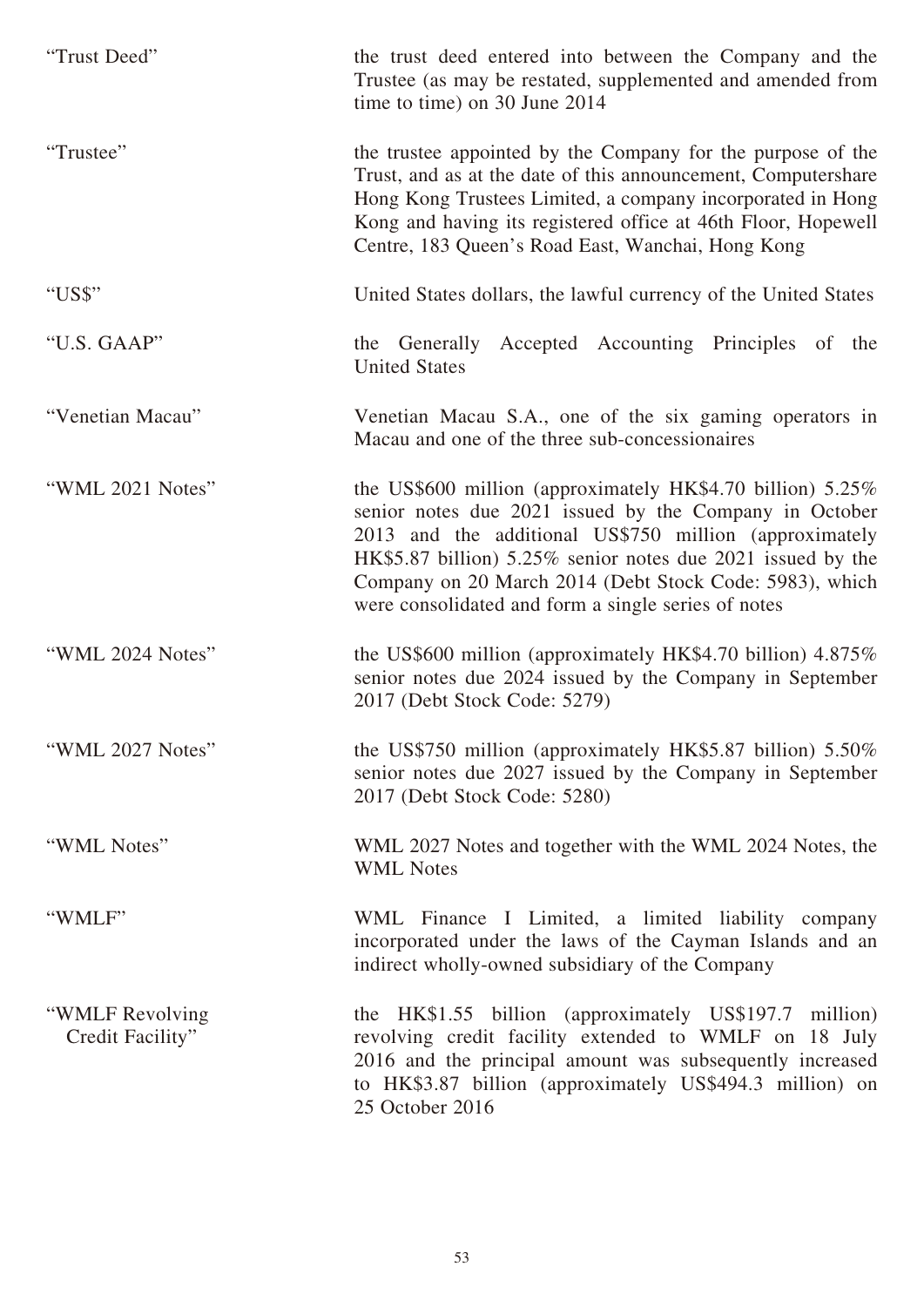"WRM" Wynn Resorts (Macau) S.A., a company incorporated under the laws of Macau and a wholly-owned subsidiary of the Company "WRM Shareholder Dividend Tax Agreement" the agreements, entered into during August 2016, for a term of five years between WRM and the Macau Special Administrative Region, that provide for an annual payment to the Macau Special Administrative Region of MOP12.8 million in years 2016 through 2020 in lieu of Complementary Tax otherwise due by WRM shareholders on dividend distributions to them from gaming profits earned in those years "Wynn International Marketing, Ltd." Wynn International Marketing, Ltd., a company incorporated under the laws of Isle of Man and a wholly-owned subsidiary of Wynn Resorts, Limited "Wynn Macau" a casino hotel resort located in Macau, owned and operated directly by WRM, which opened on 6 September 2006, and where appropriate, the term also includes Encore at Wynn Macau "Wynn Macau Credit Facilities" together, the HK\$17.99 billion (equivalent) fully-funded senior term loan facilities and the HK\$5.85 billion (equivalent) senior revolving credit facilities extended to

WRM as subsequently amended from time to time and refinanced on 21 December 2018

"Wynn Palace" an integrated resort situated on approximately 51 acres of land in the Cotai area of Macau in accordance with the terms of the Cotai Land Concession Agreement, which is operated by WRM and opened on 22 August 2016

"Wynn Resorts Holdings, LLC" Wynn Resorts Holdings, LLC, a company formed under the laws of the State of Nevada, United States and a whollyowned subsidiary of Wynn Resorts, Limited

"Wynn Resorts, Limited", "Wynn Resorts" or "WRL" Wynn Resorts, Limited, a company formed under the laws of the State of Nevada, United States, and our controlling shareholder (as defined in the Listing Rules)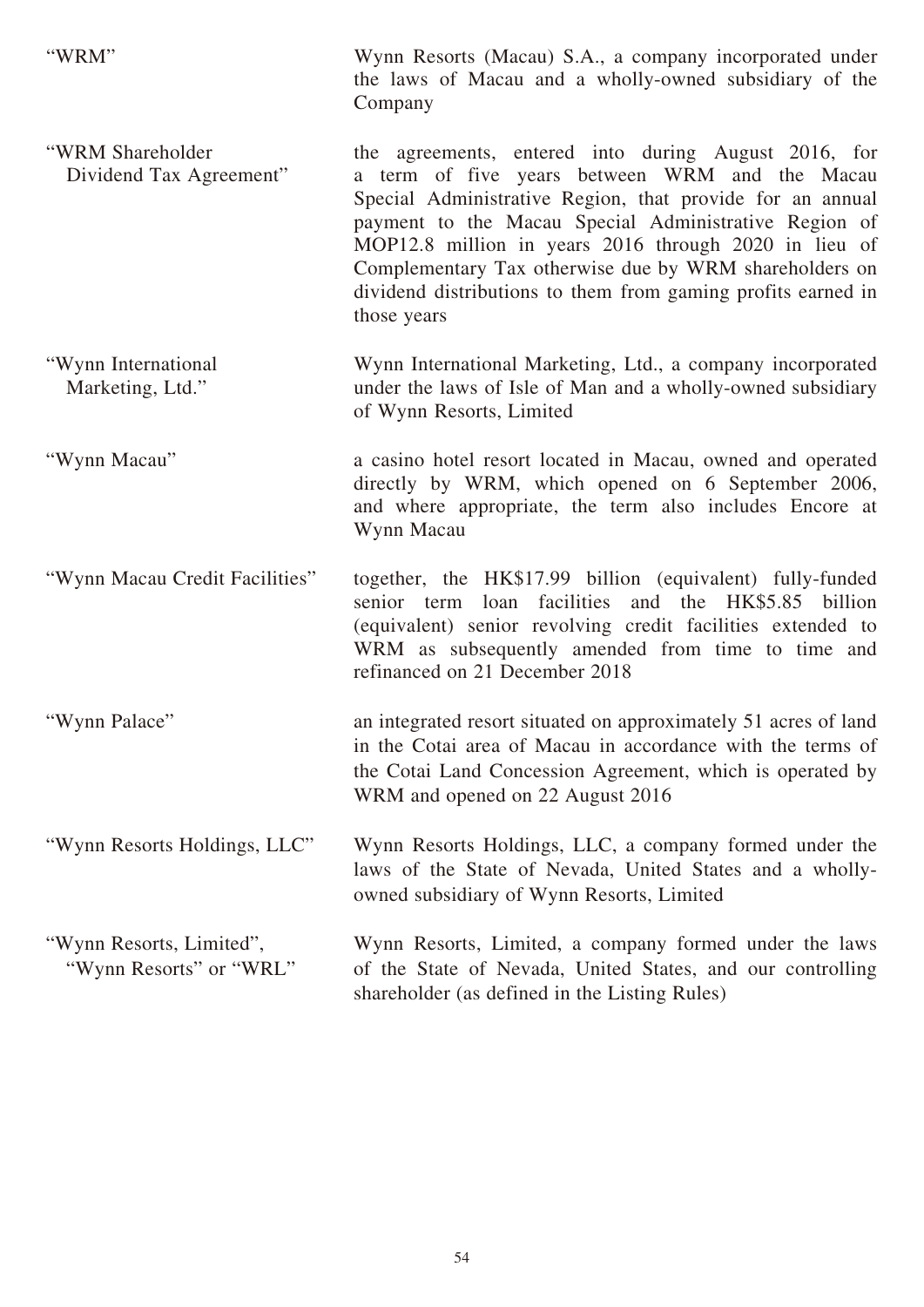# **GLOSSARY OF TERMS USED IN THIS ANNOUNCEMENT**

| "Average Daily Rate"   | average daily rate which is calculated by dividing total room<br>revenues, including complimentaries (less service charges, if<br>any), by total rooms occupied                                                                                                                                                                                                                                                                                                                                                                       |
|------------------------|---------------------------------------------------------------------------------------------------------------------------------------------------------------------------------------------------------------------------------------------------------------------------------------------------------------------------------------------------------------------------------------------------------------------------------------------------------------------------------------------------------------------------------------|
| "chip(s)"              | a token; usually in the form of plastic disc(s) or plaque(s)<br>issued by a casino to customers in exchange for cash or<br>credit, which must be used (in lieu of cash) to place bets on<br>gaming tables                                                                                                                                                                                                                                                                                                                             |
| "gaming promoters"     | individuals or companies licensed by and registered with the<br>Macau government to promote games of fortune and chance<br>or other casino games to patrons, through the arrangement<br>of certain services, including transportation, accommodation,<br>dining and entertainment, whose activity is regulated by<br>Macau Administrative Regulation no. 6/2002                                                                                                                                                                       |
| "gross gaming win"     | the total win generated by all casino gaming activities<br>combined, calculated before deduction of commissions and<br>others (including complimentary revenues allocated from<br>casino revenues to rooms, food and beverage, retail and other<br>revenues)                                                                                                                                                                                                                                                                          |
| "In-house VIP Program" | an internal marketing program wherein we directly market<br>our casino resorts to gaming clients, including to high-end<br>or premium players in the greater Asia region. These players<br>are invited to qualify for a variety of gaming rebate programs<br>whereby they earn cash commissions and room, food and<br>beverage and other complimentary allowances based on their<br>turnover level. We often extend credit to these players based<br>upon knowledge of the players, their financial background and<br>payment history |
| "REVPAR"               | revenue per available room which is calculated by dividing<br>total room revenues, including complimentaries (less service<br>charges, if any), by total rooms available                                                                                                                                                                                                                                                                                                                                                              |
| "Rolling Chip"         | physically identifiable chip that is used to track VIP wagering<br>volume for purposes of calculating commissions and other<br>allowances payable to gaming promoters and our Macau<br>Operations' individual VIP players                                                                                                                                                                                                                                                                                                             |